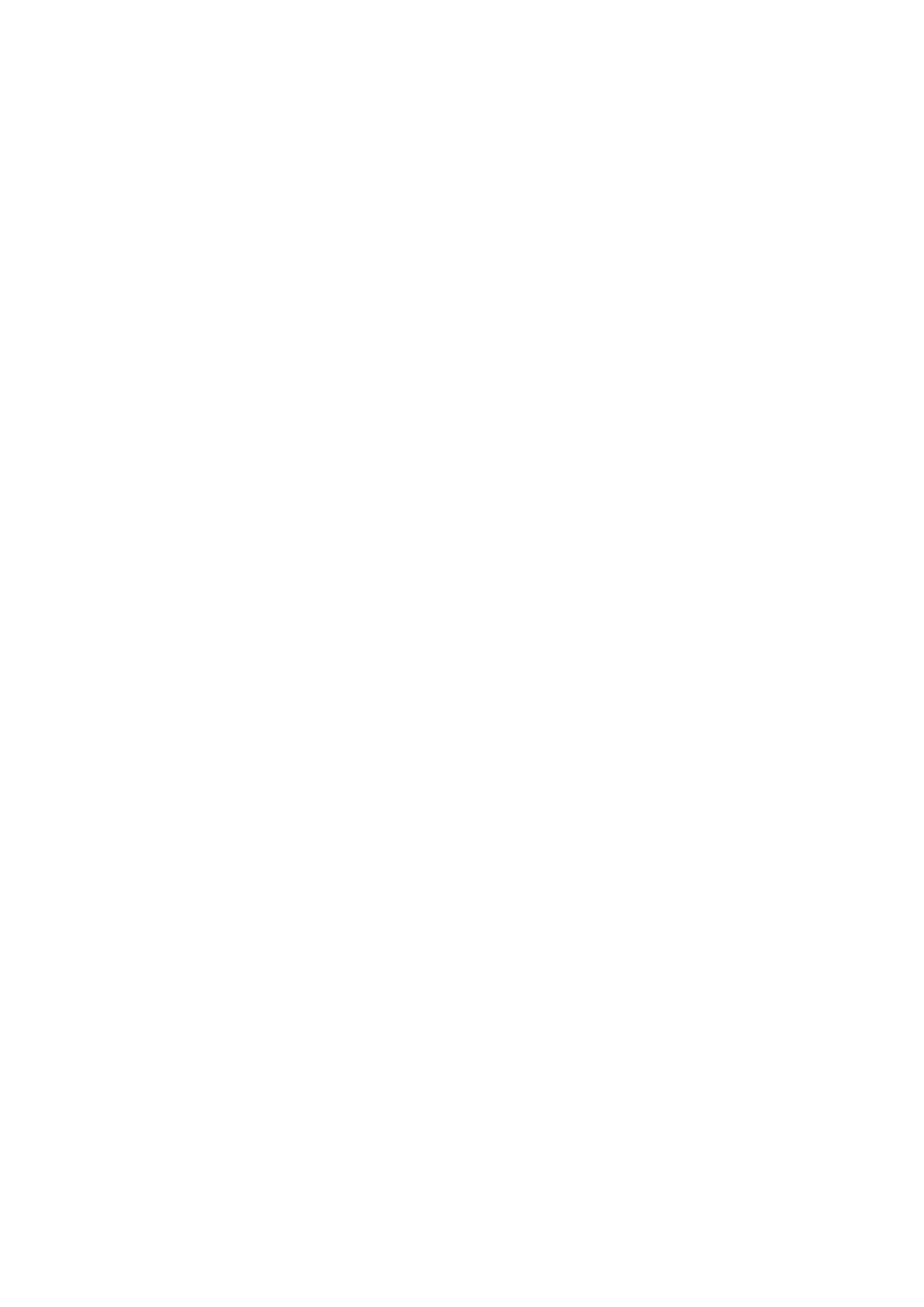# Abstract

Firmware updates are essential for the secure operation of [Internet of Things \(IoT\)](#page-12-0) devices, as several recent examples of uncovered security flaws in [IoT](#page-12-0) device firmware show. Firmware update mechanisms must fulfil several requirements. Firstly, as [IoT](#page-12-0) devices are constrained in terms of available computing power, memory, battery power, and network bandwidth, firmware update processes must be designed with special consideration to these constraints. Secondly, firmware update mechanisms must be secure; if they are not, they allow an attacker to exhaust the device's resources through a [Denial of Service \(DoS\)](#page-12-1) attack, block the installation of security patches, or even install arbitrary firmware. Thirdly, ease of use for the [IoT](#page-12-0) device owner must be considered; ideally, it should be possible to install firmware updates without manual user intervention and they should cause minimal service downtime. The [Software Updates for Internet of Things \(SUIT\)](#page-13-0) working group at the [Internet Engineering Task Force \(IETF\)](#page-12-2) has published a draft for a standardized firmware update process that is designed to fulfil these requirements. [SUIT](#page-13-0) has already been implemented for the [IoT](#page-12-0) operating system RIOT using [Constrained Application Pro](#page-12-3)[tocol \(CoAP\)](#page-12-3) as the application layer protocol to transmit the update. In this work, we first analyse the requirements for secure software update mechanisms in the context of the [IoT](#page-12-0) and provide a survey of existing mechanisms. We then design a new transport mechanism that uses [MQTT For Sensor Networks \(MQTT-SN\)](#page-13-1) and extend RIOT's implementation with it. Finally, we evaluate and compare the transport mechanisms [MQTT-SN](#page-13-1) and [CoAP](#page-12-3) in a realistic testbed environment with respect to their resource requirements (flash memory, RAM and energy consumption), network protocol overhead, total update duration, and their scalability, i.e. ability to update multiple devices in parallel.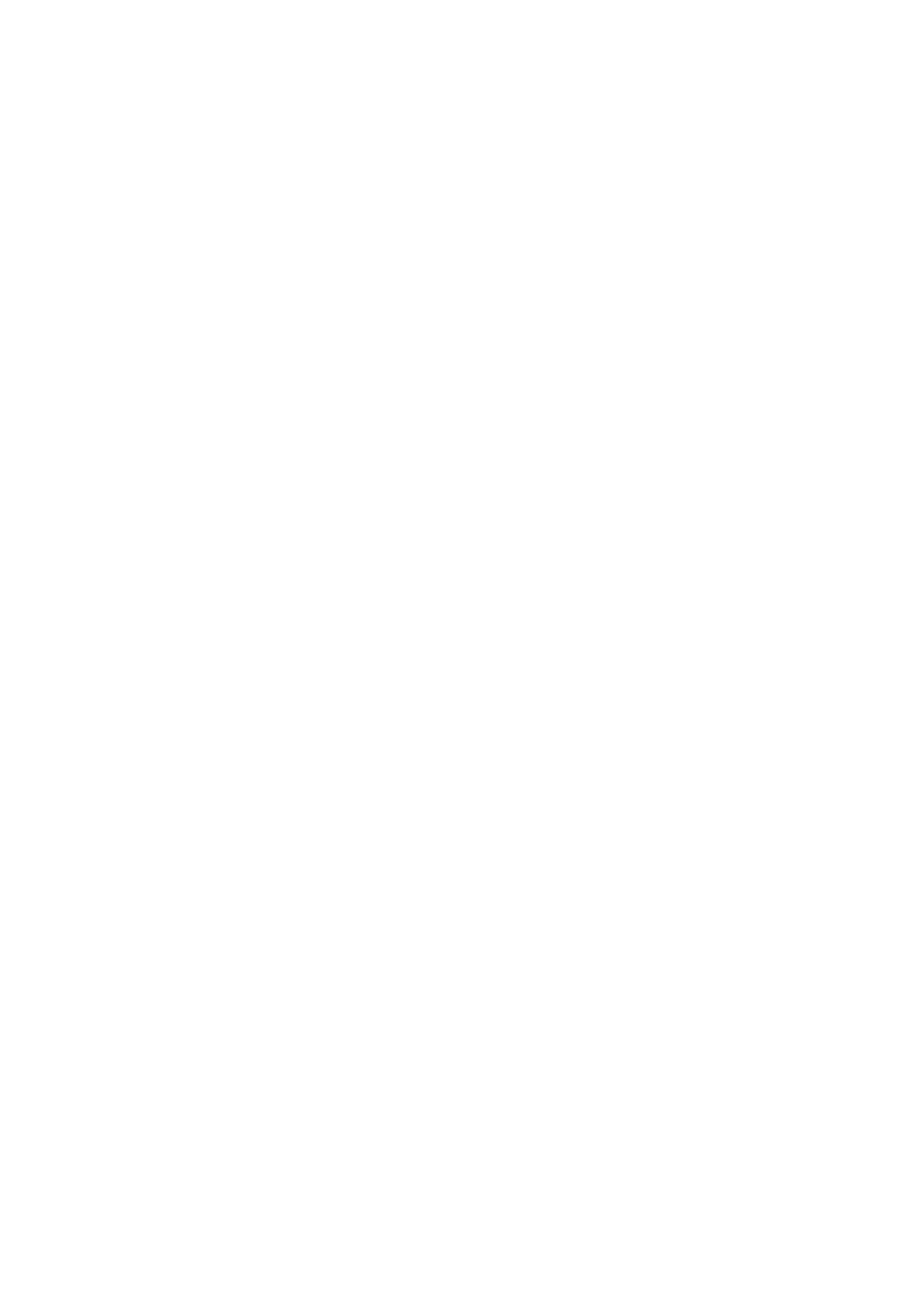# Contents

<span id="page-4-0"></span>

|                |                          | <b>List of Figures</b>                                                                                                                                                                                                              | vii                                                  |
|----------------|--------------------------|-------------------------------------------------------------------------------------------------------------------------------------------------------------------------------------------------------------------------------------|------------------------------------------------------|
|                |                          | <b>List of Tables</b>                                                                                                                                                                                                               | ix                                                   |
|                | <b>Listings</b>          |                                                                                                                                                                                                                                     | xi                                                   |
|                | <b>Acronyms</b>          |                                                                                                                                                                                                                                     | xiii                                                 |
| 1              |                          | Introduction                                                                                                                                                                                                                        | $\mathbf{1}$                                         |
| $\overline{2}$ | 2.1<br>2.2<br>2.3<br>2.4 | Background: Application Layer Protocols for the Internet of Things<br>Constrained Application Protocol (CoAP)<br>Message Queuing Telemetry Transport (MQTT)                                                                         | 5<br>$\overline{5}$<br>$\overline{7}$<br>$8\,$<br>10 |
| 3              | 3.1<br>3.2<br>3.3        | <b>Related Work</b><br>Comparative Evaluations of CoAP, MQTT and MQTT-SN<br>Requirements for Software Update Mechanisms<br>Software Updates for Internet of Things $(SUIT)$<br>3.3.1<br>3.3.2<br>3.3.3                              | 11<br>11<br>14<br>17<br>17<br>21<br>24               |
| 4              | 4.1<br>4.2               | Thesis Contribution: A New Transport Mechanism for SUIT Using MQTT-SN<br>Choice of Application Layer Protocol<br>4.1.1<br>4.1.2<br>Choice of MQTT-SN Implementations<br>4.2.1<br>Implementation of the Transport Mechanism<br>4.2.2 | 29<br>29<br>29<br>29<br>32<br>32<br>33               |
| 5              | 5.1<br>5.2<br>5.3<br>5.4 | Thesis Outcome: Evaluation and Comparison<br>Setup<br>Conclusion                                                                                                                                                                    | 37<br>37<br>39<br>40<br>47                           |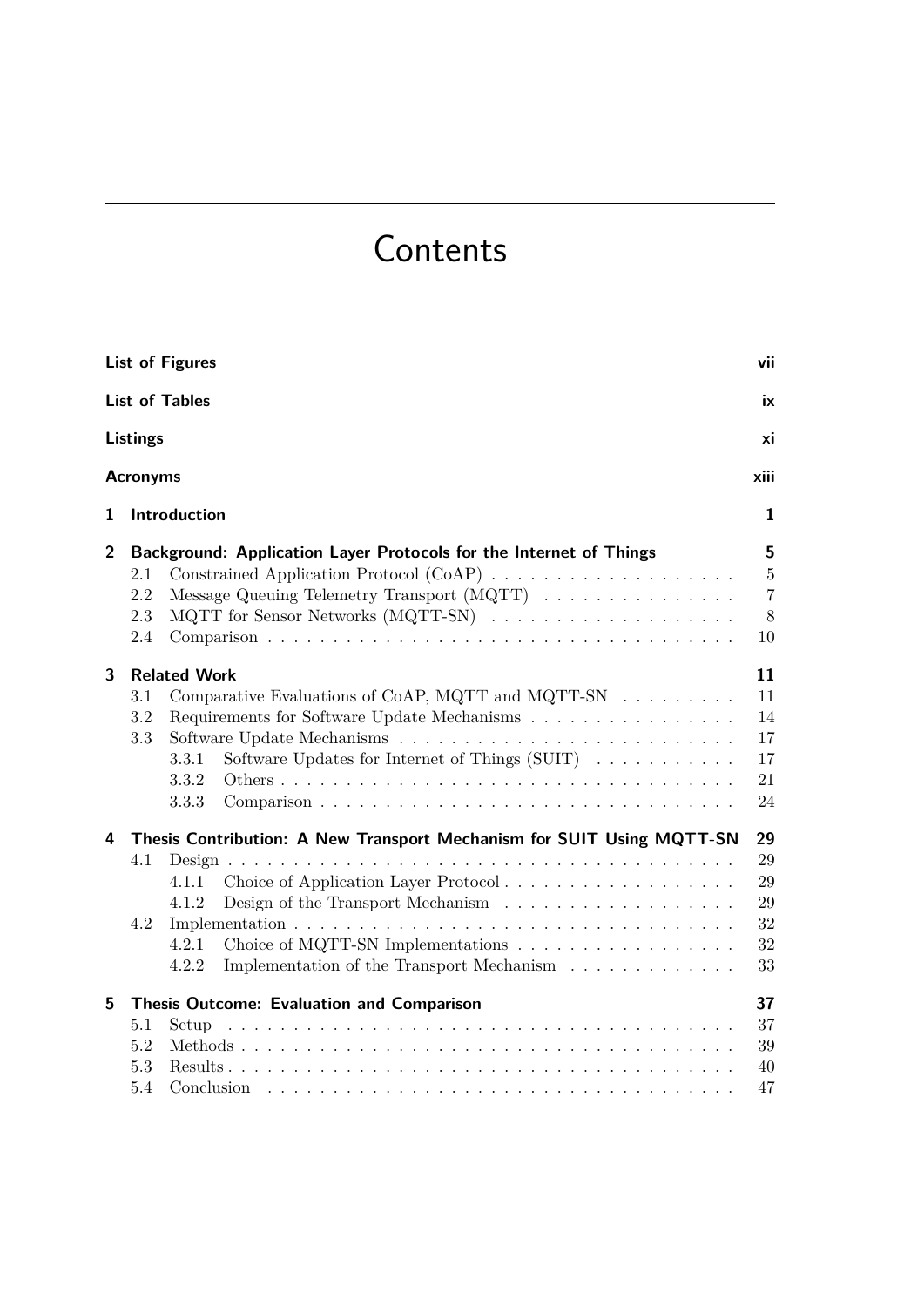| ۰. |  |
|----|--|
| ×  |  |
|    |  |

|                 | <b>6</b> Conclusion                                                     | 49   |
|-----------------|-------------------------------------------------------------------------|------|
|                 |                                                                         | -49  |
|                 |                                                                         | - 50 |
|                 | <b>Bibliography</b>                                                     | 51   |
| <b>Appendix</b> |                                                                         | 57   |
|                 | A.1 List of Software Versions Used                                      | -59  |
|                 | A.2 List of Reported Issues and Pull Requests Related to This Thesis 60 |      |
|                 |                                                                         | -60  |
|                 |                                                                         |      |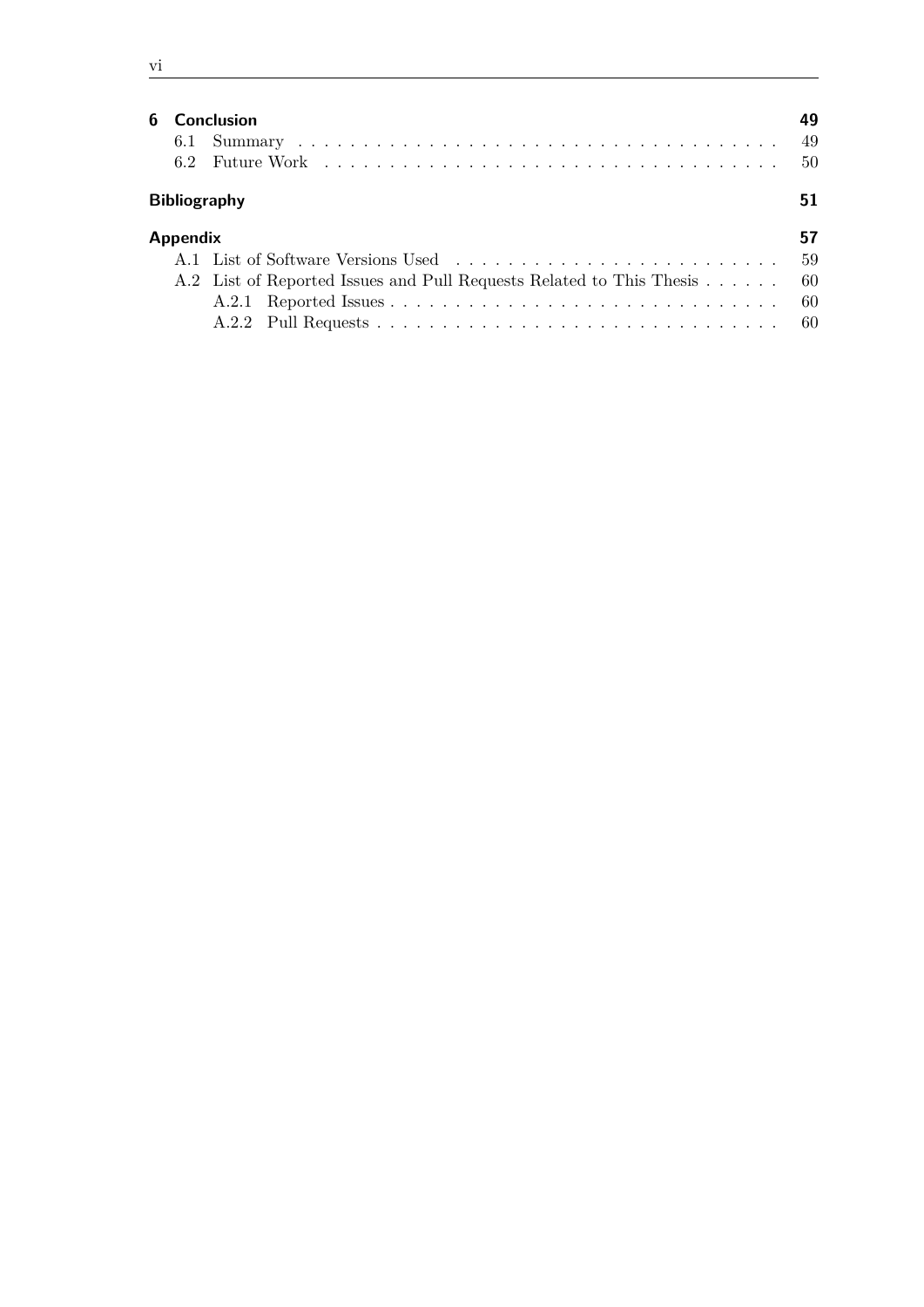# List of Figures

<span id="page-6-0"></span>

| 2.1        | The IoT network stack used in this work                                                                                                                               | 5  |
|------------|-----------------------------------------------------------------------------------------------------------------------------------------------------------------------|----|
| 2.2        | Example CoAP requests and responses. $\dots \dots \dots \dots \dots \dots \dots \dots$                                                                                | 6  |
| 2.3        |                                                                                                                                                                       | 8  |
| 2.4        |                                                                                                                                                                       | 9  |
| 3.1<br>3.2 | The components of SUIT's architecture. $\dots \dots \dots \dots \dots \dots \dots \dots$<br>Sequence diagram of a software update using SUIT with a push notification | 18 |
|            |                                                                                                                                                                       | 20 |
| 4.1        | Sequence diagram of a software update using SUIT with a push notification                                                                                             | 31 |
| 5.1        | Network traffic volume of a full firmware update using SUIT over MQTT-SN                                                                                              | 42 |
| 5.2        | Duration of a full firmware update over Ethernet using MQTT-SN or CoAP.                                                                                               | 43 |
| 5.3        | Energy consumption of the IoT board during a full firmware update over                                                                                                |    |
|            | MQTT-SN and CoAP. $\dots \dots \dots \dots \dots \dots \dots \dots \dots \dots \dots \dots \dots$                                                                     | 44 |
| 5.4        | Duration of a full firmware update over IEEE 802.15.4 using MQTT-SN or                                                                                                |    |
|            |                                                                                                                                                                       | 45 |
| 5.5        | Energy consumption of the IoT board (including transceiver) during a full<br>firmware update over IEEE 802.15.4 using MQTT-SN or CoAP                                 | 46 |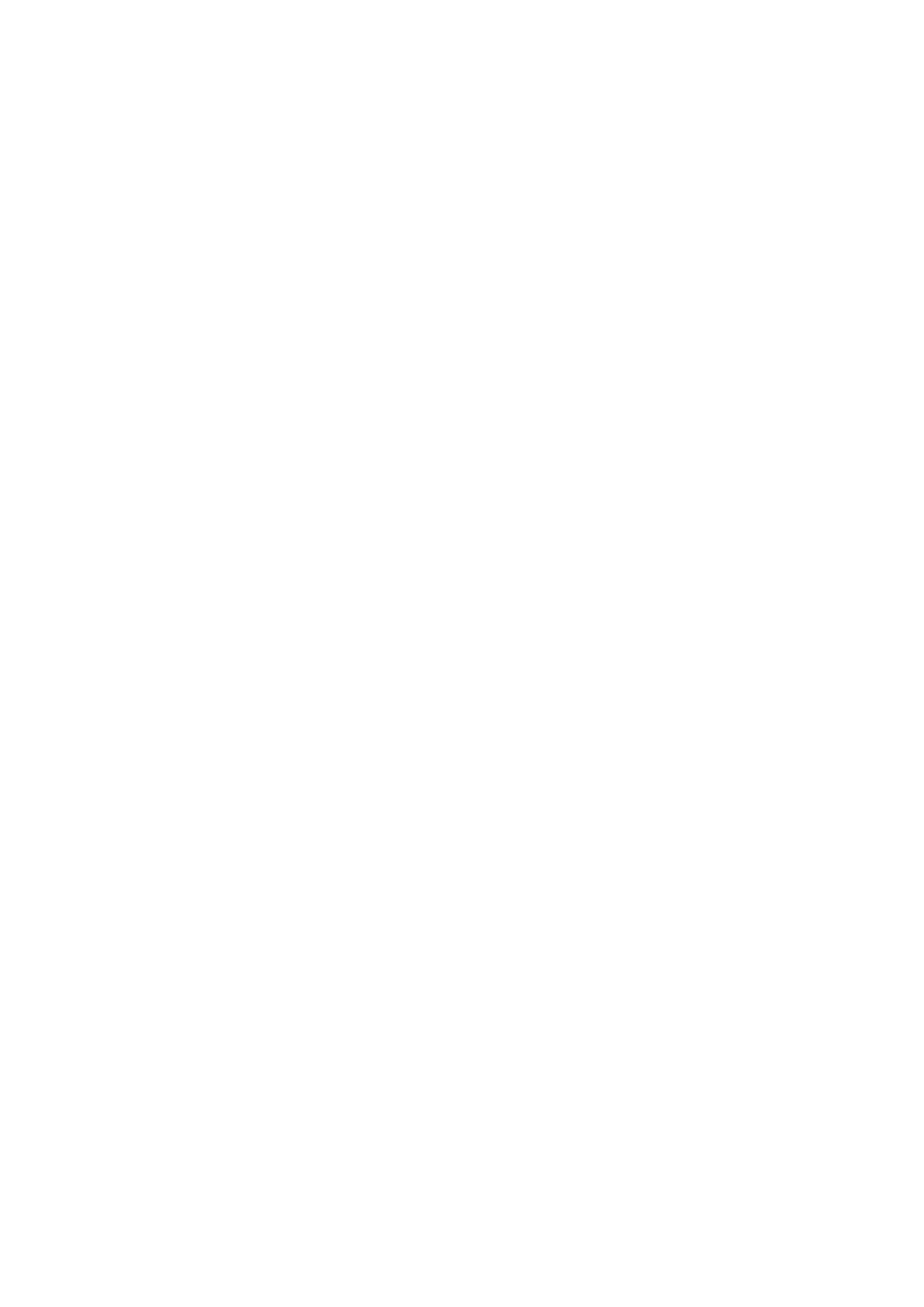# List of Tables

<span id="page-8-0"></span>

| 3.1           | An example SUIT manifest                                                     | 19 |
|---------------|------------------------------------------------------------------------------|----|
| 3.2           | Mitigation strategies used by SUIT to defend against different types of at-  |    |
|               |                                                                              | 25 |
| 5.1           | Parameters that influence the results of the evaluation measurements.        | 38 |
| 5.2           | Flash memory and RAM usage of the SUIT application using the CoAP or         |    |
|               |                                                                              | 41 |
| 5.3           | Traffic caused by MQTT-SN and CoAP headers.                                  | 42 |
|               | 5.4 Number of packets sent during a full firmware update over MQTT-SN and    |    |
|               |                                                                              | 42 |
| $5.5^{\circ}$ | Average update durations of both wired and wireless updates over MQTT-SN     |    |
|               |                                                                              | 45 |
| 5.6           | Effect of block size increases on average update durations of both wired and |    |
|               |                                                                              | 46 |
|               |                                                                              |    |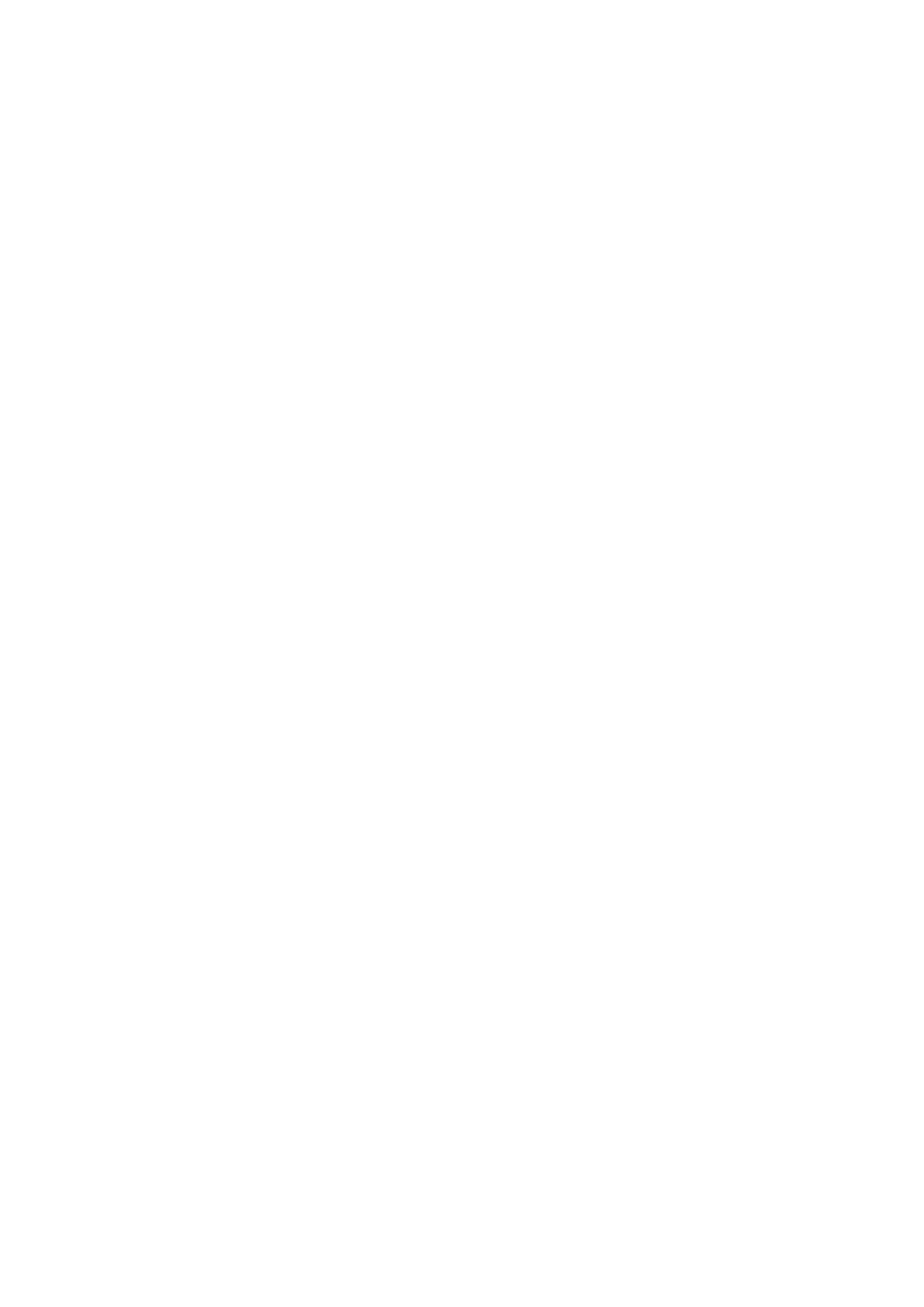# Listings

<span id="page-10-0"></span>

| 4.1 The data structure used to keep track of the current state of the block-wise |     |
|----------------------------------------------------------------------------------|-----|
|                                                                                  | -35 |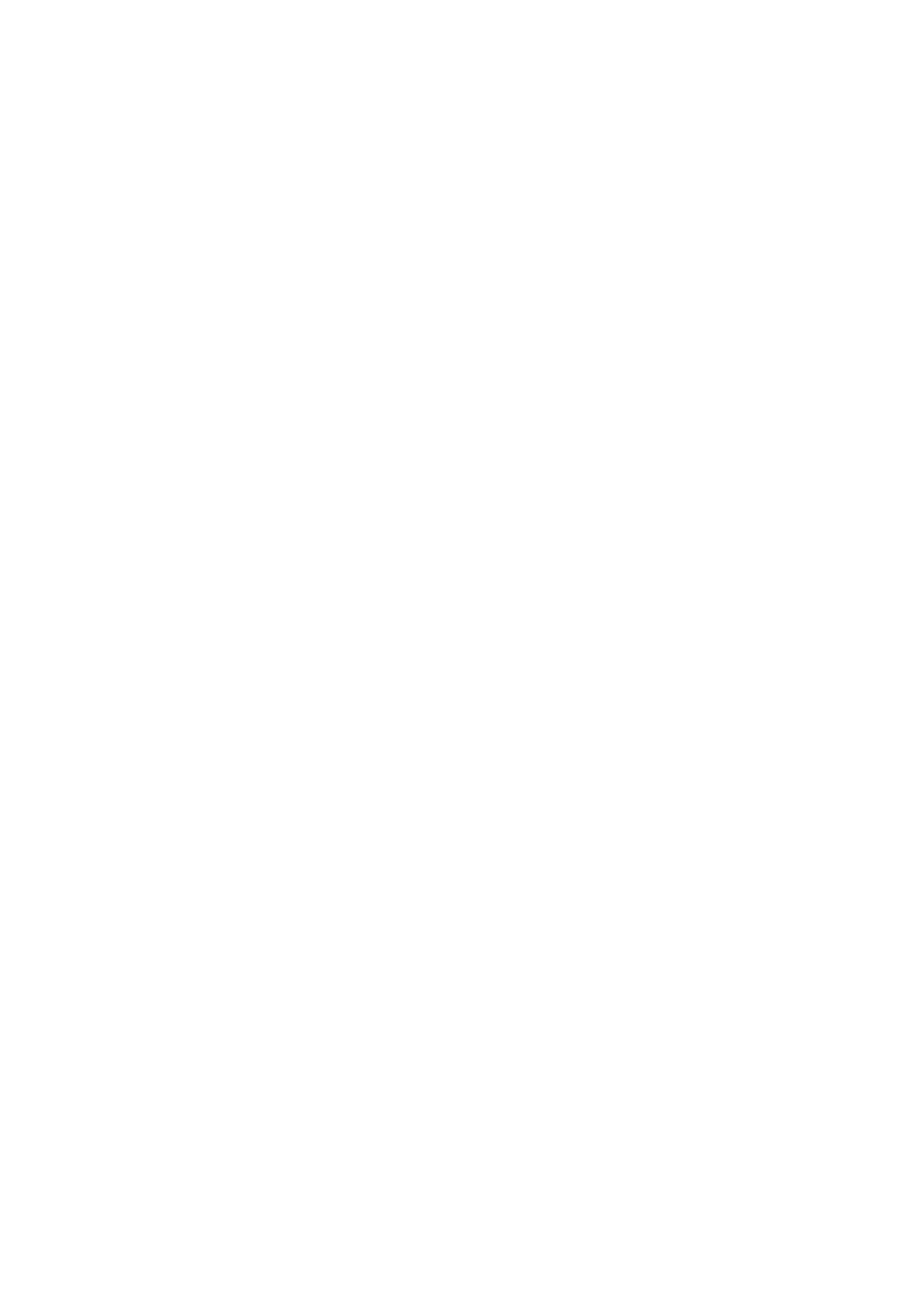# Acronyms

<span id="page-12-16"></span><span id="page-12-15"></span><span id="page-12-14"></span><span id="page-12-13"></span><span id="page-12-12"></span><span id="page-12-11"></span><span id="page-12-10"></span><span id="page-12-9"></span><span id="page-12-8"></span><span id="page-12-7"></span><span id="page-12-6"></span><span id="page-12-5"></span><span id="page-12-4"></span><span id="page-12-3"></span><span id="page-12-2"></span><span id="page-12-1"></span><span id="page-12-0"></span>**6LoWPAN** IPv6 over Low-Power Wireless Personal Area Networks. [5](#page-18-3)[–7,](#page-20-1) [26,](#page-39-0) [38,](#page-51-1) [40,](#page-53-1) [43,](#page-56-1) [45,](#page-58-2) [47,](#page-60-1) [50](#page-63-1) **AMQP** Advanced Message Queueing Protocol. [11](#page-24-2) **CBOR** Concise Binary Object Representation. [19,](#page-32-1) [26,](#page-39-0) [41](#page-54-1) **CoAP** Constrained Application Protocol. [v,](#page-4-0) [2,](#page-15-0) [3,](#page-16-0) [5–](#page-18-3)[7,](#page-20-1) [10–](#page-23-1)[14,](#page-27-1) [20,](#page-33-1) [21,](#page-34-1) [26,](#page-39-0) [30–](#page-43-0)[33,](#page-46-1) [37–](#page-50-2)[50,](#page-63-1) [59](#page-72-1) **COSE** CBOR Object Signing and Encryption. [19,](#page-32-1) [26,](#page-39-0) [41](#page-54-1) **DDoS** Distributed Denial of Service. [1](#page-14-1) **DDS** Data Distribution Service. [11](#page-24-2) **DoS** Denial of Service. [v,](#page-4-0) [2](#page-15-0) **DTLS** Datagram Transport Layer Security. [24,](#page-37-0) [34](#page-47-0) **HTTP** Hypertext Transfer Protocol. [5–](#page-18-3)[7,](#page-20-1) [10,](#page-23-1) [13,](#page-26-0) [23,](#page-36-1) [49](#page-62-2) **IANA** Internet Assigned Numbers Authority. [34](#page-47-0) **IEEE** Institute of Electrical and Electronics Engineers. [37](#page-50-2) **IETF** Internet Engineering Task Force. [v,](#page-4-0) [2,](#page-15-0) [17](#page-30-2) **IoT** Internet of Things. [v,](#page-4-0) [1–](#page-14-1)[3,](#page-16-0) [5,](#page-18-3) [7,](#page-20-1) [8,](#page-21-2) [10](#page-23-1)[–18,](#page-31-1) [20–](#page-33-1)[24,](#page-37-0) [26,](#page-39-0) [28–](#page-41-0)[30,](#page-43-0) [32–](#page-45-1)[34,](#page-47-0) [37–](#page-50-2)[39,](#page-52-1) [44,](#page-57-1) [46,](#page-59-2) [48](#page-61-0)[–50,](#page-63-1) [59](#page-72-1) **IP** Internet Protocol. [6](#page-19-1) **IPv6** Internet Protocol version 6. [5,](#page-18-3) [26,](#page-39-0) [38](#page-51-1) **LwM2M** Lightweight Machine-to-Machine. [18,](#page-31-1) [26,](#page-39-0) [27](#page-40-0) **MAC** Media Access Control. [47,](#page-60-1) [48](#page-61-0) **MAC** Message Authentication Code. [19](#page-32-1) **MIoT Lab** Magdeburg Internet of Things Lab. [37,](#page-50-2) [40,](#page-53-1) [50](#page-63-1) **MQTT** Message Queuing Telemetry Transport. [2,](#page-15-0) [3,](#page-16-0) [5,](#page-18-3) [7–](#page-20-1)[14,](#page-27-1) [23,](#page-36-1) [24,](#page-37-0) [27,](#page-40-0) [29,](#page-42-4) [30,](#page-43-0) [33,](#page-46-1) [34,](#page-47-0) [45,](#page-58-2) [46,](#page-59-2) [49,](#page-62-2) [59](#page-72-1)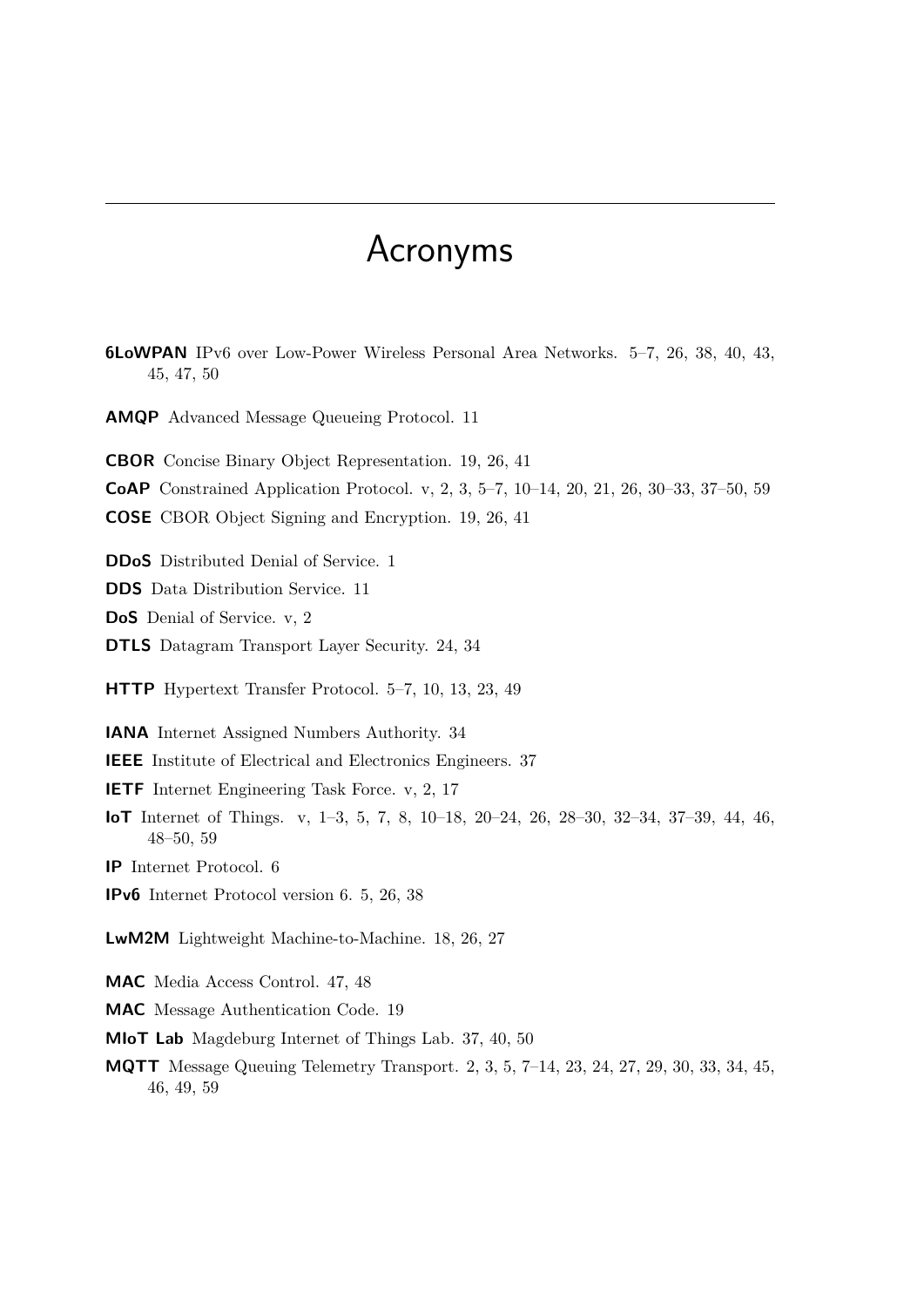<span id="page-13-7"></span><span id="page-13-1"></span>**MQTT-SN** MQTT For Sensor Networks. [v,](#page-4-0) [3,](#page-16-0) [5,](#page-18-3) [8](#page-21-2)[–14,](#page-27-1) [29–](#page-42-4)[35,](#page-48-1) [37–](#page-50-2)[50,](#page-63-1) [59,](#page-72-1) [60](#page-73-3) **MTU** Maximum Transmission Unit. [5](#page-18-3)

<span id="page-13-2"></span>**NIST** National Institute of Standards and Technology. [2](#page-15-0)

<span id="page-13-4"></span>**OS** Operating System. [3,](#page-16-0) [15,](#page-28-0) [22,](#page-35-0) [23,](#page-36-1) [38,](#page-51-1) [59](#page-72-1)

**OTA** Over-The-Air. [41](#page-54-1)

<span id="page-13-9"></span>**QoS** Quality of Service. [7,](#page-20-1) [8,](#page-21-2) [10–](#page-23-1)[14,](#page-27-1) [30](#page-43-0)

<span id="page-13-3"></span>**RAM** Random Access Memory. [2,](#page-15-0) [3,](#page-16-0) [16,](#page-29-0) [17,](#page-30-2) [26,](#page-39-0) [30](#page-43-0)[–32,](#page-45-1) [35,](#page-48-1) [37](#page-50-2)[–41,](#page-54-1) [44,](#page-57-1) [47,](#page-60-1) [50](#page-63-1)

**RSMB** Really Small Message Broker. [33,](#page-46-1) [38,](#page-51-1) [45,](#page-58-2) [46,](#page-59-2) [59](#page-72-1)

**RSSI** Received Signal Strength Indication. [38,](#page-51-1) [45](#page-58-2)

<span id="page-13-11"></span>**RTT** Round Trip Time. [11](#page-24-2)[–14](#page-27-1)

<span id="page-13-0"></span>**SUIT** Software Updates for Internet of Things. [v,](#page-4-0) [2,](#page-15-0) [3,](#page-16-0) [11,](#page-24-2) [15,](#page-28-0) [17–](#page-30-2)[29,](#page-42-4) [31–](#page-44-2)[34,](#page-47-0) [37–](#page-50-2)[39,](#page-52-1) [41,](#page-54-1) [42,](#page-55-2) [45,](#page-58-2) [47,](#page-60-1) [49,](#page-62-2) [50](#page-63-1)

<span id="page-13-6"></span>**TCP** Transmission Control Protocol. [5–](#page-18-3)[9,](#page-22-1) [12–](#page-25-0)[14,](#page-27-1) [49](#page-62-2)

**TDMA** Time Division Multiple Access. [47](#page-60-1)

<span id="page-13-12"></span>**TUF** The Update Framework. [16,](#page-29-0) [21,](#page-34-1) [22,](#page-35-0) [24](#page-37-0)[–28,](#page-41-0) [49](#page-62-2)

<span id="page-13-8"></span><span id="page-13-5"></span>**UDP** User Datagram Protocol. [5,](#page-18-3) [6,](#page-19-1) [8,](#page-21-2) [9,](#page-22-1) [12](#page-25-0)[–14,](#page-27-1) [24,](#page-37-0) [26,](#page-39-0) [32,](#page-45-1) [38,](#page-51-1) [49](#page-62-2) **URI** Uniform Resource Identifier. [6,](#page-19-1) [19–](#page-32-1)[21,](#page-34-1) [34,](#page-47-0) [42](#page-55-2)

<span id="page-13-10"></span>**XMPP** Extensible Messaging and Presence Protocol. [11](#page-24-2)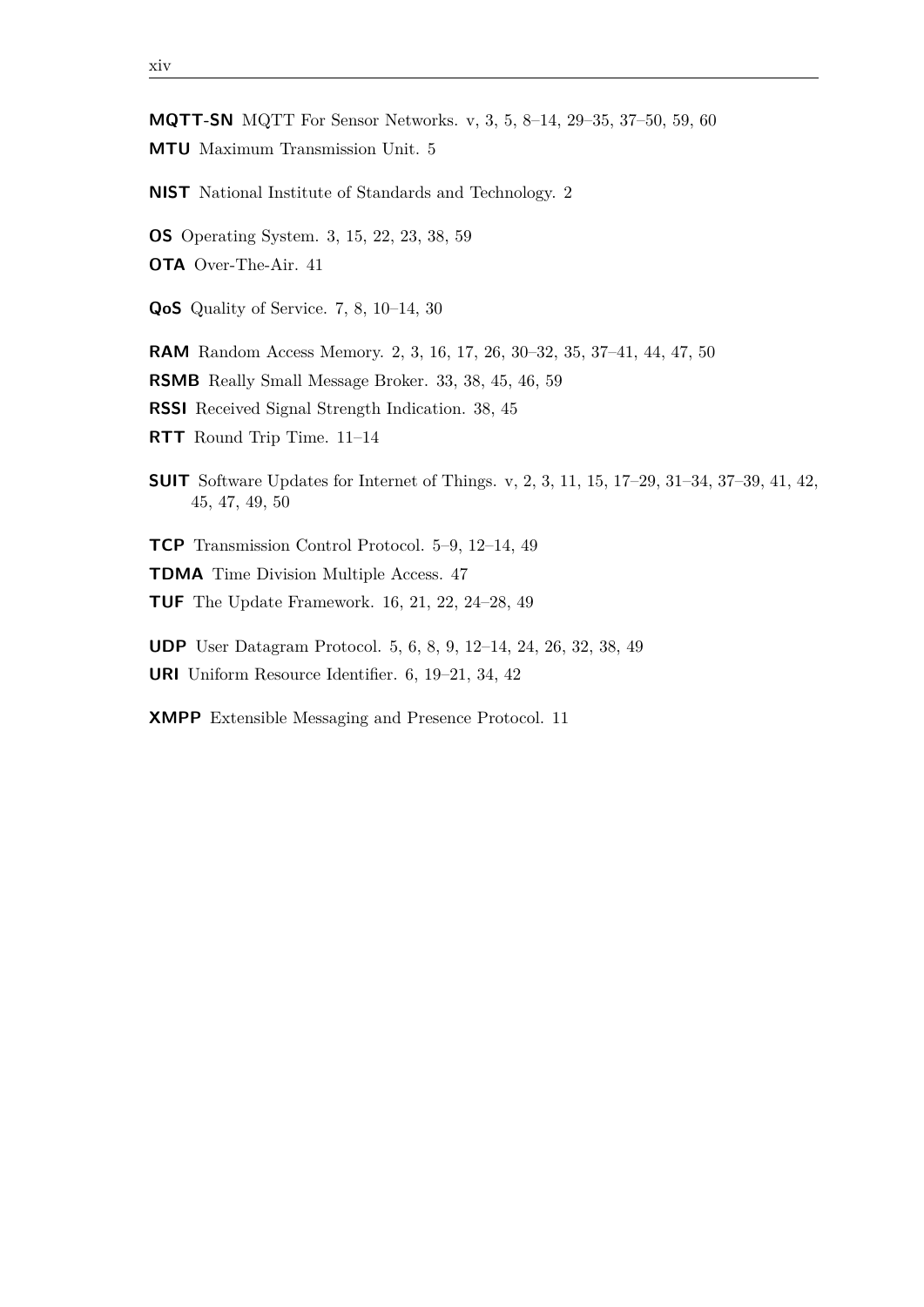## <span id="page-14-1"></span><span id="page-14-0"></span>CHAPTER 1

# Introduction

In contrast to the standard Internet, where humans are senders or receivers of information, the [Internet of Things \(IoT\)](#page-12-0) consists of non-human "things", e.g. lightbulbs or fridges, that communicate with each other using Internet protocols. They are usually low-powered devices with relatively limited memory and computing capabilities. Since the expected lifetimes of those devices are of considerable length, it must be possible to update their firmware when bugs or security problems become known. Otherwise, the devices run the risk of malfunctioning or becoming compromised, especially if they are connected to the public Internet.

Several cases of security flaws in [IoT](#page-12-0) devices that have become known in the past couple of years have illustrated why software updates for [IoT](#page-12-0) devices are so important. For example, in 2016, security flaws were found in [IoT](#page-12-0) surveillance cameras that had been sold in German and Swiss supermarkets. The cameras came with an insecure default configuration in which no password is set for the control panel, and automatically set up a port forwarding in the home router to make their video and audio streams publicly available over the Internet. A firmware update addressing the vulnerability had actually been available for months at the time of publication, however, over a third of scanned devices were still vulnerable [\[1\]](#page-64-1). In 2020, the so-called "Ripple20" vulnerabilties were found in a TCP/IP implementation which was used by hundreds of millions of embedded and [IoT](#page-12-0) devices. Some of them allowed remote code execution. In response to this, an updated version of the implementation was released; however, it was difficult to identify all of the affected devices, and it was expected that some of the affected devices cannot or will not ever have their firmware updated [\[2\]](#page-64-2). An analysis of firmware images for over sixty different HP printer models found that over 80% of them contained third-party software with known vulnerabilities [\[3\]](#page-64-3). Finally, the Mirai botnet illustrates the magnitude of attacks that are possible using [IoT](#page-12-0) devices. The botnet was involved in some of the largest known [Distributed Denial of Service \(DDoS\)](#page-12-5) attacks ever in 2016. At its peak, it had infected approximately 600,000 [IoT](#page-12-0) and embedded devices worldwide [\[4\]](#page-64-4).

These examples make it obvious that software updates are an important part of the operation and maintenance phase in the lifecycle of an [IoT](#page-12-0) device. The need for software updates for [IoT](#page-12-0) devices is already widely acknowledged. At the time of writing, the most recent security guidelines published by the German Federal Office for Information Security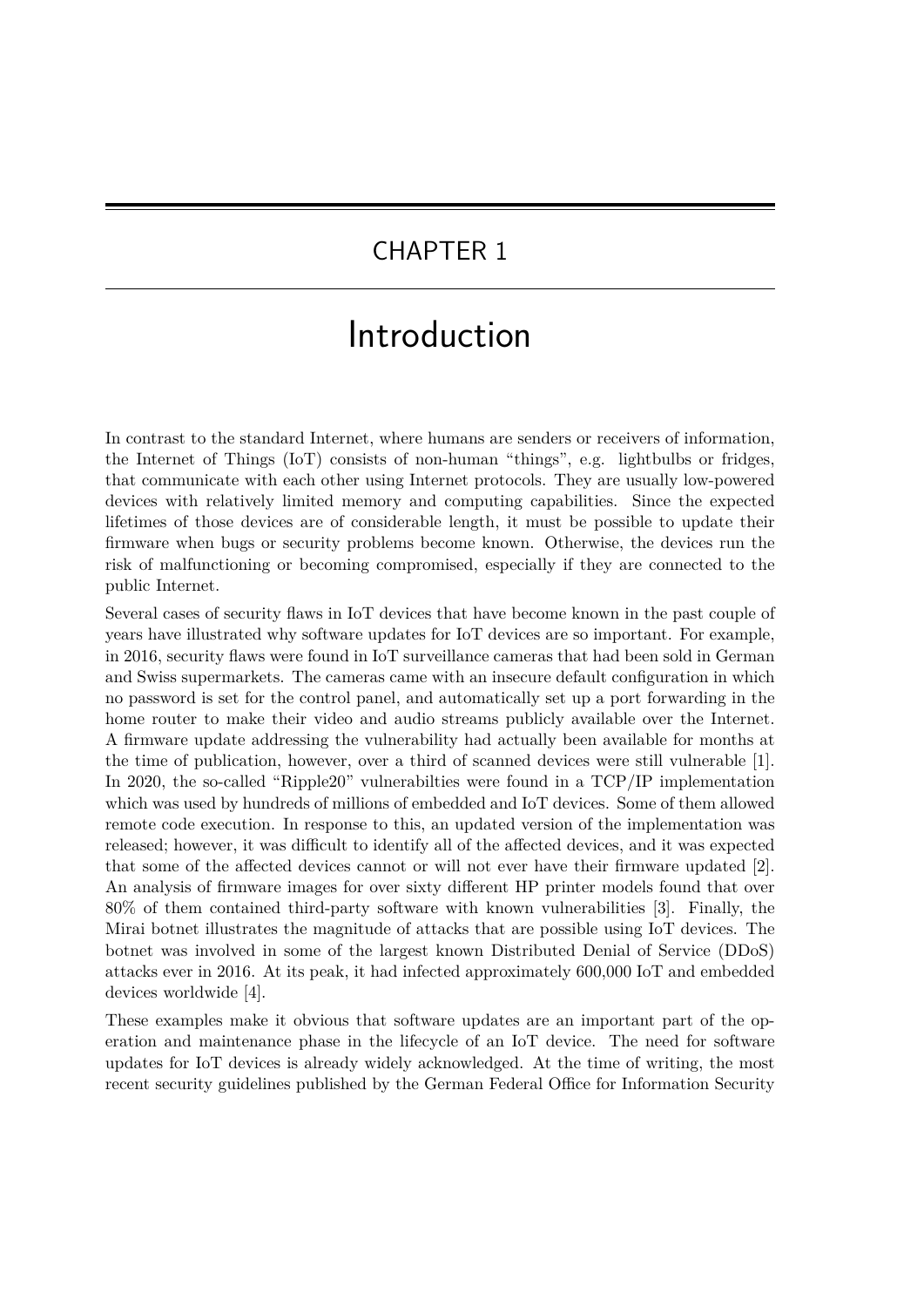<span id="page-15-0"></span>(German: "Bundesamt für Sicherheit in der Informationstechnik" (BSI)) and the American [National Institute of Standards and Technology \(NIST\)](#page-13-2) both list the installation of firmware updates, especially security patches, as a basic requirement for the secure operation of [IoT](#page-12-0) devices [\[5,](#page-64-5) pp. 3–4][\[6,](#page-64-6) p. 9]. The issue has even been acknowledged by European legislature: In May 2019, the European parliament passed a directive [\[7\]](#page-64-7) which establishes a new right for consumers to receive necessary software updates for purchased goods with digital elements such as [IoT](#page-12-0) devices. The German Federal Ministry of Justice and Consumer Protection has already published a draft bill implementing the directive [\[8\]](#page-64-8), which assumes an average length of five years during which the manufacturer is required to provide these software updates, starting at the date of purchase.

However, there are several different problems with the current practices for [IoT](#page-12-0) software updates. Some of them have been noted by Schneier [\[9\]](#page-65-0), who points out that there are currently not enough incentives for [IoT](#page-12-0) device vendors to provide software updates, and that there is no system through which device owners get notified of new software updates. Furthermore, ease of use and user acceptance must be considered. Currently, some device owners may lack the expertise required to install firmware updates on their devices. One survey found that in general, the average user is not likely to immediately install software updates when prompted, e.g. due to inconvenience or past negative experiences with buggy updates [\[10\]](#page-65-1). It must also be taken care that the software update process itself is secure and does not introduce new attack vectors, such as installation of a malicious software, rollbacks of security fixes, and [Denial of Service \(DoS\)](#page-12-1) attacks that exhaust a device's resources (e.g. battery power) by continually attempting illegitimate updates. For example, a vulnerability was found in the remote firmware update functionality used in HP LaserJet printers that allowed an attacker to install arbitrary firmware because updates were only authenticated using checksums and not signed [\[3\]](#page-64-3). The printers also did not require any administrator user authentication; anyone who was allowed to print could also install updates. Even if cryptographic signatures are used, attackers may compromise the signing keys. For example, Ronen et al. were able to extract the secret key used to encrypt and sign updates which was shared by many Philips Hue devices, and use it to sign and install malicious firmware [\[11\]](#page-65-2). If combined with another vulnerability in the ZigBee protocol, a worm could then spread itself from one infected light bulb to others within transmission range.

In answer to these problems, the working group [Software Updates for Internet of Things](#page-13-0) [\(SUIT\)](#page-13-0) at the [Internet Engineering Task Force \(IETF\)](#page-12-2) is currently working on a standardized software update solution for [IoT](#page-12-0) devices. The solution is intended to work even for constrained devices with as little as ∼10 KiB [Random Access Memory \(RAM\)](#page-13-3) and ∼100 KiB flash memory (Class 1 devices [\[12\]](#page-65-3)). Their efforts focus mainly on standardizing a format for the software's metadata (also known as "manifest"), the software update architecture and the security mechanisms used to prevent attacks. They do not aim to standardize the mechanisms for transmitting the update to the devices, since [IoT](#page-12-0) device operators are expected to already have certain infrastructure in place. Thus, [SUIT](#page-13-0) aims to support all application layer (e.g. [Message Queuing Telemetry Transport \(MQTT\),](#page-12-6) [Constrained Appli](#page-12-3)[cation Protocol \(CoAP\)\)](#page-12-3) and lower layer protocols (e.g. WiFi, IEEE 802.15.4) commonly used by [IoT](#page-12-0) devices. It must be noted that the majority of the [SUIT](#page-13-0) documents [\[13,](#page-65-4) [14,](#page-65-5) [15\]](#page-65-6) are still in draft status and [SUIT](#page-13-0) must thus be considered a work in progress.

The aim of this work is firstly to design and implement an extension of the [SUIT](#page-13-0) implemen-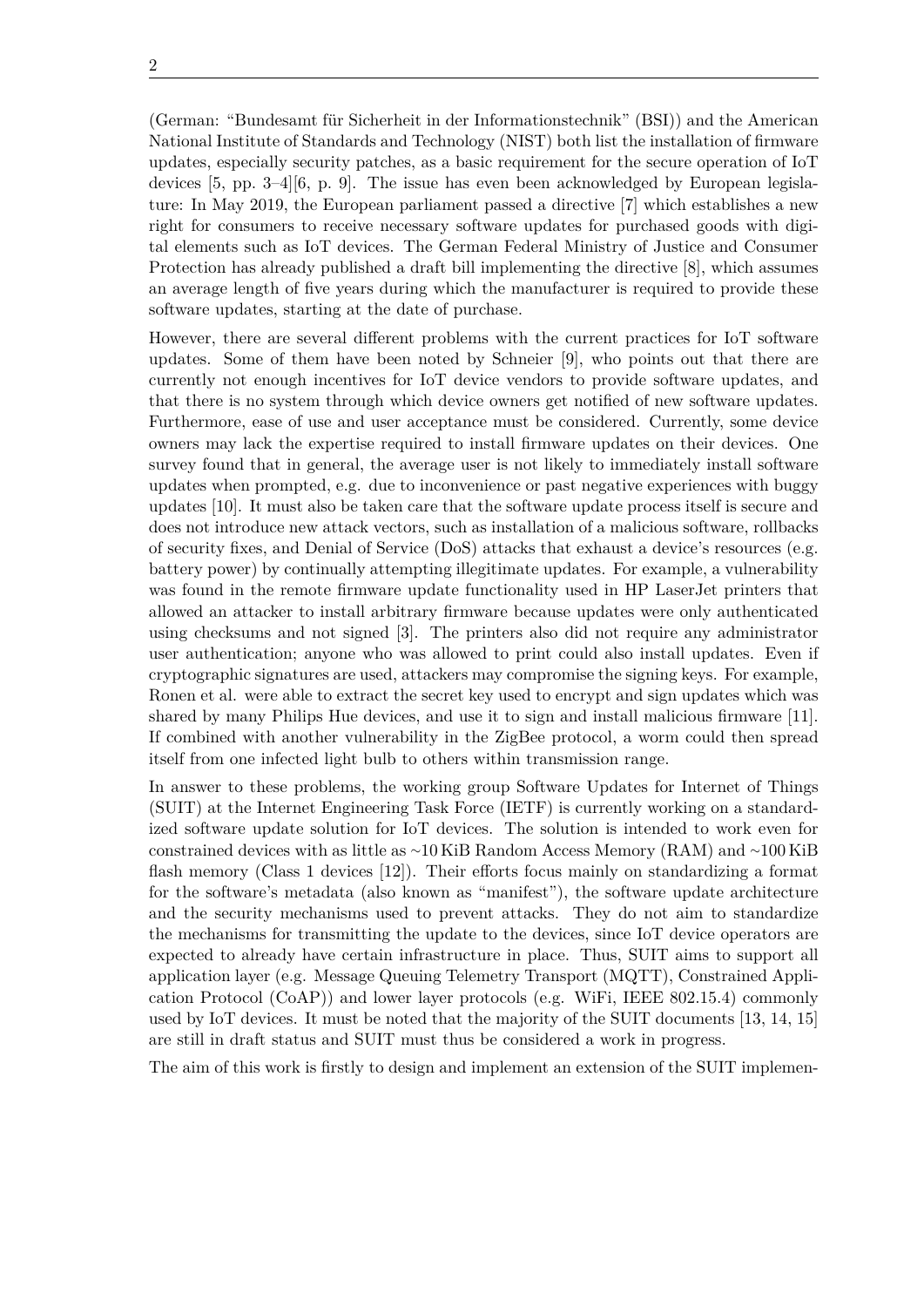<span id="page-16-0"></span>taton that is part of  $RIOT^1$  $RIOT^1$  [\[16\]](#page-65-7), an [Operating System \(OS\)](#page-13-4) for the [IoT,](#page-12-0) which allows it to use another application layer protocol for update transmission. Prior to this work, only [CoAP](#page-12-3) is supported. Secondly, the aim is to evaluate resource requirements, communication overhead and duration of the software update transmission in an [IoT](#page-12-0) testbed. In summary, the contributions of this work are:

- Analysis and discussion of requirements for secure software update mechanisms in the context of the [IoT](#page-12-0)
- Survey of other proposed update solutions and comparison with SUIT
- Design and implementation of a new transport mechanism for [SUIT](#page-13-0) using [MQTT For](#page-13-1) [Sensor Networks \(MQTT-SN\)](#page-13-1)
- Evaluation of the implementation and comparison of different transport mechanisms [\(MQTT-SN](#page-13-1) and [CoAP\)](#page-12-3) in an [IoT](#page-12-0) testbed under realistic conditions
	- **–** Resource requirements (e.g. flash memory, [RAM,](#page-13-3) energy consumption)
	- **–** Network protocol overhead
	- **–** Total duration of the firmware update
	- **–** Scalability (updating multiple devices at once)

*Thesis Structure* The rest of this work is structured as follows: [Chapter 2](#page-18-0) provides background information on the [IoT](#page-12-0) networking stack, especially the application layer protocols [CoAP,](#page-12-3) [MQTT,](#page-12-6) and [MQTT-SN.](#page-13-1) [Chapter 3](#page-24-0) gives an overview over related works: It contains a survey of performance comparisons of [CoAP,](#page-12-3) [MQTT,](#page-12-6) and [MQTT-SN.](#page-13-1) It also contains the discussion of the general requirements of a secure software update mechanism for [IoT](#page-12-0) devices, a survey on other proposed software update mechanisms in the literature, and finally a comparison of the different ways in which these solutions and [SUIT](#page-13-0) aim to fulfil the requirements. [Chapter 4](#page-42-0) describes the details of our implementation and also contains a discussion of design choices that were made. [Chapter 5](#page-50-0) describes the design of our evaluation and its results. [Chapter 6](#page-62-0) provides a summary and some pointers for future work on the topic.

1 <https://riot-os.org/>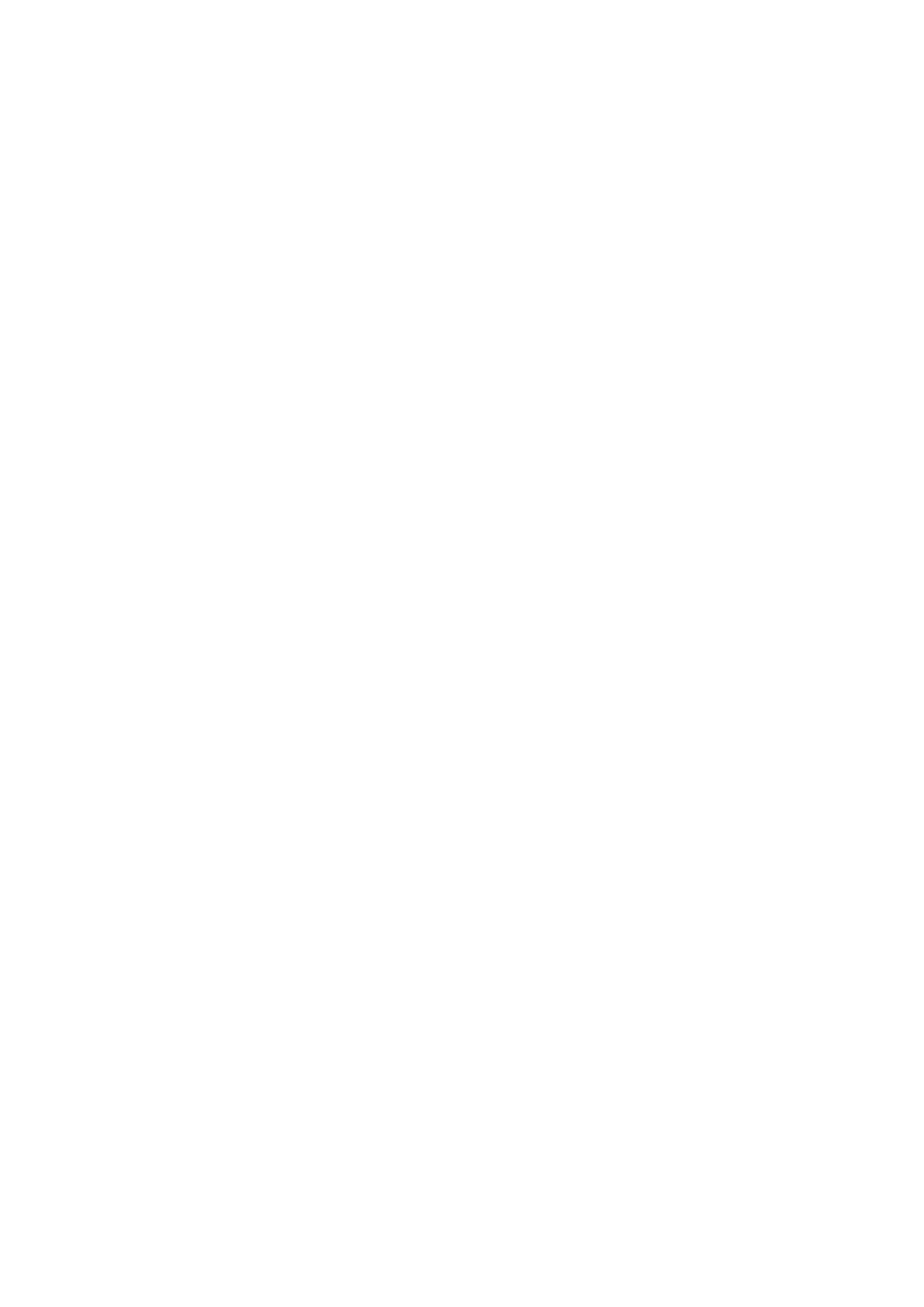# CHAPTER 2

# <span id="page-18-3"></span><span id="page-18-0"></span>Background: Application Layer Protocols for the Internet of Things

In this chapter, we provide background information on the application layer protocols used in this work: [CoAP,](#page-12-3) [MQTT](#page-12-6) and [MQTT-SN.](#page-13-1)

Below the application layer, we use a widely used network stack for the [IoT](#page-12-0) that consists of IEEE 802.15.4, [Internet Protocol version 6 \(IPv6\)](#page-12-7) and [User Datagram Protocol \(UDP\)](#page-13-5) or [Transmission Control Protocol \(TCP\)](#page-13-6) [\[17,](#page-65-8) [18\]](#page-65-9). Because IEEE 802.15.4 limits the frame length to 127 B, but [IPv6](#page-12-7) requires a minimum [Maximum Transmission Unit \(MTU\)](#page-13-7) of 1280 B, an adaptation layer is required in between.

This is provided by [IPv6 over Low-Power Wireless Personal Area Networks \(6LoWPAN\),](#page-12-8) which allows the transmission of [IPv6](#page-12-7) packets over IEEE 802.15.4 by fragmenting them [\[19\]](#page-65-10). It also provides compression for [IPv6](#page-12-7) and [UDP](#page-13-5) headers to decrease overhead and prevent fragmentation for small payloads [\[20\]](#page-65-11). See [Figure 2.1](#page-18-2) for a visual overview.

## <span id="page-18-1"></span>2.1 Constrained Application Protocol (CoAP)

<span id="page-18-2"></span>[CoAP](#page-12-3) is an application layer protocol for the [IoT](#page-12-0) used to retrieve, update or delete resources [\[21\]](#page-65-12). It was designed in the "request-response" style of the [Hypertext Transfer](#page-12-9) [Protocol \(HTTP\),](#page-12-9) and uses similar request methods and response codes, e.g. "GET" and

| (4) Application Layer     | CoAP, MQTT,          |
|---------------------------|----------------------|
| (3) Transport Layer       | TCP, UDP             |
| (2) Network Layer         | IPv6                 |
| $(1.5)$ Adaptation Layer  | 6LoWPAN              |
| (1) Host-to-Network Layer | <b>IEEE 802.15.4</b> |

Figure 2.1: The [IoT](#page-12-0) network stack used in this work.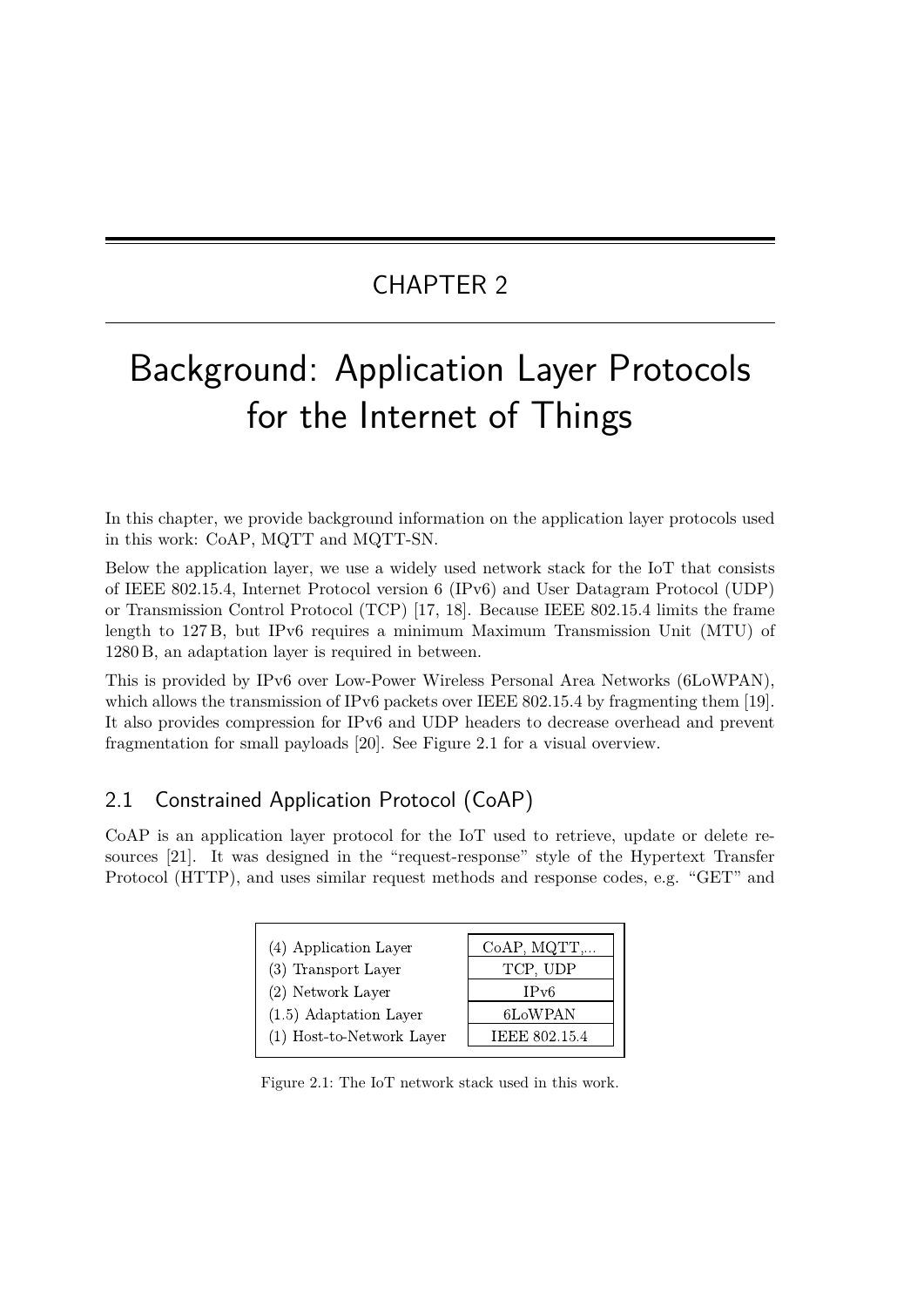<span id="page-19-1"></span><span id="page-19-0"></span>

a) Using confirmable messages: When the client sends a confirmable GET request for a resource to the server, the server must acknowledge the request. Here, it sends the requested resource payload in the same message as the acknowledgment.

b) Using block-wise transfer: The client requests a resource block by block. The server responds with the requested blocks using the requested block size. The final block is sent with the more bit unset.

Figure 2.2: Example [CoAP](#page-12-3) requests and responses.

"404 (Not Found)". Also similar to [HTTP,](#page-12-9) resources are identified by [Uniform Resource](#page-13-8) [Identifiers \(URIs\),](#page-13-8) which consist of the following parts:

coap[s]://<host>[:<port>]<path>[?<query>]

The special path prefix /.well-known/ can be used to retrieve site-wide metadata, e.g. a list of all available resources. For an example [CoAP](#page-12-3) request and response, see [Figure 2.2a.](#page-19-0)

However, in contrast to [HTTP,](#page-12-9) [CoAP](#page-12-3) is more suitable for constrained devices. It does not require connection establishment prior to the exchange of requests and responses. The [CoAP](#page-12-3) header can be as small as 4 B, while the [HTTP](#page-12-9) header has a fixed length of 9 B [\[22,](#page-66-0) p. 12]. Additionally, [CoAP'](#page-12-3)s default transport layer protocol is [UDP](#page-13-5) instead of [TCP.](#page-13-6) This is beneficial for multiple reasons. Firstly, [UDP](#page-13-5) is more lightweight than [TCP](#page-13-6) because it offers fewer guarantees, e.g. messages are not acknowledged, retransmitted and may be delivered out of order. Secondly, [UDP](#page-13-5) headers can be compressed by the [6LoWPAN](#page-12-8) adaptation layer (from 8 B to 2 B at maximum compression), while [TCP](#page-13-6) headers (20 B) cannot [\[20,](#page-65-11) pp. 17–20]. Finally, [TCP'](#page-13-6)s congestion control mechanism is known to cause performance issues for wireless and mobile devices [\[23\]](#page-66-1).

Due to the unreliability of [UDP,](#page-13-5) [CoAP](#page-12-3) itself implements an optional reliability feature using 2 B long message IDs that are contained in every [CoAP](#page-12-3) message. Using this ID, duplicated messages can be discarded, and so-called "confirmable" messages can be acknowledged by the receiver. A [CoAP](#page-12-3) message is marked as confirmable in the 2 bit "Type" header field. If a confirmable message is not acknowledged, it is periodically re-sent after timeout periods which exponentially increase in length until it is acknowledged or a maximum number of retransmissions is reached [\[21,](#page-65-12) pp. 21 f.].

[CoAP](#page-12-3) messages should fit inside a single [Internet Protocol \(IP\)](#page-12-10) packet to avoid fragmentation. Therefore, a maximum payload size of 1024 B is recommended [\[21,](#page-65-12) p. 25]. To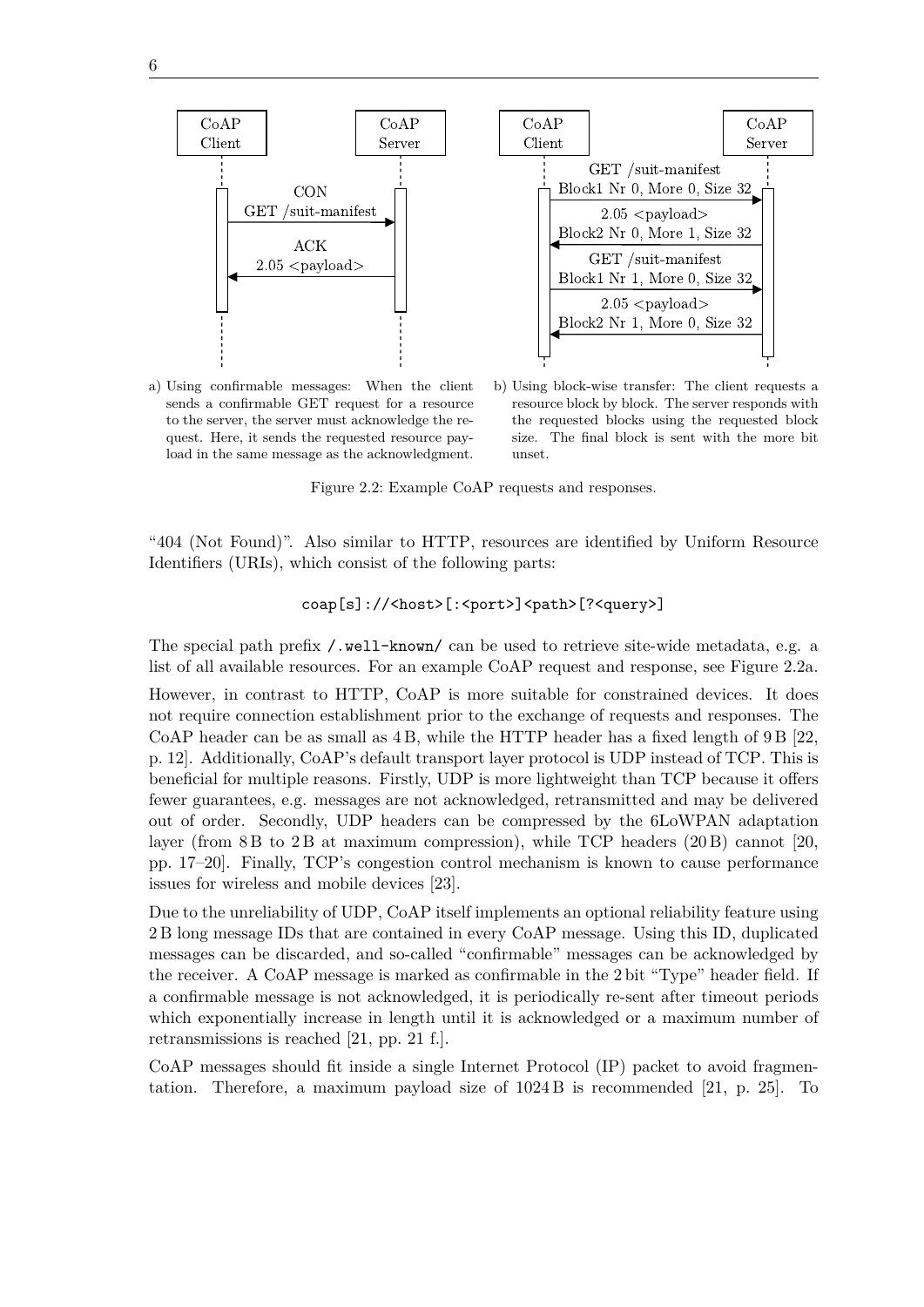<span id="page-20-1"></span>transmit larger amounts of data, block-wise transfer can be used [\[24\]](#page-66-2). In lossy networks, [CoAP](#page-12-3) block-wise transfer is more efficient than [6LoWPAN](#page-12-8) fragmentation: When at least one of the [6LoWPAN](#page-12-8) fragments is still missing after a maximum wait time of 60 s, all other fragments are flushed and must be retransmitted [\[19,](#page-65-10) p. 13], while [CoAP](#page-12-3) blocks are individually acknowledged and retransmitted. The block sizes of the request and response payloads are set separately using the "Block1" and "Block2" option, respectively. The block options each consist of three fields: a block number (4 bit to 20 bit), a bit indicating whether more blocks are following ("more bit"), and a block size (3 bit). Block sizes of  $[2^4, 2^5, \ldots, 2^{10}]$  B are supported. When the block option is used by a client when requesting a resource, the server must respond using a block size no larger than the one requested. See [Figure 2.2b](#page-19-0) for an example [CoAP](#page-12-3) exchange using block-wise transfer.

[CoAP](#page-12-3) also supports so-called cross-protocol proxies, which translate requests and responses between [CoAP](#page-12-3) and another protocol. Because [CoAP](#page-12-3) is quite similar to [HTTP,](#page-12-9) translation between [CoAP](#page-12-3) and [HTTP](#page-12-9) can be easily done. This allows [IoT](#page-12-0) devices that communicate over [CoAP](#page-12-3) to access resources that are served by [HTTP](#page-12-9) servers, and vice versa.

## <span id="page-20-0"></span>2.2 Message Queuing Telemetry Transport (MQTT)

The [MQTT](#page-12-6) protocol [\[25\]](#page-66-3) is based on the "publish/subscribe" paradigm, which means that devices can subscribe to so-called "topics" to receive data that they are interested in, e.g. living-room/temperature, as well as publish data on a topic. The subscriptions are managed by a "broker". When the broker receives published data, it checks which active clients are subscribed to the topic and forwards it to them. See [Figure 2.3](#page-21-1) for an example message exchange between a publisher, a subscriber and a broker. The size of the [MQTT](#page-12-6) header depends on the message type, e.g. PUBLISH or SUBSCRIBE. The PUBLISH header has a minimum length of 3 B, plus the topic length.

[MQTT](#page-12-6) extends the basic publish/subscribe paradigm with additional features, such as:

*[Quality of Service \(QoS\)](#page-13-9)* Data can be published using three different [QoS](#page-13-9) levels:

- Level 0 ("at most once") does not use any kind of acknowledgements (besides [TCP](#page-13-6) acknowledgements between the client and the broker).
- Level 1 ("at least once") additionally uses PUBACK messages that are sent by the receiver (may be either client or broker) upon receiving the message. Duplicates of the message may still arrive after the PubAck has been sent. They must be treated like new messages, because the message ID is free for reuse after the message has been acknowledged.
- Level 2 ("exactly once") uses a three-step process to ensure reliability and prevent duplicates: The receiver sends a PubRec ("Publish Receive") message upon receiving the message, which lets the sender know to stop storing and retransmitting the message. The sender confirms this with a PUBREL ("Publish Release") message, which lets the receiver know it no longer needs to store the message ID to detect duplicates. The receiver finally replies with a PUBCOMP ("Publish Complete").

If PubAck [\(QoS](#page-13-9) level 1) or PubRec [\(QoS](#page-13-9) level 2) are missing, the message is retransmitted until it times out.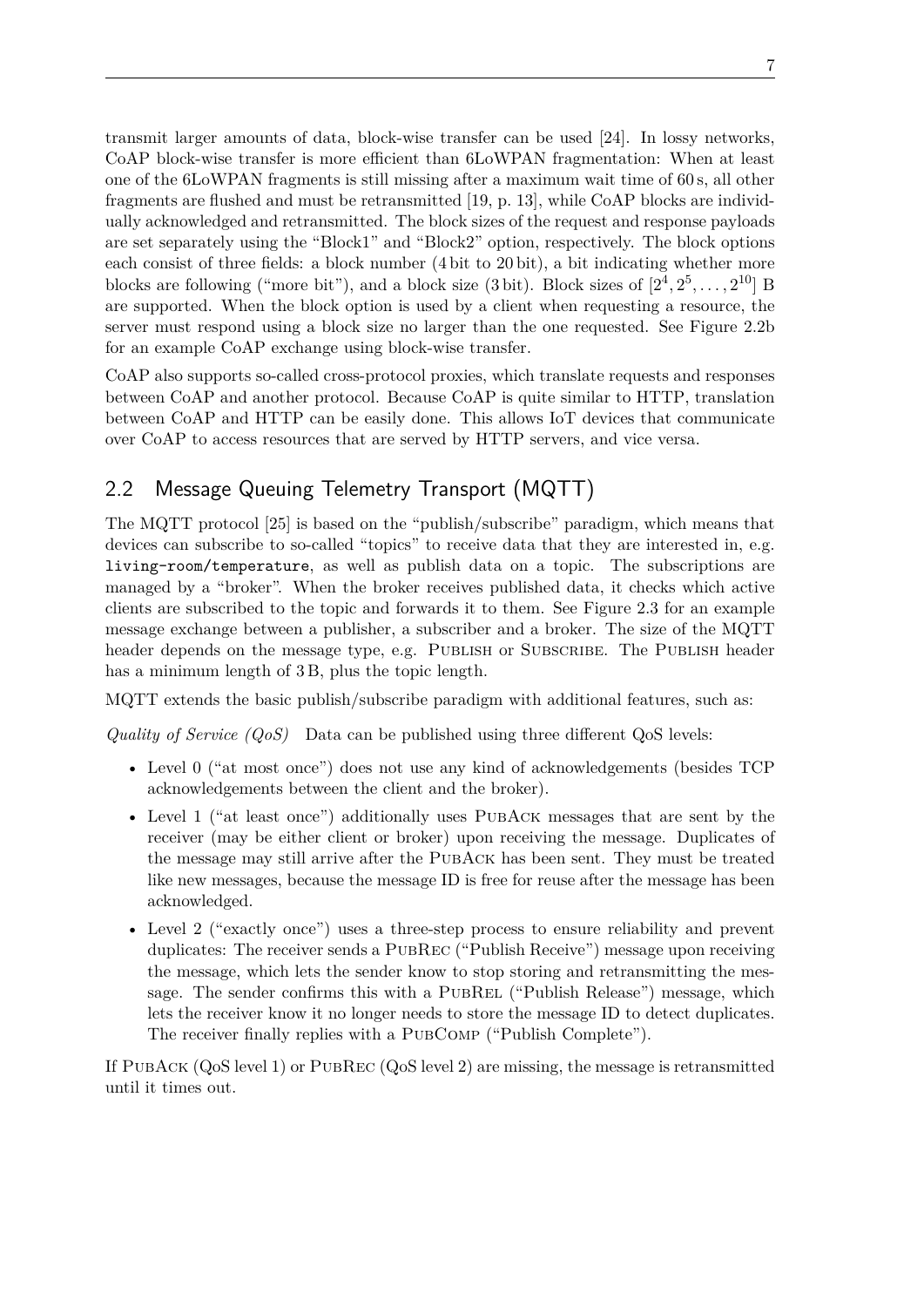<span id="page-21-2"></span>

<span id="page-21-1"></span>

Figure 2.3: Example [MQTT](#page-12-6) publish and subscribe messages: Clients can both subscribe and publish to topics. The broker forwards all published messages on a topic to the currently subscribed clients. The success of publish and subscribe actions is indicated using PUB-ACK and SUBACK messages when using a [QoS](#page-13-9) level *>* 0.

*Wildcard Subscriptions* Two different wildcard symbols may be used to subscribe to multiple topics at once:

- The wildcard symbol # may only be placed on the final level of the subscribed topic, e.g. living-room/#. It matches the top-level topic and all subtopics, e.g. living-room, living-room/temperature, living-room/light-status/lamp1 and living-room/light-status/lamp2.
- The wildcard symbol + may be placed at any level of the subscribed topic, e.g. house/+/temperature. It matches any single level, e.g. house/living-room/temperature and house/dining-room/temperature.

*Retained Messages* When the RETAIN bit is set in a PUBLISH message, the [MQTT](#page-12-6) broker must store the message and send it to future subscribers of the topic upon subscription. It is useful when updates on a topic are irregular or infrequent because it ensures that any subscriber receives an initial value directly after subscribing.

There can be at most one retained message for a topic at any given time. If another message is published with the RETAIN bit set, it replaces the previous retained message.

If the [QoS](#page-13-9) level of the retained message is set to 0, it may be discarded by the broker at any time; if the [QoS](#page-13-9) level is 1 or 2, the semantics of the level must be honored, i.e. the retained message must be delivered at least once or exactly once to each future subscriber.

## <span id="page-21-0"></span>2.3 MQTT for Sensor Networks (MQTT-SN)

In the [IoT](#page-12-0) context, one downside of the [MQTT](#page-12-6) protocol is that it can only be operated using [TCP](#page-13-6) on the transport layer, while [UDP](#page-13-5) is generally preferred for constrained, mobile and wireless devices, as discussed in [Section 2.1.](#page-18-1) Thus, a second standard called [MQTT-](#page-13-1)[SN](#page-13-1) [\[26\]](#page-66-4) was developed specifically for these use cases, which uses [UDP](#page-13-5) instead of [TCP.](#page-13-6) It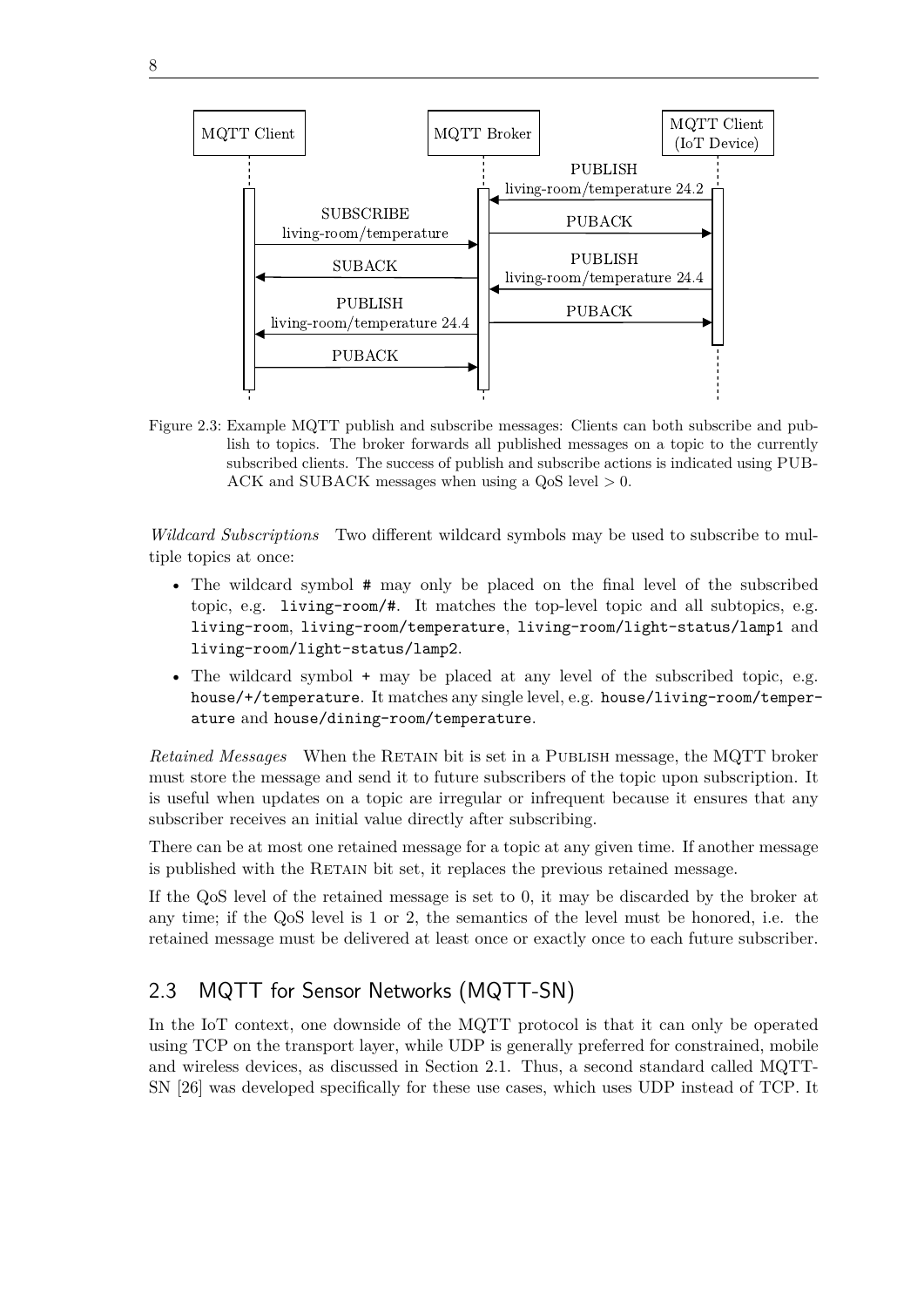<span id="page-22-1"></span><span id="page-22-0"></span>

Figure 2.4: Architecture components used by [MQTT-SN:](#page-13-1) In addition to an [MQTT](#page-12-6) broker, [MQTT-](#page-13-1)[SN](#page-13-1) requires a gateway that translates between its clients, which speak [MQTT-SN](#page-13-1) over [UDP,](#page-13-5) and the broker, which speaks [MQTT](#page-12-6) over [TCP.](#page-13-6) The gateway may be integrated with the broker or it may be a standalone component, as shown here.

supports all of the features described in [Section 2.2](#page-20-0) and the full set of message types defined by the [MQTT](#page-12-6) protocol, except for AUTH messages, which are used for authentication using challenge/response methods.

In architecture, [MQTT-SN](#page-13-1) can be considered an extension of [MQTT.](#page-12-6) Besides an [MQTT](#page-12-6) broker, it additionally requires an [MQTT-SN](#page-13-1) gateway, which may be integrated with the broker or standalone. The standalone case is shown in [Figure 2.4.](#page-22-0)

Besides the [UDP](#page-13-5) support, [MQTT-SN](#page-13-1) offers the following advantages for constrained devices and wireless networks:

*Support for Topic IDs* Instead of variable-length topic names, which can cause a large overhead on top of published messages, [MQTT-SN](#page-13-1) uses 2 B long "topic IDs". Prior to use, they must be registered either by the gateway or by the client. Alternatively, [MQTT-SN](#page-13-1) also supports pre-defined topic IDs which can be used without registration.

Topic IDs can also be used in version 5 of [MQTT](#page-12-6) itself, where they are called "topic aliases". However, brokers are not required by the specification to keep using topic aliases when forwarding messages that were published using a topic alias. This is because publishers and subscribers are meant to be independent from one another, and thus a publisher's decision to use a topic alias cannot automatically carry over to subscribers. As a result, topic aliases are simply translated and never used for outgoing Publish messages by some broker implementations such as the widely used Mosquitto.<sup>[1](#page-0-0)</sup>

*Server/Gateway Discovery* Gateways may periodically broadcast Advertise messages to allow clients to keep an updated list of online gateways. Additionally, clients may broadcast SearchGw messages to let others in the network know that they are looking for a gateway. Gateways or other clients may respond to this using a GwInfo message, which includes the address of an available gateway.

*Keep-Alive for Sleeping Clients* A client may let the gateway know that it is about to enter a sleep state by setting the "Sleep Duration" field in the DISCONNECT message. For that duration, the gateway will buffer packets on subscribed topics and deliver them when the client next comes back online and sends a PingReq to the gateway. After sending all buffered packets, the gateway answers the ping and the client may go back to sleep.

<sup>1</sup> <https://github.com/eclipse/mosquitto>

At the time of writing, the issue of using topic aliases for outgoing Publish messages in Mosquitto is being discussed (see <https://github.com/eclipse/mosquitto/issues/1757> and [https://www.eclipse.](https://www.eclipse.org/lists/mosquitto-dev/msg02505.html) [org/lists/mosquitto-dev/msg02505.html](https://www.eclipse.org/lists/mosquitto-dev/msg02505.html)) and the feature is planned to be added in an upcoming version (see <https://github.com/eclipse/mosquitto/commit/de9780343b09d2d2d1c2bda6f2747c961e2fa2c1>).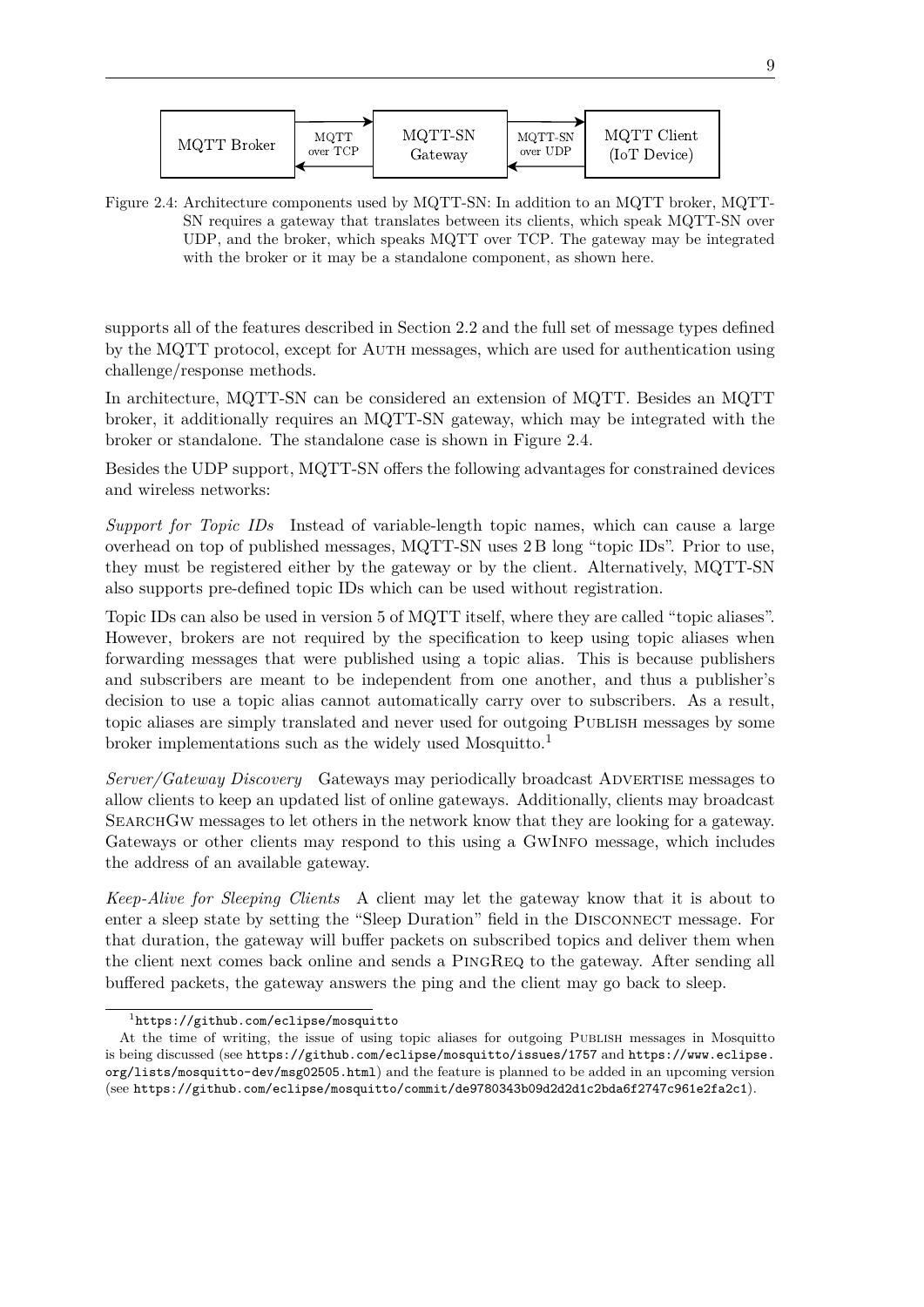<span id="page-23-1"></span>A similar feature is also included in [MQTT:](#page-12-6) If the "Clean Start" flag in the CONNECT message is set to zero, a persistent session is started. After it ends, the broker will continue buffering messages on the client's subscribed topics and deliver them when the client next connects. However, this is only mandatory for messages with  $QoS > 0$ , and the CONNECT procedure is less lightweight than the PingReq procedure.

*[QoS](#page-13-9) Level -1* Clients may publish messages without any previous connection setup with a gateway using the [QoS](#page-13-9) level -1. This offers even less assurances than [QoS](#page-13-9) level 0, because it is unclear whether the gateway adress is correct or the gateway is still online. However, this also saves the overhead of connection setup and teardown.

## <span id="page-23-0"></span>2.4 Comparison

In this section, we discuss advantages and disadvantages of [CoAP,](#page-12-3) [MQTT](#page-12-6) and [MQTT-SN](#page-13-1) based on the protocol specifications which we briefly described in the previous sections. For an overview over performance comparisons of [CoAP,](#page-12-3) [MQTT](#page-12-6) and [MQTT-SN](#page-13-1) implementations, see [Section 3.1.](#page-24-1)

The publish/subscribe model used by [MQTT](#page-12-6) and [MQTT-SN](#page-13-1) has some advantages over the request/response model used by [CoAP.](#page-12-3) As mentioned, [MQTT](#page-12-6) and [MQTT-SN](#page-13-1) can easily support sleeping devices by buffering packets at the broker. Additionally, the broker simplifies one-to-many or many-to-many communication between larger numbers of [IoT](#page-12-0) devices, since they do not need to know each others network addresses to communicate, only the broker's network address. It must be noted that a publish/subscribe extension for [CoAP](#page-12-3) exists [\[27\]](#page-66-5), but it is still in draft status and thus has not been widely implemented.

Currently, another advantage of [MQTT](#page-12-6) over [CoAP](#page-12-3) is that it has a larger user base [\[28,](#page-66-6) pp. 38 f.]. There is no data on the number of users of [MQTT-SN,](#page-13-1) but it can be assumed that it is the least used out of all three protocols. This is reflected in a much lower number of [MQTT-SN](#page-13-1) implementations available, which also receive much lower contribution activity. For a short overview of available [MQTT-SN](#page-13-1) implementations, see [Section 4.2.1.](#page-45-0)

In summary, [MQTT](#page-12-6) and [MQTT-SN](#page-13-1) are most suited for the exchange of small amounts of current information such as sensor data in many-to-many fashion. [MQTT-SN](#page-13-1) is more suitable for wirelessly connected constrained devices than [MQTT,](#page-12-6) but it has a much smaller user base and lacks well-maintained software support. [CoAP](#page-12-3) is most suited for the transfer of data of any size from servers to clients. Especially the transfer of large amounts of data is well-supported through the block-wise transfer option. It also provides interoperability with other protocols used in the wider Internet using cross-protocol proxies, most notably for [HTTP.](#page-12-9)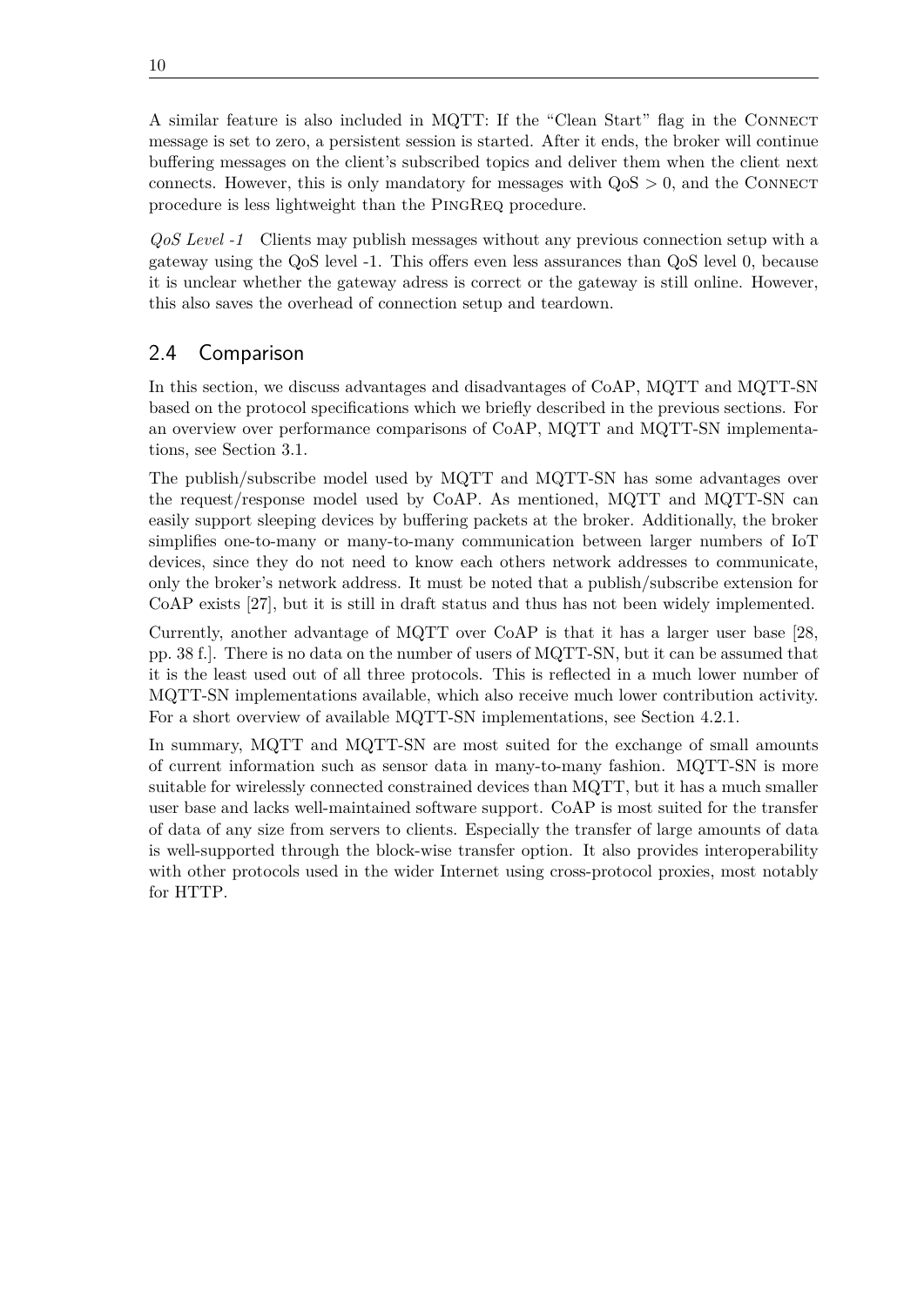## <span id="page-24-2"></span><span id="page-24-0"></span>CHAPTER 3

# Related Work

In this chapter, we present and discuss related works. The first section presents an overview over previous comparative evaluations of the two application layer protocols [CoAP](#page-12-3) and [MQTT.](#page-12-6) The second section describes general requirements for secure firmware update solutions. The third section presents an overview over works describing firmware update mechanisms, including [SUIT,](#page-13-0) and finally compares how they fulfill the requirements.

## <span id="page-24-1"></span>3.1 Comparative Evaluations of CoAP, MQTT and MQTT-SN

The performance of application layer protocols for the [IoT](#page-12-0) has been evaluated and compared by several authors using several different metrics. This section gives an overview.

A similar survey of evaluations of application layer protocols, which includes not only [CoAP](#page-12-3) and [MQTT,](#page-12-6) but also [Data Distribution Service \(DDS\),](#page-12-11) [Advanced Message Queueing Pro](#page-12-12)[tocol \(AMQP\)](#page-12-12) and [Extensible Messaging and Presence Protocol \(XMPP\),](#page-13-10) was published by Dizdarević et al. [\[29\]](#page-66-7) Unfortunately, [MQTT-SN](#page-13-1) is not included in their survey.

It must be noted that not all performance differences measured can be ascribed to the protocols themselves. The specific implementation used obviously also has an impact on the measured performance. For example, a comparison of different [CoAP](#page-12-3) implementations by Iglesias-Urkia et al. found significant differences in [Round Trip Time \(RTT\),](#page-13-11) CPU and memory usage between them, even when they were implemented in the same programming language [\[30\]](#page-66-8).

### Transmission times

The message transmission time, delay or [RTT](#page-13-11) is a well-studied metric that is included in most evaluations. Several of them find that [MQTT](#page-12-6) performs better than [CoAP,](#page-12-3) especially when packet losses and retransmissions occur:

Thantharate et al. measured the transmission duration of five consecutive messages in a simulated [IoT](#page-12-0) testbed. Their results show that the average transmission time of [MQTT](#page-12-6) messages with both [QoS](#page-13-9) level 1 or 2 is at least three times as fast as that of [CoAP](#page-12-3) confirmable messages. [MQTT](#page-12-6) with [QoS](#page-13-9) level 2 is slightly slower than [QoS](#page-13-9) level 1 due to the increased acknowledgement overhead. However, it is unclear what causes the measured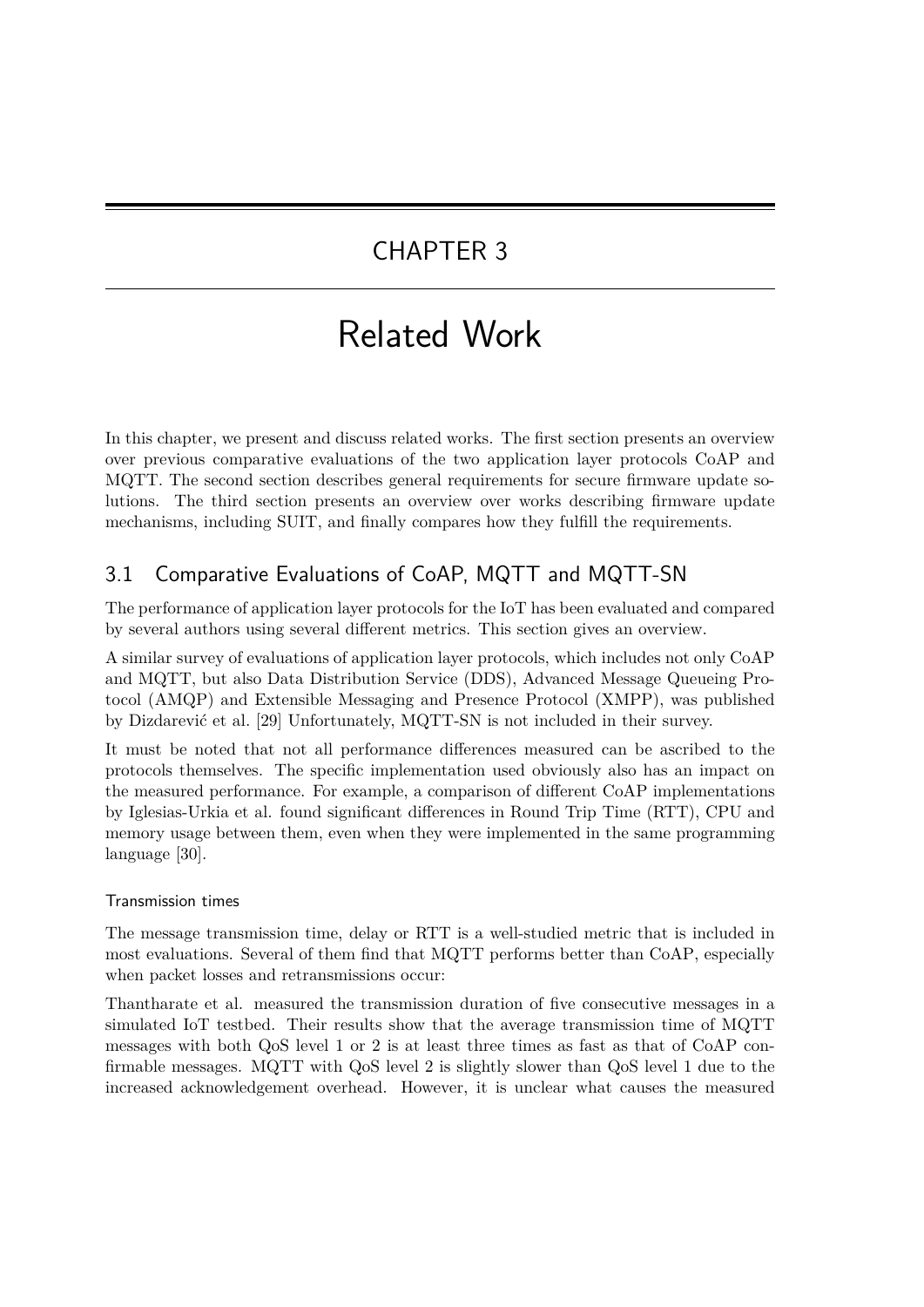<span id="page-25-0"></span>time differences. By default, [CoAP](#page-12-3) uses a stop-and-wait protocol which allows only one outstanding request or unacknowledged message at a time, while [MQTT](#page-12-6) runs over [TCP,](#page-13-6) which uses a sliding window protocol with larger window sizes. [CoAP](#page-12-3) may have achieved better transmission durations if it was also configured to use larger window sizes.

Similarly, Bideh et al. measured transmission times and found that [MQTT](#page-12-6) is up to seven times as fast as [CoAP](#page-12-3) [\[31\]](#page-66-9). They state this is because [TCP](#page-13-6) uses a more efficient retransmission algorithm which uses [RTT](#page-13-11) measurements, while [CoAP](#page-12-3) uses an arbitrary fixed value range (between ACK\_TIMEOUT and ACK\_TIMEOUT · ACK\_RANDOM\_FACTOR) for its acknowledgment wait timeout. Thus, [TCP](#page-13-6) can trigger a first retransmission faster than [CoAP](#page-12-3) when the network [RTT](#page-13-11) is low. The effect can be lessened by decreasing the ACK\_TIMEOUT parameter. However, even when decreasing it to the minimum of 1 s, they find that [CoAP](#page-12-3) still performs worse than [MQTT.](#page-12-6)

Collina et al. also found that [MQTT](#page-12-6) performs with lower latencies when there is high packet loss [\[32\]](#page-66-10). They also state that this is because of [TCP'](#page-13-6)s faster retransmissions. Like Bideh et al., they were able to improve the performance of [CoAP](#page-12-3) by lowering the parameters ACK\_TIMEOUT and ACK\_RANDOM\_FACTOR. With these tuned parameters, [CoAP](#page-12-3) achieves a performance similar to [MQTT.](#page-12-6) However, the lowered parameters cause risk of unnecessary retransmissions, which may congest the network. RFC 7252 states that additional congestion control mechanisms must be used if ACK\_TIMEOUT is decreased from its default value [\[21,](#page-65-12) p. 28].

Two evaluations consider the transmission of larger amounts of data. Bideh et al. measured transmission durations for a large file (870 KiB), which is transmitted in 870 blocks when using [CoAP](#page-12-3) and in a single message when sent over [MQTT](#page-12-6) [\[31\]](#page-66-9). In this case, [MQTT](#page-12-6) is twice as fast. Mun et al. performed time measurements of the transmission of 50 kB large messages using different block sizes from 128 B to 1920 B and found that [MQTT](#page-12-6) performs better for large block sizes of more than 1024 B because there is less fragmentation [\[33\]](#page-66-11). When sent over [CoAP,](#page-12-3) these blocks are fragmented twice due to its limited payload size. These results show that fragmentation has a negative impact on transmission durations.

In some cases, [CoAP](#page-12-3) performs similar to or even better than [MQTT.](#page-12-6) In the evaluation by Mun et al., [CoAP](#page-12-3) performs better than [MQTT](#page-12-6) when messages are smaller than 1024 B [\[33\]](#page-66-11). Collina et al. find that when there is low packet loss, [MQTT](#page-12-6) and [CoAP](#page-12-3) perform the same [\[32\]](#page-66-10). Mijovic et al. also found that [CoAP](#page-12-3) and [MQTT](#page-12-6) with [QoS](#page-13-9) level 0 achieve very similar [RTTs,](#page-13-11) but [MQTT](#page-12-6) with [QoS](#page-13-9) 1 is slowed down by the additional application layer acknowledgements by a factor between 2 and 3 [\[34\]](#page-67-0).

In their survey, Dizdarević et al. also found that the transport layer protocol is a major factor for performance, and that [TCP-](#page-13-6)based protocols often achieve worse latencies in evaluations than the [UDP-](#page-13-5)based ones [\[29\]](#page-66-7). Larmo et al. found in network simulations that [MQTT](#page-12-6) messages arrive with increased delays when the [TCP](#page-13-6) session is terminated in between messages due to [TCP'](#page-13-6)s three-way handshake [\[35\]](#page-67-1). They also found that if the [IoT](#page-12-0) device's radio is periodically turned off to conserve energy ("duty cycling"), a minimum delay is added to each transmission originating at the device, especially if it is using [TCP,](#page-13-6) because it cannot receive downlink messages such as the [TCP](#page-13-6) Syn Ack of a connection establishment until it is awake again.

[MQTT-SN](#page-13-1) is not included in many evaluations. Gündoğan et al. compared it against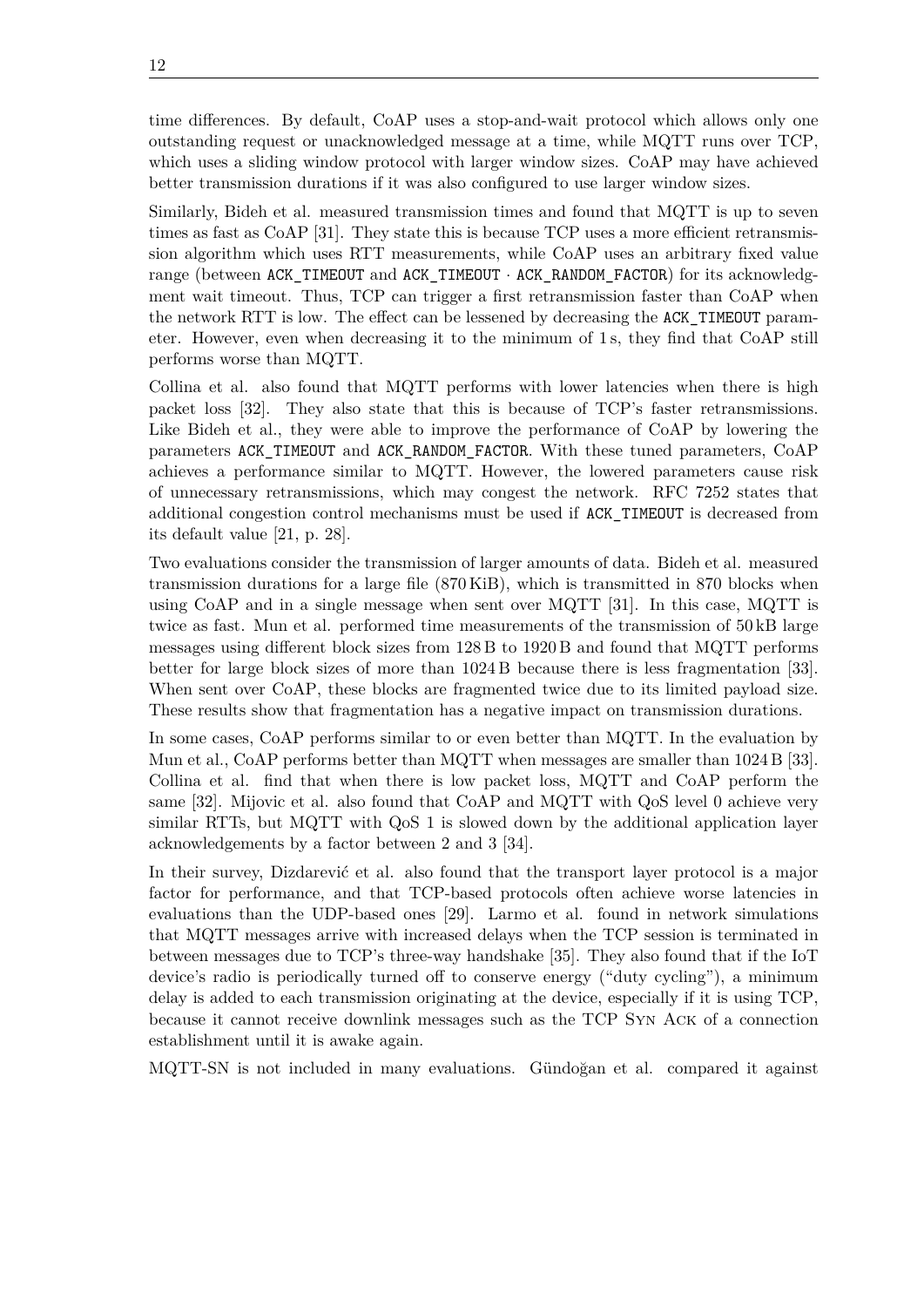<span id="page-26-0"></span>[CoAP](#page-12-3) [\[36\]](#page-67-2) using ARM Cortex M3 nodes in the FIT [IoT](#page-12-0) testbed [\[37\]](#page-67-3). They found that with a push/pull interval of 5 s, the push-based [CoAP](#page-12-3) PUT and [MQTT-SN](#page-13-1) PUBLISH do not differ significantly in the time required for the transmission, whereas the pull-based  $CoAP$  GET is slightly slower. With a shorter push/pull interval of 50 ns, the delays for confirmable [CoAP](#page-12-3) PUT messages increase significantly due to application layer retransmissions. [CoAP](#page-12-3) GET and [MQTT-SN](#page-13-1) Publish messages do not experience significantly decreased delays. In the evaluation by Mun et al., [MQTT-SN](#page-13-1) performs the worst overall; however, they note that this may be due to the low level of maturity of the implementation used (Eclipse Paho) [\[33\]](#page-66-11).

#### Energy consumption

Dizdarević et al. found that [CoAP](#page-12-3) is more energy-efficient than [MQTT](#page-12-6) in all surveyed comparisons, though both are more efficient than non[-IoT-](#page-12-0)specific protocols like [HTTP.](#page-12-9)

Larmo et al. also found in their network simulations that [MQTT](#page-12-6) causes more energy consumption than [CoAP](#page-12-3) due to the increased amount of radio transmission time caused by [TCP](#page-13-6) overhead such as the three-way-handshake [\[35\]](#page-67-1).

Bideh et al. transmitted payloads of different sizes and found that [CoAP](#page-12-3) consumes slightly less energy for payloads of up to 1024 B since the overhead of connection setup is the dominant factor for such small payloads [\[31\]](#page-66-9). They conclude that data should be aggregated as much as possible to minimize energy consumption, since more frequent transmissions of small payloads are costly, especially when the communication setup and teardown need to be performed every time. For larger payloads, [CoAP](#page-12-3) consumes significantly more energy than [MQTT,](#page-12-6) again due to the fragmentation.

In the comparison of [CoAP,](#page-12-3) [MQTT](#page-12-6) and [MQTT-SN](#page-13-1) done by Mun et al. [\[33\]](#page-66-11), the energy usage measurements are highly similar to the total transmission times measured, which means that as described before, [CoAP](#page-12-3) performs the best, except for large messages of more than 1024 B, where [MQTT](#page-12-6) performs better due to less fragmentation, and [MQTT-](#page-13-1)[SN](#page-13-1) performs the worst overall. Mun et al. also find that the energy usage of all three protocols is heavily influenced by the network conditions (e.g. jitter and [RTT\)](#page-13-11): The worse the network conditions are, the more energy they consume.

#### Traffic overhead

Obviously, the traffic overhead incurred by headers and control traffic increases with the [QoS](#page-13-9) level for [MQTT.](#page-12-6) For [CoAP,](#page-12-3) it increases when confirmable messages are used. In their survey, Dizdarević et al. found that [CoAP](#page-12-3) consumes less bandwidth than [MQTT](#page-12-6) in all surveyed comparisons. Our survey arrives at the same result. Unfortunately, [MQTT-SN](#page-13-1) is not included in any overhead evaluations.

Chen et al. found that [MQTT](#page-12-6) sends approximately 76 B of header and control data for every 100 B of payload, while [CoAP](#page-12-3) sends only approximately 36 B for every 100 B of payload when using non-confirmable messages [\[38\]](#page-67-4). This increased overhead of [MQTT](#page-12-6) is probably due to the control messages that are necessary before actually transmitting any payload, i.e. the CONNECT and CONNACK messages.

Mijovic et al. also found that [CoAP](#page-12-3) has less protocol overhead than [MQTT](#page-12-6) (both [QoS](#page-13-9) 0 and 1), because the [UDP](#page-13-5) header is smaller and there are no transport-layer acknowledg-ments [\[34\]](#page-67-0). When transmitting 100 B of payload, the payload makes up more than 30  $\%$  of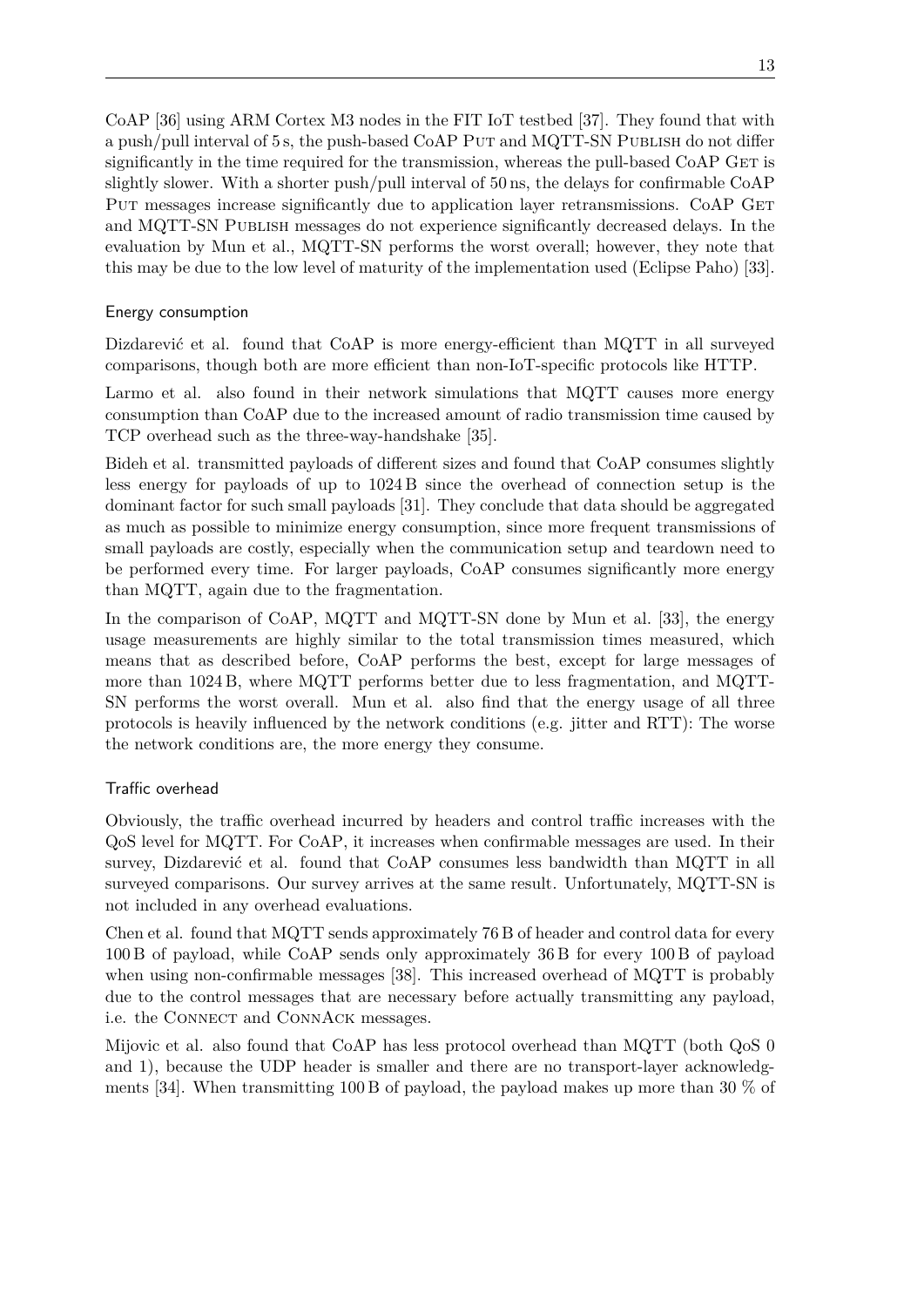#### <span id="page-27-1"></span>Packet loss rates

Chen et al. found that [MQTT](#page-12-6) experiences no packet loss even in lossy network conditions at the cost of increased latency for the received packets and increased control traffic overhead, while [CoAP](#page-12-3) experiences packet loss rates approximately equal to the network packet loss rate [\[38\]](#page-67-4). This is not surprising, since lost [MQTT](#page-12-6) messages will be retransmitted by [TCP](#page-13-6) even when [QoS](#page-13-9) level 0 is used, while the [UDP-](#page-13-5)based [CoAP](#page-12-3) does not retransmit packets by default. Unfortunately, they have not included [CoAP'](#page-12-3)s confirmable messages in their evaluation.

Gündoğan et al. also found in their measurements in the FIT [IoT](#page-12-0) testbed that with a short transmission interval of 50 ms, significant packet loss occurs for non-confirmable [CoAP](#page-12-3) messages, while confirmable [CoAP](#page-12-3) and [MQTT-SN](#page-13-1) PUBLISH messages did not experience packet loss because missing packets could be successfully retransmitted.

#### Conclusion

In conclusion, [MQTT'](#page-12-6)s largest downside when compared to [CoAP](#page-12-3) appears to be the overhead caused by [TCP](#page-13-6) due to the required connection setup and teardown and its larger header size. This overhead can lead to increased message transmission durations, energy consumption and traffic overhead, especially when the connection is re-established frequently. However, [TCP](#page-13-6) also offers some advantage against [CoAP,](#page-12-3) namely through its sliding window protocol compared to [CoAP'](#page-12-3)s stop-and-wait and its faster retransmissions. This gives [MQTT](#page-12-6) an advantage especially in environments with high packet loss, where retransmissions are frequent. However, [CoAP'](#page-12-3)s approach is more suitable for constrained devices, because it does not require to keep [RTT](#page-13-11) measurements or to support multiple simultaneously outstanding acknowledgments.

[MQTT-SN](#page-13-1) is unfortunately not included in many evalutions. Gündoğan et al.'s results suggest that it offers a performance similar to [CoAP.](#page-12-3) However, further evaluation is needed. As Mun et al. noted, the lacking maturity of implementations that are currently available may also negatively impact [MQTT-SN'](#page-13-1)s performance results.

Several evaluations note the negative performance impact of fragmentation. Here, [CoAP](#page-12-3) is disadvantaged because it has a much lower maximum payload size than [MQTT](#page-12-6) (1024 B vs. ∼256 MB) and therefore forces more fragmentation at the application layer. However, [CoAP'](#page-12-3)s maximum payload size is much more realistic for constrained devices and networks and thus, in practice and for a fair comparison, [MQTT](#page-12-6) should also be limited to a similar payload size.

## <span id="page-27-0"></span>3.2 Requirements for Software Update Mechanisms

In this section, we survey requirements that apply to all secure software update mechanisms.

First, we must clarify terminology, particularly the difference between the terms "firmware updates" and "software updates". "Firmware update" refers to the complete replacement of a device's entire software, while "software update" refers more generally to the replacement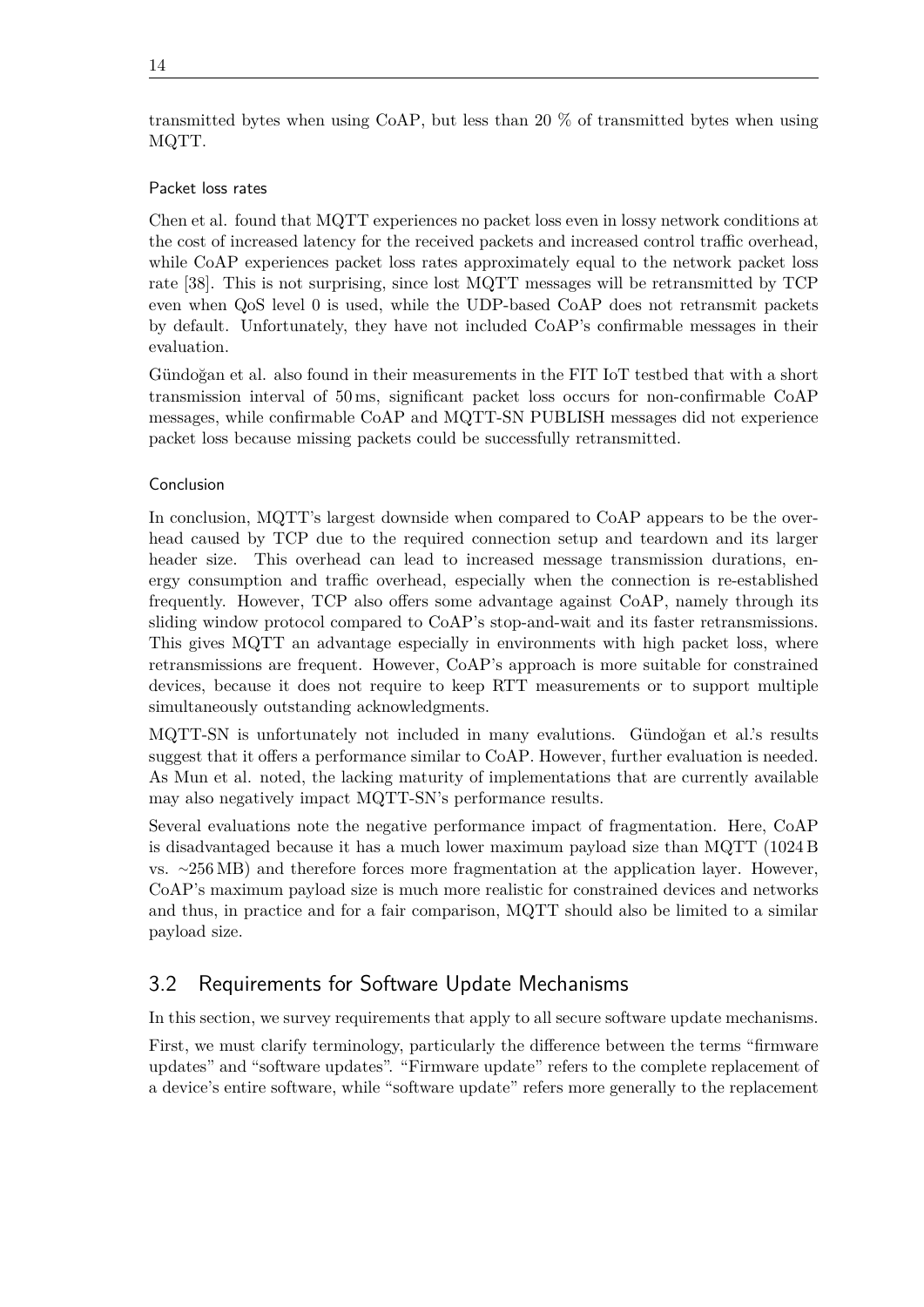<span id="page-28-0"></span>of some part of a device's software with a newer version. It is less specific to the [IoT](#page-12-0) or embedded context and also describes the update of a package on a Linux system, for example. Currently, most constrained [IoT](#page-12-0) devices use full firmware updates only, however, it has been suggested that [IoT](#page-12-0) software may become less monolithic in the future, so that different parts of it will need to be updated independently  $[39]$ .<sup>[1](#page-0-0)</sup> Smaller update sizes would also reduce network traffic and therefore the update duration and energy consumption [\[41,](#page-67-6) [42\]](#page-67-7). Thus, we use the more general term "software update" throughout this work where it is possible, as the [SUIT](#page-13-0) standard drafts also do.

We now present a list of security requirements for software update mechanisms based on a survey of several other works. Firstly, the general information security principles of confidentiality, integrity, availability, and authenticity, which are named in the ISO 27000 standards series as the defining aspects "information security" [\[43,](#page-67-8) p. 4], apply to firmware update mechanisms:

*Confidentiality* It must be possible to encrypt both the software image and the metadata to ensure its confidentiality and prevent "read attacks". Attackers may use unencrypted images for reverse-engineering.

*Integrity of the Image and Metadata* The integrity of the software itself and its metadata must be verified. The device must check the integrity of the firmware update, i.e. that the update has not been tampered with along the way from the source to the [IoT](#page-12-0) device.

*Availability of the Updated Device* An [IoT](#page-12-0) device usually provides some service using its sensors and actuators. A software update usually requires a device to reboot and thus temporarily disrupts this service. It must be possible to schedule updates so that the availability of the service is not disrupted at critical times. The update process should also include fail-safes, e.g. for the case when a firmware update turns out to be invalid after it is received or the reboot fails [\[44\]](#page-68-0).

*Authentication and Authorization of the Update Source* The update source must be authenticated and authorized. No unauthenticated or unauthorized source should be able to initiate a firmware update of a device. This can be done using cryptographic signatures, for example. Trust anchors or keys used by the device to perform the authentication may expire or change so that it is necessary to update them [\[45,](#page-68-1) [46\]](#page-68-2). Ideally, the device manufacturer or vendor should not be the only authorized source [\[3\]](#page-64-3), so that the devices do not become obsolescent when they are no longer actively supported by the manufacturer or the manufacturer shuts down [\[47\]](#page-68-3), which is undesirable both from a customer's and from an ecological perspective.

Samuel et al. define a set of principles that make a software update system resilient against attacks when a subset of signing keys has been compromised [\[48\]](#page-68-4). Firstly, there should be separation of responsibilities over multiple keys so that the attacker's power is limited when a key is compromised. Secondly, signatures using multiple keys should be required. Thirdly, it must be possible to revoke keys. Keys may also be automatically revoked after a certain amount of time or number of uses to encourage frequent replacement. Finally, keys used for very security-sensitive purposes should be stored on systems not connected

<sup>&</sup>lt;sup>1</sup>For example, the embedded [OS](#page-13-4) Tock (<https://www.tockos.org>) uses a non-monolothic approach. It separates the core [OS](#page-13-4) from (third-party) applications that are dynamically loadable at runtime [\[40\]](#page-67-9).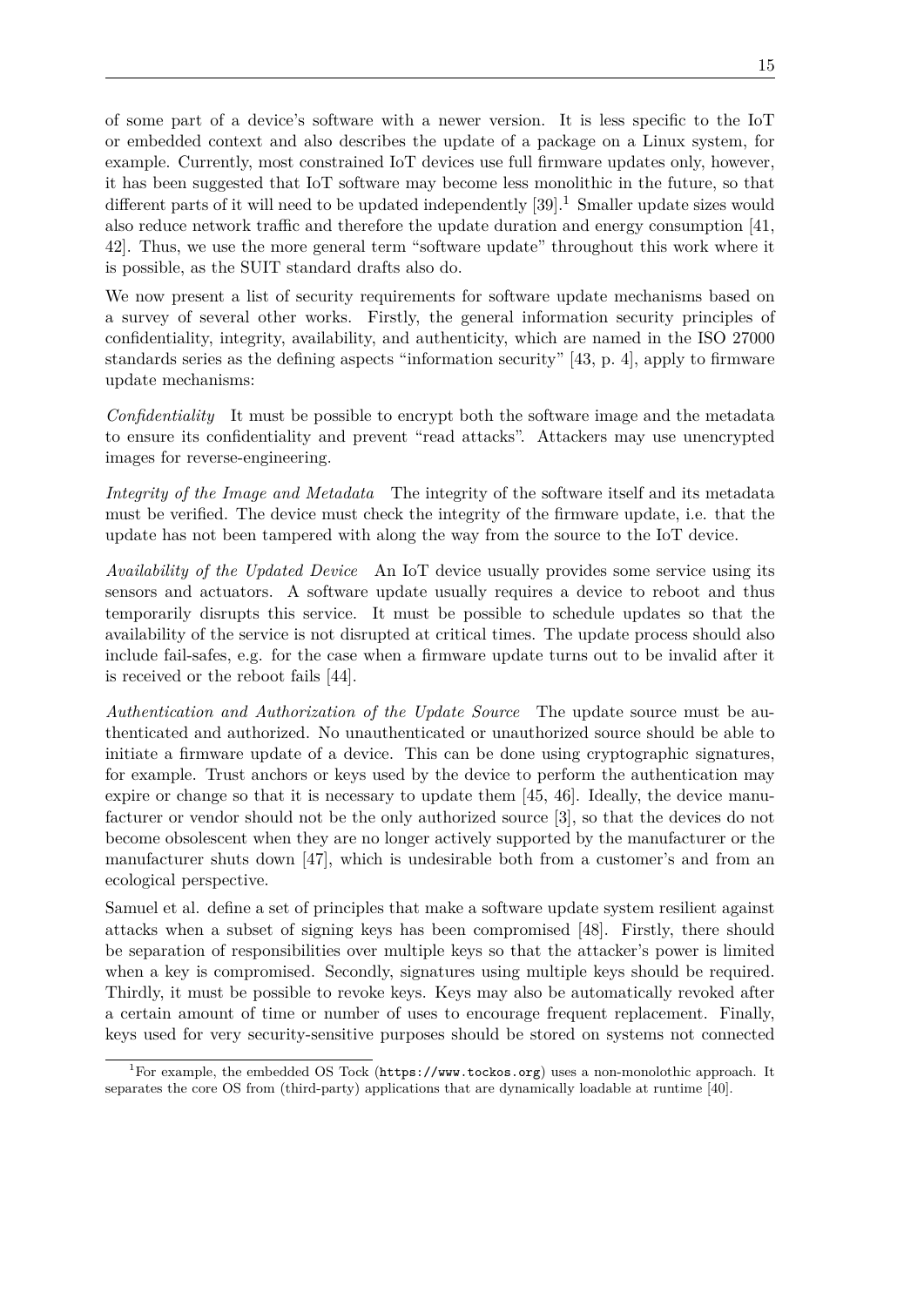<span id="page-29-0"></span>to the public Internet or not connected to a network at all. To prevent key compromises in the first place, widely trusted cryptographic algorithms and large key sizes should be used. They also identify the information that must be authenticated by a software update mechanism: the content of the updates, the availability of the updates, and the repository state (i.e. software versions available). They applied these principles in the design of [The](#page-13-12) [Update Framework \(TUF\),](#page-13-12) which is described in [Section 3.3.2.](#page-34-0)

Secondly, there are security requirements related to the specific potential weaknesses of software update mechanisms. Some cases of such weaknesses were already described in [Chapter 1.](#page-14-0) Cappos et al. classify several types of attacks on software repositories [\[49\]](#page-68-5): replay attacks (resending older versions), arbitrary package attacks (sending a different software than requested), freeze attacks (freezing the version a client sees and preventing  $up \cdot \text{data}$ )<sup>[2](#page-0-0)</sup>, extraneous dependency attacks (inserting additional dependencies that must be satisfied), and endless data attacks (sending endless amounts of data instead of the software image). These attack types can be carried out when an attacker compromises a software repository, i.e. is able to respond to client requests with arbitrary data, but they do not require a signing key to be compromised. Cappos et al. suggest that extraneous dependency attacks can be mitigated by signing update metadata which contains the dependency list, and replay attacks can be mitigated by including a timestamp in the software metadata that must not be older than the timestamp of the currently installed software. Endless data attacks can be mitigated by placing a cap on the maximum amount of data downloaded. To detect freeze attacks, they recommend to use signed root metadata files that contain hashes of all package metadata files served by the repository. The files are small, so they can have short expiry times and be updated and resigned frequently [\[49\]](#page-68-5).

Karthik et al. describe further types of attacks [\[51\]](#page-68-6): read attacks (reading contents of firmware updates, e.g. to reverse-engineer), slow retrieval attack (slowing down transmission of firmware updates to exploit vulnerabilities in the meantime), and drop-request attacks (blocking network traffic of firmware updates).

In addition to replay attacks, an attacker may also send an outdated software version that is newer than the currently installed version, but still not the latest available one [\[15,](#page-65-6) p. 18]. Langiu et al. call this the "update freshness" property [\[52\]](#page-68-7), which must be ensured.

Finally, there are also some usability requirements that should be met by a software update solution:

*Suitability for Constrained [IoT](#page-12-0) Devices* An attempt at a definition of the term "constrained device" has been made in RFC 2778 [\[12\]](#page-65-3). According to this RFC, devices can be "constrained" in the sense of limited amount of flash memory, [RAM,](#page-13-3) processing power, available (battery) power or accessibility once deployed. Additionally, the networks to which they are connected may themselves be constrained in some way, e.g. by low throughput or high packet loss rates.

The software update mechanism must adhere to these constraints. It cannot require memory or processing power exceeding the capabilities of constrained devices. It should have minimal energy consumption, which means that the network traffic and the total processing and transmission time spent on the update should be minimized [\[53,](#page-68-8) [42\]](#page-67-7).

<sup>&</sup>lt;sup>2</sup>This type of attack was also previously described by Bellissimo et al. [\[50\]](#page-68-9)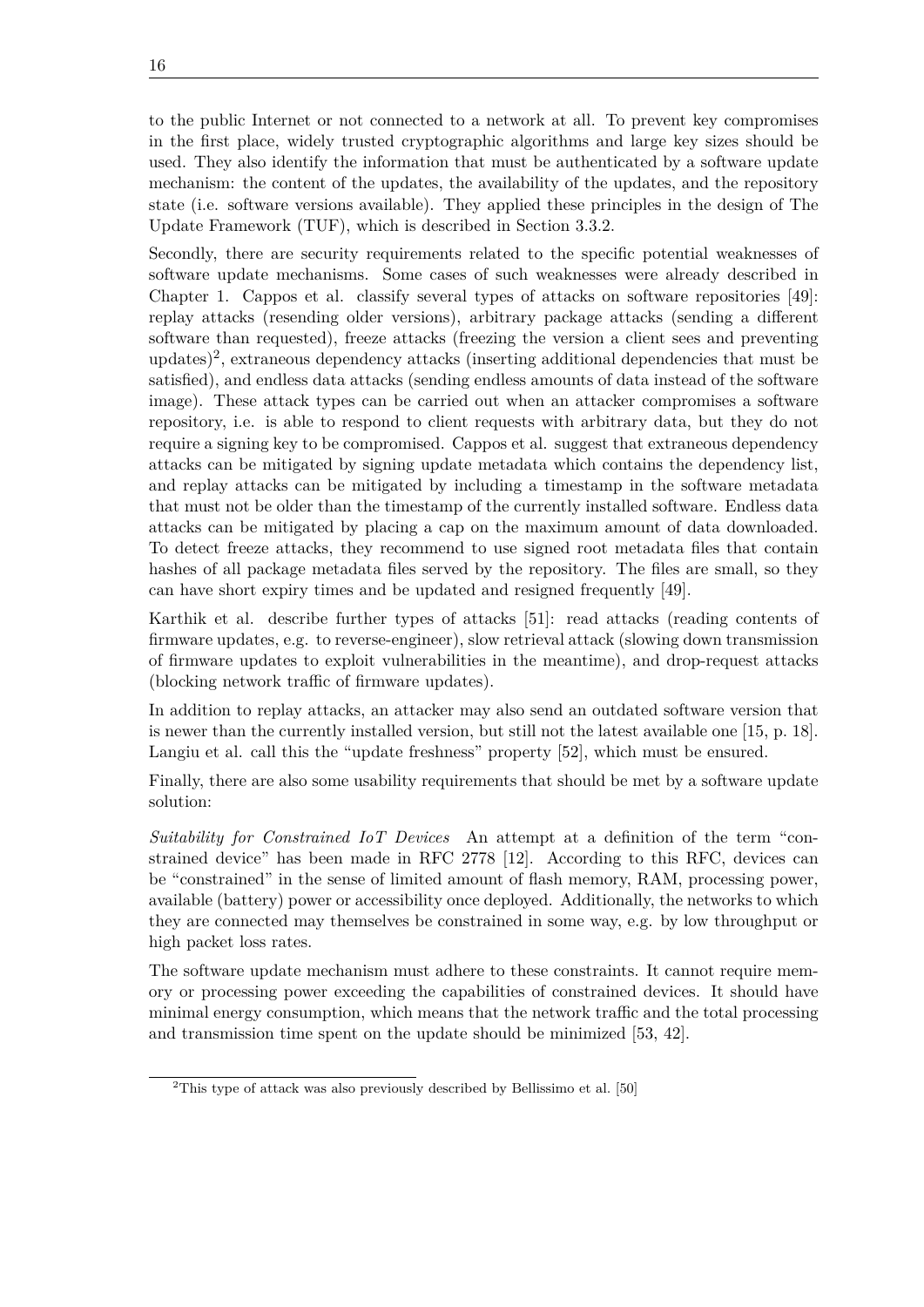<span id="page-30-2"></span>Additionally, [IoT](#page-12-0) devices are sometimes installed in inaccessible locations. Therefore, software updates must be possible over wireless connections [\[53,](#page-68-8) [42\]](#page-67-7). Devices may also not be constantly connected to a network if they are mobile. In these cases, pull-based approaches are preferable over push-based approaches [\[50\]](#page-68-9).

*Minimal User Interaction* Software updates are expected to work automatically, i.e. with minimal or even no user involvement or attendance [\[13,](#page-65-4) [39,](#page-67-5) [9,](#page-65-0) [44\]](#page-68-0). Some types of [IoT](#page-12-0) devices may not be able to ask for confirmation because they lack an appropriate user interface [\[50\]](#page-68-9).

However, there are several reports of [IoT](#page-12-0) devices losing certain functionalities or even being bricked after installing software updates [\[54,](#page-68-10) [55,](#page-68-11) [56\]](#page-69-0). Also, software updates may include "breaking" changes. A software update that changes the behaviour and output of an [IoT](#page-12-0) device, e.g. the format of the sensor data it reports, may break systems that rely on this output down the line [\[45,](#page-68-1) p. 18]. Therefore, it must be possible to turn off automatic updates.

*Targeting Subsets of Devices* It should be possible to limit the installation of a firmware update to a certain subset of devices [\[42,](#page-67-7) [44\]](#page-68-0). Most obviously, a firmware should only be installed on the devices with the matching type of hardware. Additionally, updates may be targeted using other device attributes, such as location or group (e.g. test or production devices). Some use cases may additionally require that the update mechanism ensures atomicity, i.e. that either none or all of the targeted nodes successfully install an update [\[41,](#page-67-6) [42\]](#page-67-7).

*Monitoring* It should be possible to monitor the state of the [IoT](#page-12-0) devices, including at least their currently installed firmware version and whether an update was successful or not [\[44,](#page-68-0) [45\]](#page-68-1).

*Partial or Differential Updates* As discussed before, an [IoT](#page-12-0) device's software may be modular. In that case, the software update mechanism needs to support partial updates, which may be installed e.g. using dynamic linking. Also, differential updates may be desirable to minimize the network traffic [\[41,](#page-67-6) [45\]](#page-68-1).

## <span id="page-30-0"></span>3.3 Software Update Mechanisms

In this section, we describe the design of several existing software update mechanisms, starting with [SUIT.](#page-13-0) We focus primarily on update mechanisms designed for constrained devices. We specifically examine if and how they meet the requirements described in the previous section.

### <span id="page-30-1"></span>3.3.1 Software Updates for Internet of Things (SUIT)

The [SUIT](#page-13-0) working group at the [IETF](#page-12-2) aims to standardize a secure software update mechanism for constrained devices with as little as ∼10 KiB [RAM](#page-13-3) and ∼100 KiB flash memory (Class 1 according to RFC 7228 [\[12\]](#page-65-3)). This would lower development costs for [IoT](#page-12-0) device vendors, who would no longer need to design and implement their own update mechanism, and ensure a certain level of quality. The [SUIT](#page-13-0) documents specify a format for update manifests, the update architecture and the update process including the security mechanisms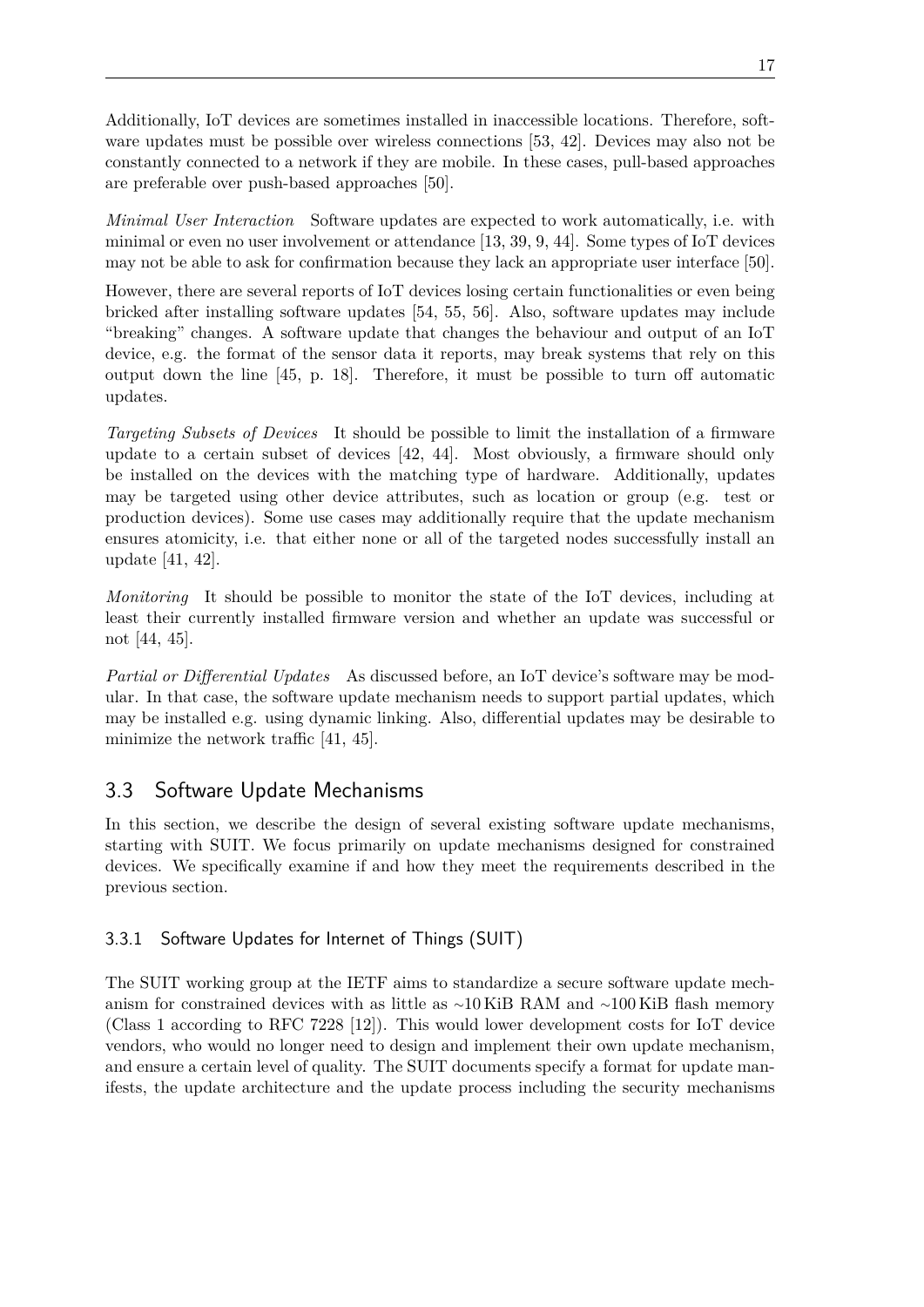<span id="page-31-1"></span><span id="page-31-0"></span>

Figure 3.1: The components of [SUIT'](#page-13-0)s architecture: Besides the [IoT](#page-12-0) device itself, a firmware and a status tracker server are required. The firmware server serves the software and manifests, while the status tracker server triggers and monitors updates.

used. Transport mechanisms, status tracker functionality and discovery mechanisms for status trackers and software repository servers are explicitly not standardized, because they may be implemented in various ways using already existing protocols, e.g. the [Lightweight](#page-12-13) [Machine-to-Machine \(LwM2M\)](#page-12-13) protocol for [IoT](#page-12-0) device management. [SUIT](#page-13-0) is not limited to full firmware updates. It supports the updating of arbitrary data, including partial software updates, configuration data, or cryptographic keys [\[13,](#page-65-4) p. 3].

Although [SUIT](#page-13-0) is still a work in progress, there is significant interest in its early support, e.g. from the many researchers using RIOT [\[57\]](#page-69-1), the open-source [IoT](#page-12-0) operating system used in this work. An implementation of [SUIT](#page-13-0) was added to the RIOT code base in October 2019<sup>[3](#page-0-0)</sup>. [SUIT](#page-13-0) was chosen for integration over other software update mechanisms because RIOT focuses on providing support for open, standard-based protocols and specifications.

#### Update architecture

The [SUIT](#page-13-0) architecture consists of three components [\[13,](#page-65-4) pp. 7 f.]. It is shown in [Figure 3.1.](#page-31-0) Firstly, there is the [IoT](#page-12-0) device itself. It has one or more microcontrollers with associated bootloaders whose software may be updated. The device's software must implement update functionality which allows it to interact with the tracker and firmware servers, parse and verify the firmware manifest and store the downloaded firmware image. Secondly, there is the firmware server, which stores and distributes the firmware manifests and images. Finally, there is the status tracker server. It notifies devices of new firmware versions and receives status information from the devices (e.g. current firmware version, available flash memory). It can trigger a firmware update in a device. The firmware and the status tracker servers may be co-located on the same machine.

<sup>3</sup> <https://github.com/RIOT-OS/RIOT/pull/11818>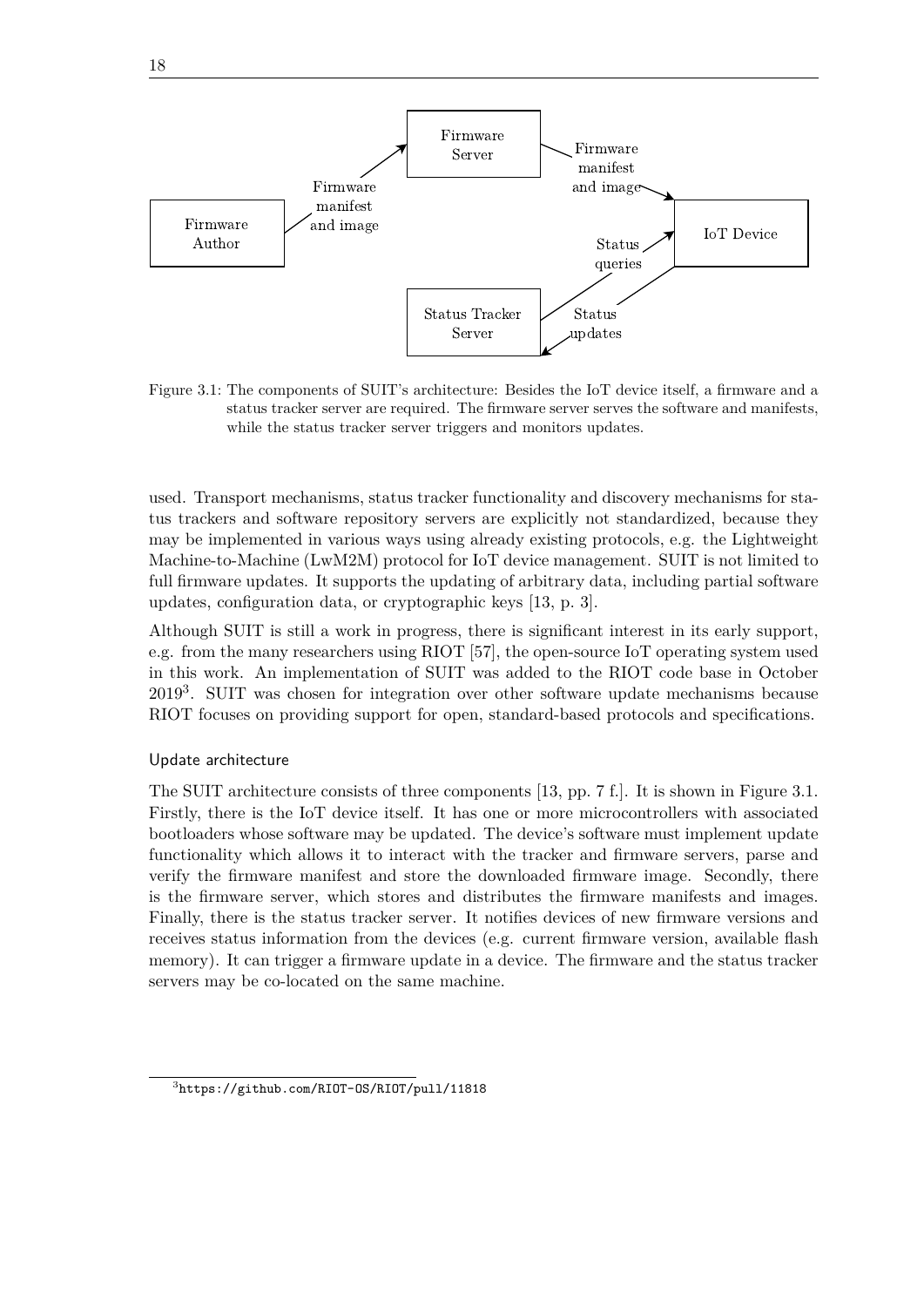#### <span id="page-32-1"></span>Update manifest format

[SUIT](#page-13-0) manifests contain metadata about an update. Their structure is defined in the stan-dard draft describing the manifest<sup>[4](#page-0-0)</sup> [\[14\]](#page-65-5), while the manifest fields are defined in the information model [\[15\]](#page-65-6). In total, the draft defines 24 manifest fields, seven of which are mandatory to include, such as a sequence number and a storage location. See [Table 3.1](#page-32-0) for an example manifest which was generated using the manifest generator tool that is included in RIOT.[5](#page-0-0) The [SUIT](#page-13-0) manifest also contains command sequences which describe how the receiver should process the manifest. Commands are either conditions that must be true or directives that must be executed. They are available for all processing steps usually required by an update process, i.e. signature and digest verification, parameter comparisons, fetching, copying and transformation of data, and code execution.

The manifests are encoded using [Concise Binary Object Representation \(CBOR\),](#page-12-14) a binary data format specifically designed to generate small messages and require only little code to parse and generate [\[59\]](#page-69-2), and are authenticated using [CBOR Object Signing and Encryption](#page-12-15) [\(COSE\)](#page-12-15) [\[60\]](#page-69-3). They are distributed in a container called the ["SUIT](#page-13-0) Envelope" alongside an authentication wrapper containing one or more [COSE](#page-12-15) signatures or [Message Authentication](#page-12-16) [Codes \(MACs\).](#page-12-16) When using the RIOT SUIT tool $^6$  $^6$  to generate the signed version of a manifest, a single [COSE](#page-12-15) signature of the hash of the manifest is added to the authentication wrapper.

#### Update process

<span id="page-32-0"></span>The [SUIT](#page-13-0) update process consists of the following steps [\[13,](#page-65-4) pp. 9–11]:

| Field name          | Description                                  | Example                              |
|---------------------|----------------------------------------------|--------------------------------------|
| Manifest Version ID | Version of the manifest format used.         |                                      |
| Manifest Sequence   | Monotonically increasing sequence number,    | 1603813981                           |
| Number              | e.g. UTC timestamp.                          |                                      |
| Vendor ID           | Unique device vendor ID.                     | riot-os.org                          |
| Class ID            | Class of devices that can accept the update. | nrf52dk                              |
| Image Size          | Size of the update image in bytes.           | 85488                                |
| Offset              | Storage offset in bytes.                     | 8196                                 |
| Image Digest        | Hash digest of the update image.             | $f5ff$ , SHA $256$                   |
| URI                 | Location from which the update image can     | $\frac{\cosh\frac{1}{2001:db8::1}}{$ |
|                     | be fetched.                                  | fw/nrf52dk/update                    |
|                     |                                              | slot1.riot.bin                       |

Table 3.1: An example [SUIT](#page-13-0) manifest.

 ${}^{4}$ At the time of writing, version 12 of the draft is the most current one, however the RIOT implementation of SUIT is still based on version 9 [\[58\]](#page-69-4). The changes to the manifest structure between the two versions are only minor, so that the description here applies equally to both.

 $^{5}$ <https://github.com/RIOT-OS/RIOT/tree/master/dist/tools/suit/suit-manifest-generator>  $^6$ [https://github.com/RIOT-OS/RIOT/tree/master/dist/tools/suit/suit-manifest-generator/](https://github.com/RIOT-OS/RIOT/tree/master/dist/tools/suit/suit-manifest-generator/suit_tool) [suit\\_tool](https://github.com/RIOT-OS/RIOT/tree/master/dist/tools/suit/suit-manifest-generator/suit_tool)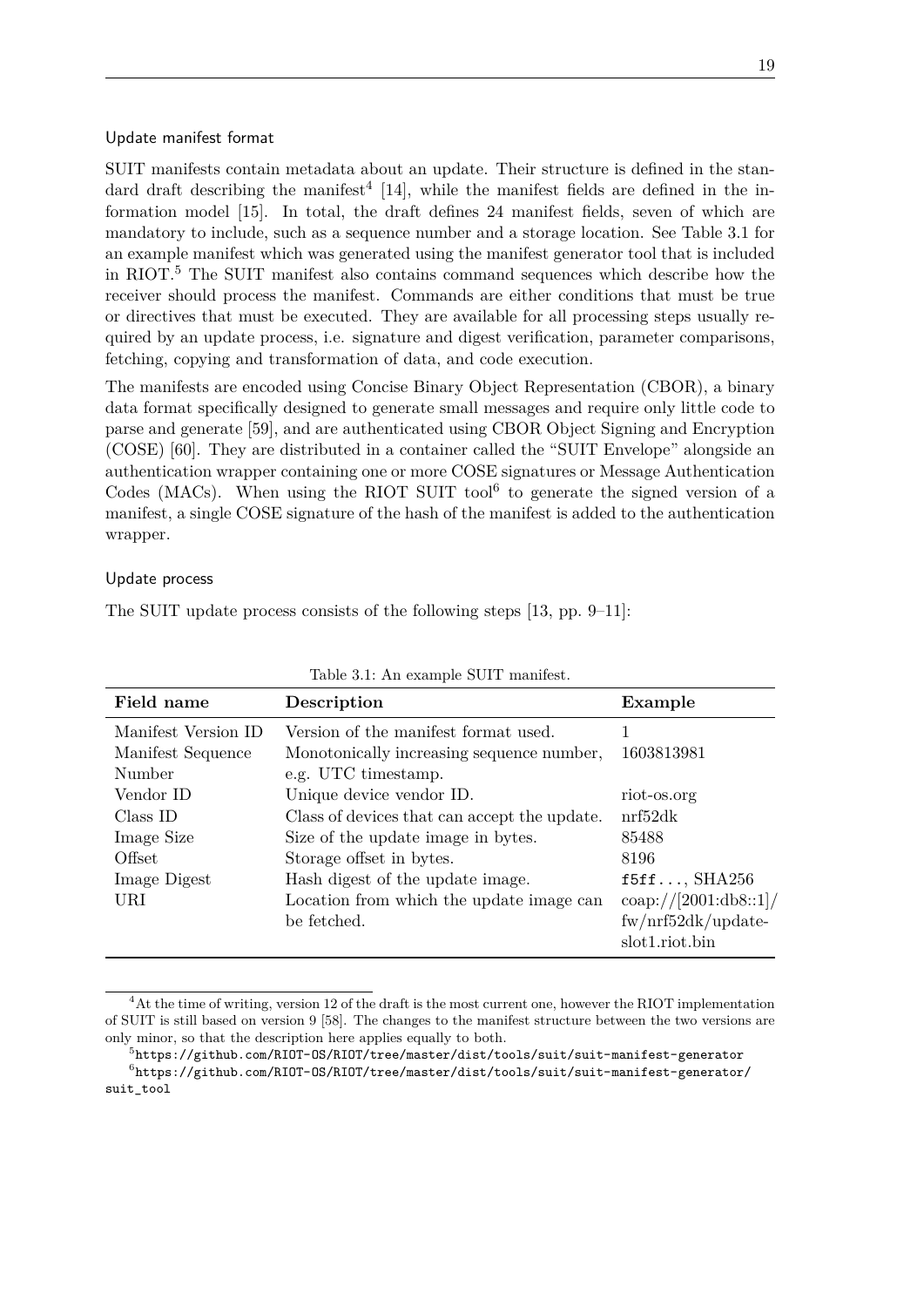<span id="page-33-1"></span><span id="page-33-0"></span>

- Figure 3.2: Sequence diagram of a software update using [SUIT](#page-13-0) with a push notification and [CoAP](#page-12-3) as the transport mechanism: The status tracker server pushes an update notification to the device using a Put request. The device then downloads manifest and image using block-wise GET requests.
	- 1. A new software update is uploaded to the firmware server by an authenticated and authorized source. The status tracker server is made aware of this.
	- 2. The [IoT](#page-12-0) device is notified of the newly available firmware image using a push-based approach, where the status tracker server pushes a notification to the device, or a pull-based approach, where the device periodically polls the status tracker server for available firmware images.

The update manifest and image are transported from the firmware server to the device via an unspecified transport mechanism. Multicast or broadcast protocols may be used to efficiently distribute them to multiple devices at once.

The device validates the firmware manifest's signature to authenticate the update's source. The manifest and the image can either be transported separately, or the image can be embedded into the manifest. As described above, the manifest contains the software's [URI](#page-13-8) and an associated fetch command. If they are transported separately, the device can validate the manifest before starting the download of the image, and abort the update process if the manifest fails any check. The image is stored at the storage location specified in the manifest, e.g. at a certain flash memory offset.

- 3. Once the firmware image is downloaded, the installation may be initiated in one of the following ways:
	- The client immediately proceeds with the installation.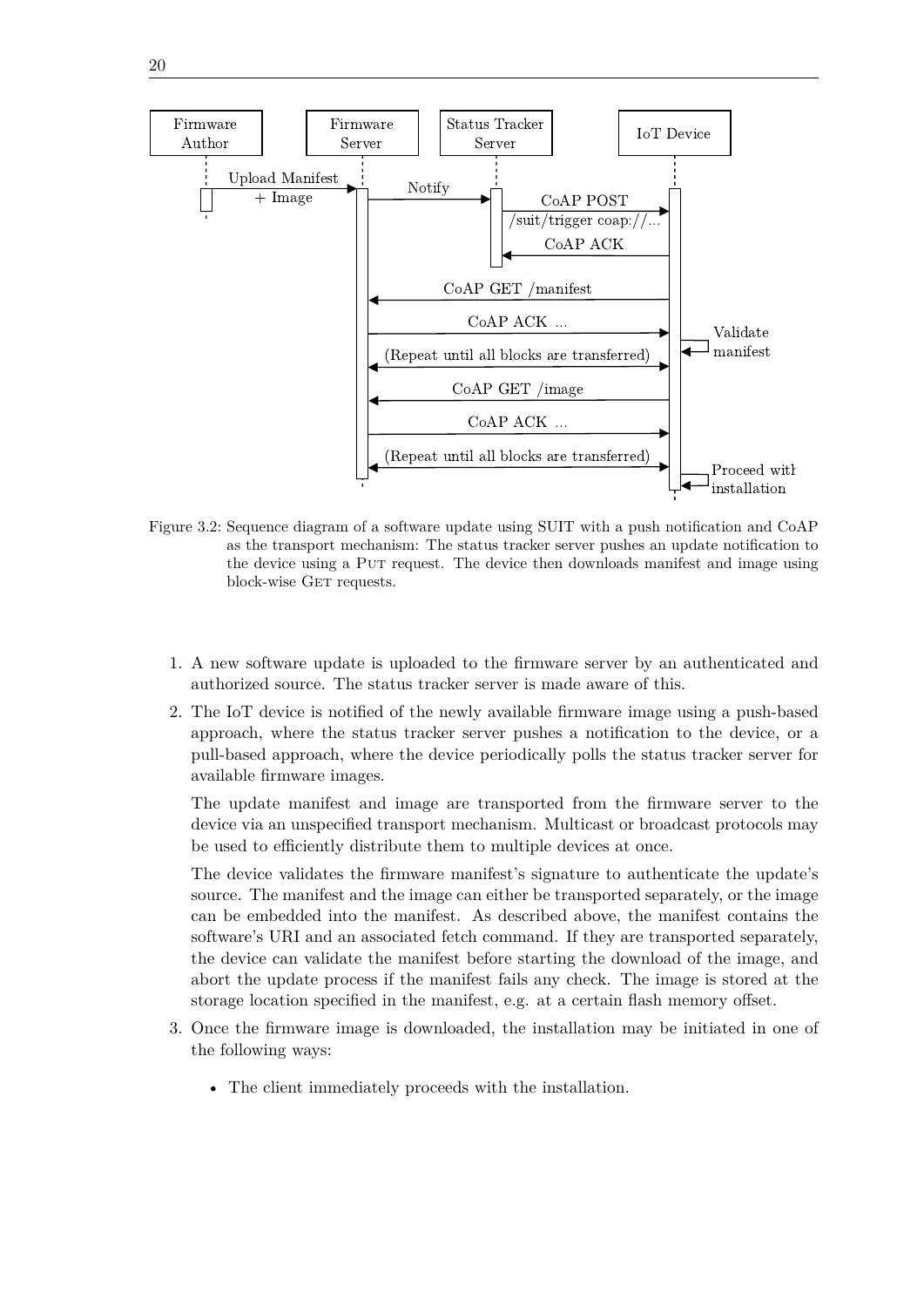- <span id="page-34-1"></span>• The client delays the update until a certain condition is met (e.g. a certain time of day, battery level or until the device operator accepts [\[14,](#page-65-5) pp. 56–60]).
- The client waits for a trigger by the status tracker server.

The bootloader then boots from the new firmware image.

4. While the firmware update process is ongoing, the status tracker server tracks its progress, e.g. whether the update is in progress, successfully completed, or failed (and why).

See [Figure 3.2](#page-33-0) for the sequence of messages that are sent when [CoAP](#page-12-3) is used as the transport mechanism. It shows how the current implementation of SUIT in RIOT works. As can be seen, a [CoAP](#page-12-3) Post request is used by the status tracker server to inform the [IoT](#page-12-0) device of the newly available update. The [URI](#page-13-8) of the firmware manifest is transmitted within the payload of this request. The [IoT](#page-12-0) device then pulls the manifest and the update itself from the firmware server using block-wise GET requests.

#### <span id="page-34-0"></span>3.3.2 Others

In this section, we provide an overview over other proposed software update mechanisms, focusing primarily on mechanisms designed for constrained devices. Finally, we compare them to [SUIT.](#page-13-0)

#### The Update Framework, Uptane and ASSURED

[TUF](#page-13-12) is a framework for software update retrieval. It authenticates updates using crypographic signatures and was designed to be able to survive the compromise of some of its signing keys using the four principles already described in [Section 3.2.](#page-27-0) It was first described by Samuel et al [\[48\]](#page-68-4), and is now a part of the Linux Foundation's Cloud Native Comput-ing Foundation and in productive use at several companies.<sup>[7](#page-0-0)</sup> The protocol specification is openly available [\[61\]](#page-69-5). [TUF](#page-13-12) uses four different metadata files: root.txt (keys of root role and roles delegated by root), release.txt (latest versions, hashes and lengths of all metadata files except timestamp.txt), timestamp.txt (version, hash and length of latest release.txt), and targets.txt (available update files including hash digests, file size and optionally, custom information such as version or dependencies). Each metadata file has at least one associated role with a signing key that is only responsible for signing that file. Multiple signatures may be required. There can also be multiple hierarchical targets.txt files and keys, e.g. for update files provided from different sources. All metadata files also have an expiration time.

When downloading an update, the first step of [TUF](#page-13-12) is to get the latest release.txt as specified by timestamp.txt and to check its length and hash. If release.txt indicates that a new root.txt is available, [TUF](#page-13-12) starts over. If release.txt indicates that a new targets.txt is available, [TUF](#page-13-12) updates its list of available files using the new version. When [TUF](#page-13-12) is instructed by an upper software update layer to fetch one of the available files, it does so and checks its hash and length against the ones given by the targets.txt before returning the file.

<sup>7</sup> <https://theupdateframework.io>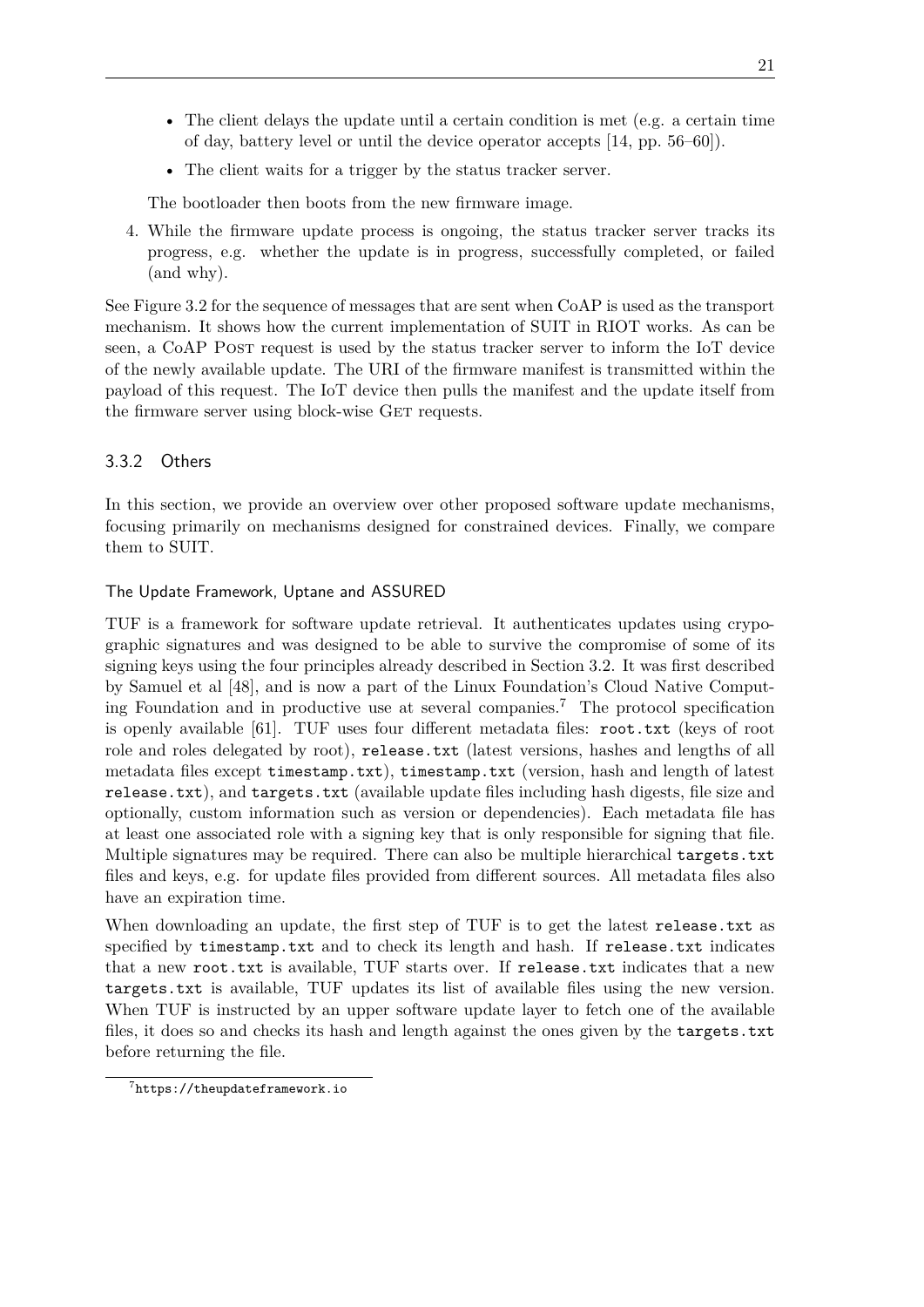<span id="page-35-0"></span>Thus, the targets, release and timestamp roles share responsibility over the available update files so that all three must be compromised to allow an attacker to get a client to install malicious software. Freeze attacks are possible once the timestamp key is compromised because it allows an attacker to continually resign a frozen version of timestamp.txt. This prevents the release of a new release.txt and thus also of a new targets.txt or root.txt. However, the duration of the freeze attack is limited by the earliest expiration date of the other metadata files. Once the attack is noticed, the timestamp key can be replaced. Only a compromise of the root key(s) would be completely fatal to the system's security, because the attacker can sign a new root.txt containing his own keys for the other roles.

[TUF](#page-13-12) was not designed for constrained devices, and it is not well-suited for them. It requires the updated device to choose which updates to install, to resolve dependencies and to validate multiple cryptographic signatures. Thus, update mechanisms based on [TUF](#page-13-12) have been proposed that outsource these tasks to other components, e.g. ASSURED [\[62\]](#page-69-6) and Uptane [\[51\]](#page-68-6). ASSURED extends [TUF](#page-13-12) with a "controller" component which communicates with the repository on behalf of the constrained device, and takes on the tasks listed above and then transmits the update to the constrained device over a secure channel. The device only needs to confirm the authenticity of the controller and the constraints given in the update metadata, e.g. device class. Similarly, Uptane, which was created especially to update electronic control units (ECUs) in automobiles, adds a "director" role that is responsible for creating and signing a list of softwares to be installed specifically when an automobile requests updates. Due to the heterogeneous levels of constrainedness of the ECUs, one of them is chosen to be the primary who communicates directly with the director and performs the checks, and then distributes the software to all secondaries. Uptane's design also includes several other changes, such as an external time server which ECUs periodically contact with a nonce. The time server returns the signed current time and nonce. This is necessary because [TUF](#page-13-12) requires the updated system to have an accurate clock to make use of the expiration timestamps. Uptane also uses an  $A/B$  slot system to ensure that there is always a bootable image available.

### UpKit

With UpKit, Langiu et al. propose a software update mechanism that is supposed to be lightweight, efficient, open-source, and not dependent on any specific network protocol, hardware platform or [OS](#page-13-4) [\[52\]](#page-68-7). Their goals therefore align quite closely with those of [SUIT.](#page-13-0) Langiu et al. provide implementations for three different [OSs](#page-13-4) (RIOT, Contiki-NG, and Zephyr) and multiple hardware platforms.<sup>[8](#page-0-0)</sup>

UpKit's infrastructure consists of a vendor server, update server, and update client in the [IoT](#page-12-0) device. The vendor server pushes new firmware images and signed metadata (the socalled "manifest") to the update server. The manifest contains the firmware version, size, hash, offset, and application and hardware platform ID. The update server announces the new version's availability. The update client can then send a request for it, including its device ID and a nonce. The update server appends the nonce to the update metadata, signs it and sends it to the update client. Using the nonce (if it is sufficiently random [\[63\]](#page-69-7)), the freshness of the information is guaranteed. Unlike [SUIT,](#page-13-0) they prefer nonces over timestamps because secure time sources are usually not available to [IoT](#page-12-0) devices, and expiry timestamps

<sup>8</sup> <https://github.com/updatekit/upkit>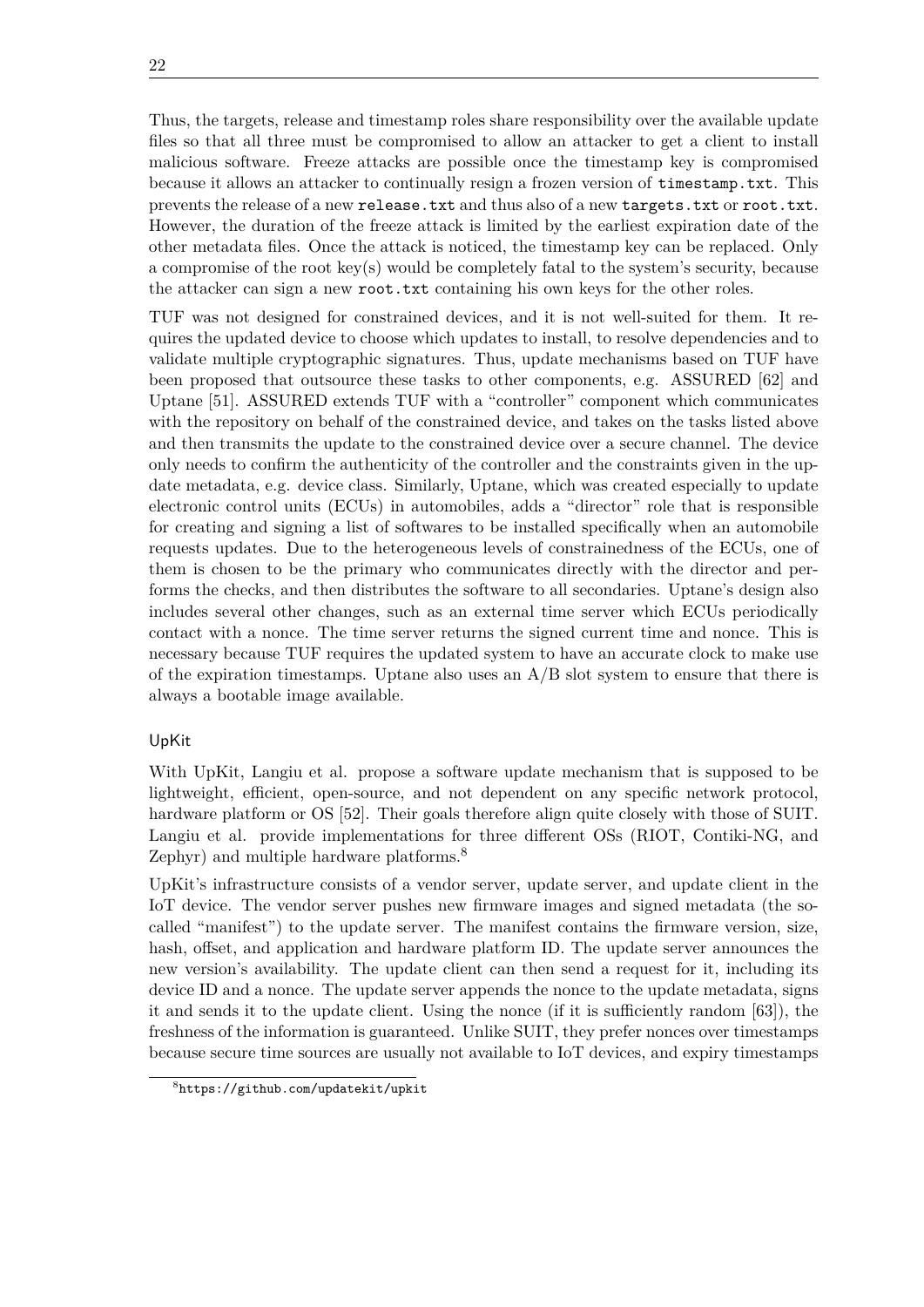may be set too far in the future. Once the update client receives this information, it verifies both signatures and the metadata, such as the firmware version. If all checks are successful, the image is downloaded and its hash is compared. Finally, the image can be booted. UpKit supports the usage of flexible memory slots for update installation, e.g. A/B slots.

#### FiGaRo

Mottola et al. specify a software reconfiguration process for wireless sensor networks called FiGaRo (FIne Grained SoftwAre RecOnfiguration) [\[42\]](#page-67-0). It is implemented on top of the Contiki [OS.](#page-13-0) In FiGaRo, the node software is structured into components that have interfaces (i.e. services they provide), dependencies on other components, and a version. Interfaces are represented as structs containing function pointers which always point to the implementation that is currently used. A management layer at the node keeps a representation of the current software configuration's dependency tree. When a new component arrives at the node, it checks whether all dependencies are satisfied. If they are, the component is installed and run if there is either no other component already implementing the same interface or the component that is currently installed has an older version. Components are replaced using dynamic linking. The component updates are limited to a subset of nodes using node attributes: First, each node's attributes must be declared (e.g. its hardware). They are piggybacked onto each outgoing message, overheard by all nodes in range, and used to build a mesh routing table that contains node attributes. Then, the target of the component update can be declared as a boolean function of the attributes (e.g. Board == NUCLEO-F767ZI && Battery >= 75).

#### **Others**

Frisch et al. present a software update mechanism for ESP8266-based [IoT](#page-12-0) devices [\[44\]](#page-68-0). They use an infrastructure consisting of a firmware repository, a home automation controller and several [IoT](#page-12-0) devices, which communicate over WiFi and [MQTT.](#page-12-1) The repository serves firmware images and metadata files containing version numbers and cryptographic signatures of the images over [HTTP.](#page-12-2) There is one metadata file per device type containing the metadata of the most current available firmware version. The devices use a two-slot system for storing firmware images. They publish state information like currently used firmware version and slot over [MQTT](#page-12-1) after start-up. Periodically, they poll the repository for the newest version of the relevant metadata file. A poll can also be triggered by publishing a message on a certain [MQTT](#page-12-1) topic. If a different version than the currently running one is returned, the download is started using an [HTTP](#page-12-2) GET request.

While many firmware update mechanisms are available, none is yet well-established in the [IoT.](#page-12-0) Schmidt et al. believe this is due to their overly complicated nature [\[64\]](#page-69-0). They therefore propose a new "minimal" mechanism. Their system consists of only a firmware server and the [IoT](#page-12-0) devices. The firmware images sent by the server are encrypted using a pre-shared symmetric key and signed using the server's private key. They are accompanied by metadata (version, file size and IDs of keys to be used) which is also signed. The metadata is transmitted and validated first. As with [SUIT,](#page-13-1) the transport mechanism used by the server is not specified. They implement a bootloader that is responsible for checking the validity of the signatures and the firmware version. Their system also uses a two-slot setup of the device's flash memory.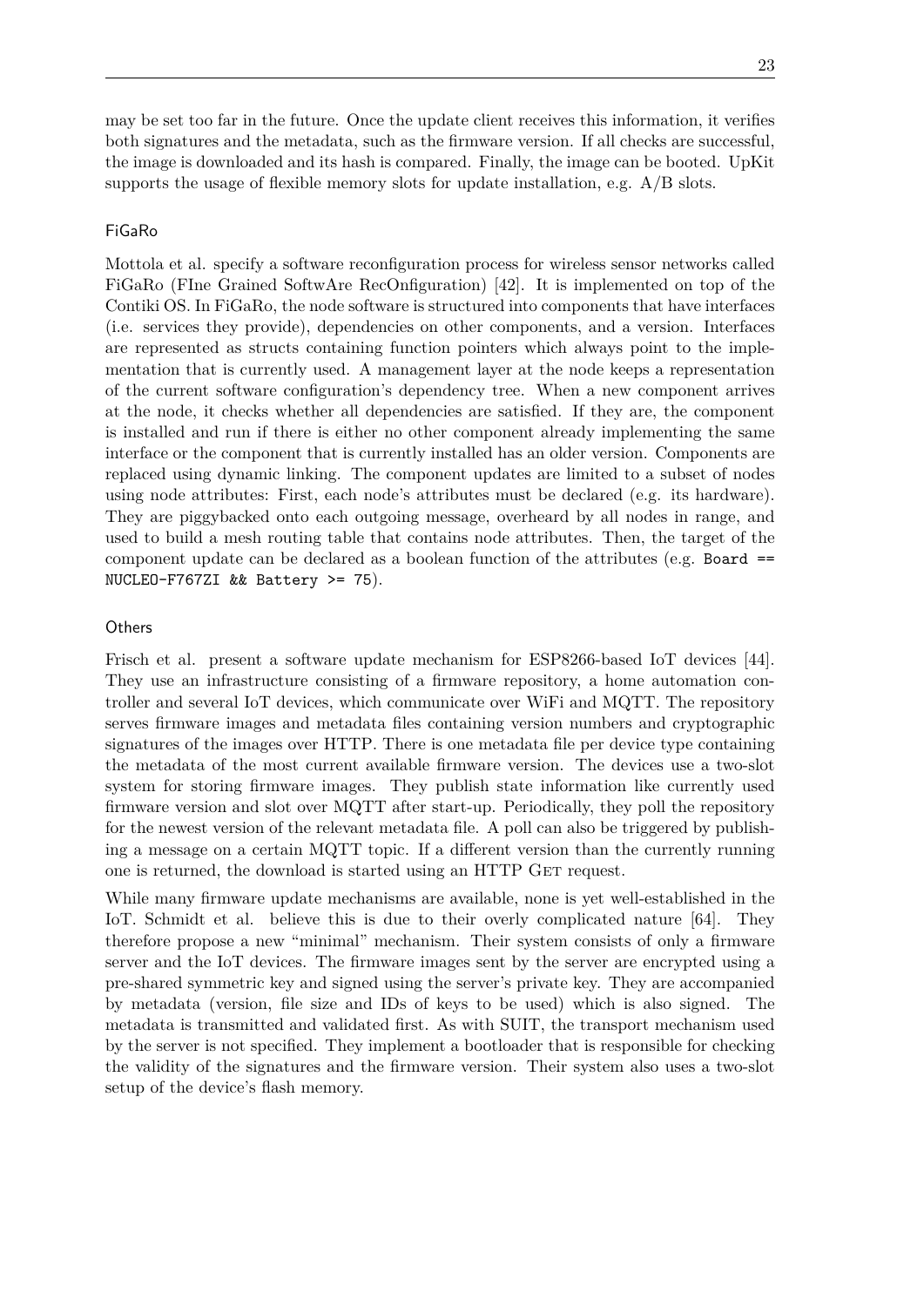## 3.3.3 Comparison

In this section, we examine if and how [SUIT](#page-13-1) and the other reviewed update mechanisms fulfil the requirements described in [Section 3.2.](#page-27-0)

*Confidentiality* Schmidt et al. use symmetric keys to encrypt the transmitted firmware images, and include an encryption key ID in the update metadata. [SUIT](#page-13-1) supports the optional encryption of the software image, also using symmetric keys. For encrypted software, the manifest includes an "encryption wrapper" that specifies which key should be used to decrypt the image and a list of processing steps necessary to decrypt the image [\[15,](#page-65-0) pp. 11 f., 15].

In any case, traffic may be encrypted using appropriate transport layer security protocols, such as [Datagram Transport Layer Security \(DTLS\)](#page-12-3) for [UDP.](#page-13-2)

*Integrity of the Image and Metadata* The mechanisms described by Frisch et al. and Schmidt et al. use signed images. As described above, [TUF](#page-13-3) and its derivatives Uptane and ASSURED use signed hashes of the software images in their metadata files. Similarly, UpKit and [SUIT](#page-13-1) include the hash of the image in the signed manifest.

When the [IoT](#page-12-0) device receives the update metadata, it first validates the signature using the public key of an authorized entity (which must be already known to the device). During this validation, changes to the manifest by unauthorized entities can be detected. If the check is successful, the device compares the image digest contained in the metadata to the digest of the received image. In the case of [SUIT,](#page-13-1) this check is part of the command sequence included in the manifest. During this check, changes to the image can be detected.

In any case, the integrity of the image and metadata can also be protected against man-inthe-middle attacks by transmitting it over a secured channel, as described above.

*Availability of the Updated Device* Uptane, UpKit and [SUIT](#page-13-1) as well as the mechanisms described by Frisch et al. and Schmidt et al. support  $A/B$  updates using two memory slots, so that there is a firmware to fall back to if the reboot into the new version fails.

As described above, [SUIT](#page-13-1) allows the scheduling of updates using commands that instruct the device to wait until a certain condition is met (e.g. a certain time of day or battery level). The mechanism described by Frisch et al. allows only rudimentary scheduling using update triggers published over [MQTT.](#page-12-1)

An automatic rollback when the device cannot reestablish connection to the status tracker server after an update is not part of any of the surveyed mechanisms, but it could be added to the application logic.

*Authentication and Authorization of the Update Source* The authenticity of the update metadata is generally established through one or more signatures, which must be validated by the device. All mechanisms except FiGaRo and the one described by Frisch et al. use signed metadata. The mechanisms described by Frisch et al. and Schmidt et al. sign the update image directly.

In UpKit and [SUIT,](#page-13-1) the authenticity of the update image is linked to the manifest's through the included hash digest. Furthermore, [SUIT](#page-13-1) supports the usage of access control lists,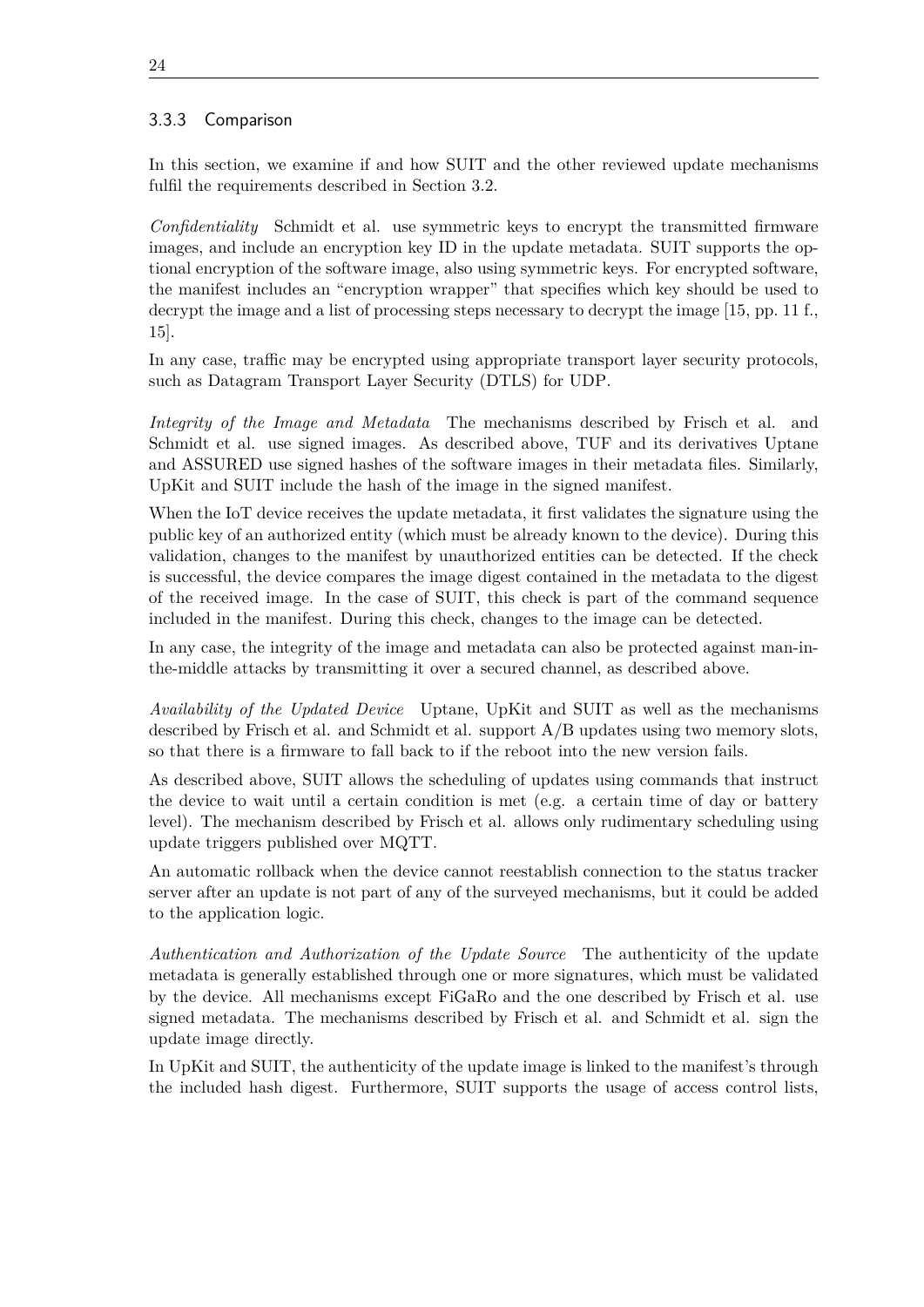which must be implemented in application code, to grant different rights to different actors [\[15,](#page-65-0) p. 29].

*Resilience Against Software Update-Specific Attacks* See [Table 3.2](#page-38-0) for an overview of how [SUIT](#page-13-1) defends itself against the different types of attacks introduced in [Section 3.2.](#page-27-0)

Replay attacks using an outdated version are generally detected using the version number included in the update metadata. The mechanism described by Frisch et al. installs any version that differs from the currently installed one, even if it is older because they trust that an attacker will not gain access to their update release system. Uptane, UpKit, FiGaRo and [SUIT](#page-13-1) as well as the mechanism described by Schmidt et al. require the version number to be newer than the currently installed version to mitigate replay attacks. Rollbacks are also possible, but they require the rerelease of an older version using a new version number. For this reason, [SUIT](#page-13-1) calls it a "monotonic sequence number", not a version number, and suggests the usage of UNIX timestamps. [TUF](#page-13-3) and its derivatives can also prevent the

| Attack type                          | Scenario                                                                                                                 | SUIT's defense                                                                      |
|--------------------------------------|--------------------------------------------------------------------------------------------------------------------------|-------------------------------------------------------------------------------------|
| Replay attack                        | Attacker sends a version older than the<br>currently installed one.                                                      | Monotonic sequence<br>number in the man-<br>ifest (signed)                          |
|                                      | Attacker replays an update meant for an-<br>other device.                                                                | Vendor, device and<br>device class ID con-<br>ditions in the mani-<br>fest (signed) |
| Arbitrary<br>package<br>attack       | Attacker sends an arbitrary image instead<br>of the requested one.                                                       | Image hash in the<br>manifest (signed)                                              |
| Update freshness at-<br>tack         | Attacker sends a version older than the<br>most recent one available (may be newer<br>than the currently installed one). | Expiration<br>times-<br>tamp in the manifest<br>(signed)                            |
| Freeze attack                        | Attacker serves outdated information and<br>withholds updates without the device be-<br>ing aware.                       | times-<br>Expiration<br>tamp in the manifest<br>(signed)                            |
| Extraneous<br>depen-<br>dency attack | Attacker inserts additional dependencies<br>to make the device download unwanted<br>(malicious) data.                    | Dependency list in<br>the manifest (signed)                                         |
| Endless data attack                  | Attacker sends endless data instead of the<br>requested manifest or image.                                               | Image size in the<br>manifest (signed)                                              |
| Read attack                          | Attacker reads update traffic and may<br>the captured image for reverse-<br>use<br>engineering.                          | Optional encryption                                                                 |

<span id="page-38-0"></span>Table 3.2: Mitigation strategies used by [SUIT](#page-13-1) to defend against different types of attacks on the software update process.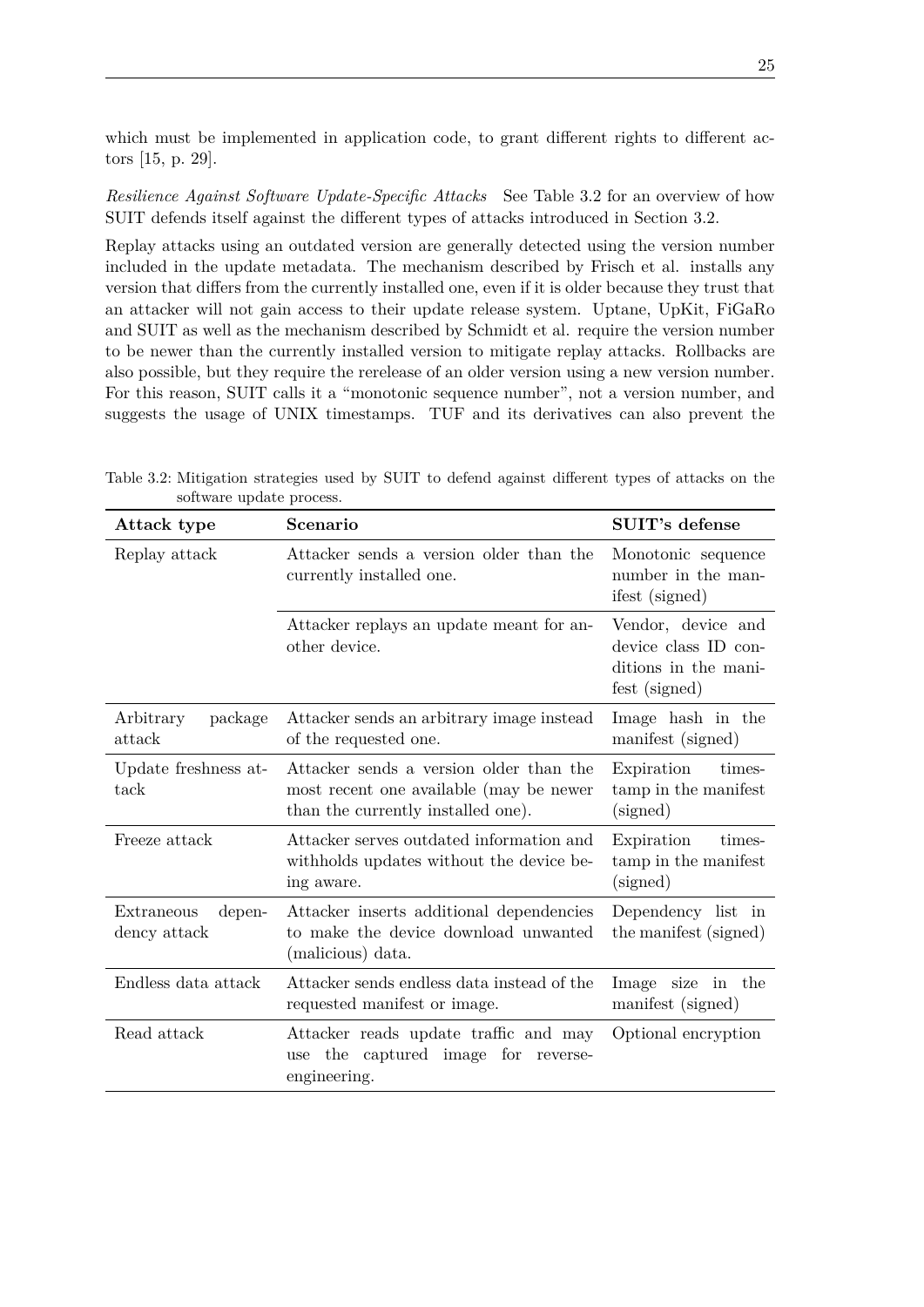installation of an outdated version by removing it from the targets.txt.

Uptane, ASSURED, UpKit, FiGaRo and [SUIT](#page-13-1) also include targeting information such as device class ID or serial number in the update metadata to mitigate replay attacks using updates meant for another device.

In special cases, an attacker may replay an update that is newer than the currently installed version, but older than the most recent one available. FiGaRo as well as the mechanisms described by Frisch et al. and Schmidt et al. will install this update. UpKit and [SUIT](#page-13-1) are able to mitigate this attack using two different mechanisms, as described before. UpKit uses nonces that are generated by the device for a specific update request, while [SUIT](#page-13-1) uses expiration timestamps in the manifest. Nonces have the downside of being difficult to generate with a sufficient level of randomness [\[63\]](#page-69-1), while expiration timestamps require that a secure time source is available. Uptane includes a proposal for a secure time server suitable for embedded devices, however, it also uses nonces.

[SUIT'](#page-13-1)s optional expiration timestamp also allows a device to detect freeze attacks if all manifests that are still valid are republished with a new timestamp whenever they expire and the attacker has not compromised the signing key, similar to how TUF and its derivatives detect freeze attacks by the expiration of the metadata files.

Extraneous dependency attacks only affect the mechanisms which support dependencies, which are [TUF,](#page-13-3) Uptane, ASSURED and [SUIT.](#page-13-1) All of them mitigate against them by signing the dependency lists, which are included in the targets.txt and update manifest, respectively.

[TUF,](#page-13-3) Uptane, ASSURED and [SUIT](#page-13-1) and the mechanism described by Schmidt et al. can mitigate endless data attacks concerning the software image using the update file size which is included in the signed metadata. To mitigate endless data attacks on the metadata, a cap could be placed on the maximum metadata size that the device wants to receive, as suggested by Cappos et al. [\[49\]](#page-68-1). If the cap is exceeded, the device would abort the download.

*Suitability for Constrained [IoT](#page-12-0) Devices* As described before, [TUF](#page-13-3) is the only one of the surveyed mechanisms that is not especially suitable for constrained devices. All others are suitable in principle, but for all except [SUIT,](#page-13-1) no comprehensive evaluation of the resource usage of the update process is available.

[SUIT'](#page-13-1)s implementation in RIOT has been evaluated by Zandberg et al. using three different off-the-shelf [IoT](#page-12-0) devices with Arm Cortex M microcontrollers (M0+, M3, and M4), between 32 kB and 256 kB of [RAM,](#page-13-4) and between 256 kB and 1 MB of flash memory [\[46\]](#page-68-2). They compare the memory usage (of [RAM](#page-13-4) and flash memory) of a baseline configuration of a [CoAP](#page-12-4) server without firmware update support to two different configurations with firmware update support using [SUIT.](#page-13-1) The first configuration uses [SUIT](#page-13-1) over the [IoT](#page-12-0) network stack consisting of [CoAP,](#page-12-4) [UDP,](#page-13-2) [IPv6](#page-12-5)[/6LoWPAN](#page-12-6) and IEEE 802.15.4. The second configuration additionally uses the device management protocol [LwM2M](#page-12-7) v1.0 on top of [CoAP,](#page-12-4) which can be used e.g. to provision time information to devices. In total, the [SUIT](#page-13-1) configuration requires approximately 121 kB of flash memory and 20 kB of [RAM.](#page-13-4) The comparison shows this represents an overhead of approximately 16 kB of flash memory and 5 kB of [RAM](#page-13-4) compared to the baseline configuration. However, the increase of memory requirements may not be as large for all use cases, because some of the components used by [SUIT](#page-13-1) such as [CBOR](#page-12-8) and [COSE](#page-12-9) may already be part of some [IoT](#page-12-0) applications. Additionally, if the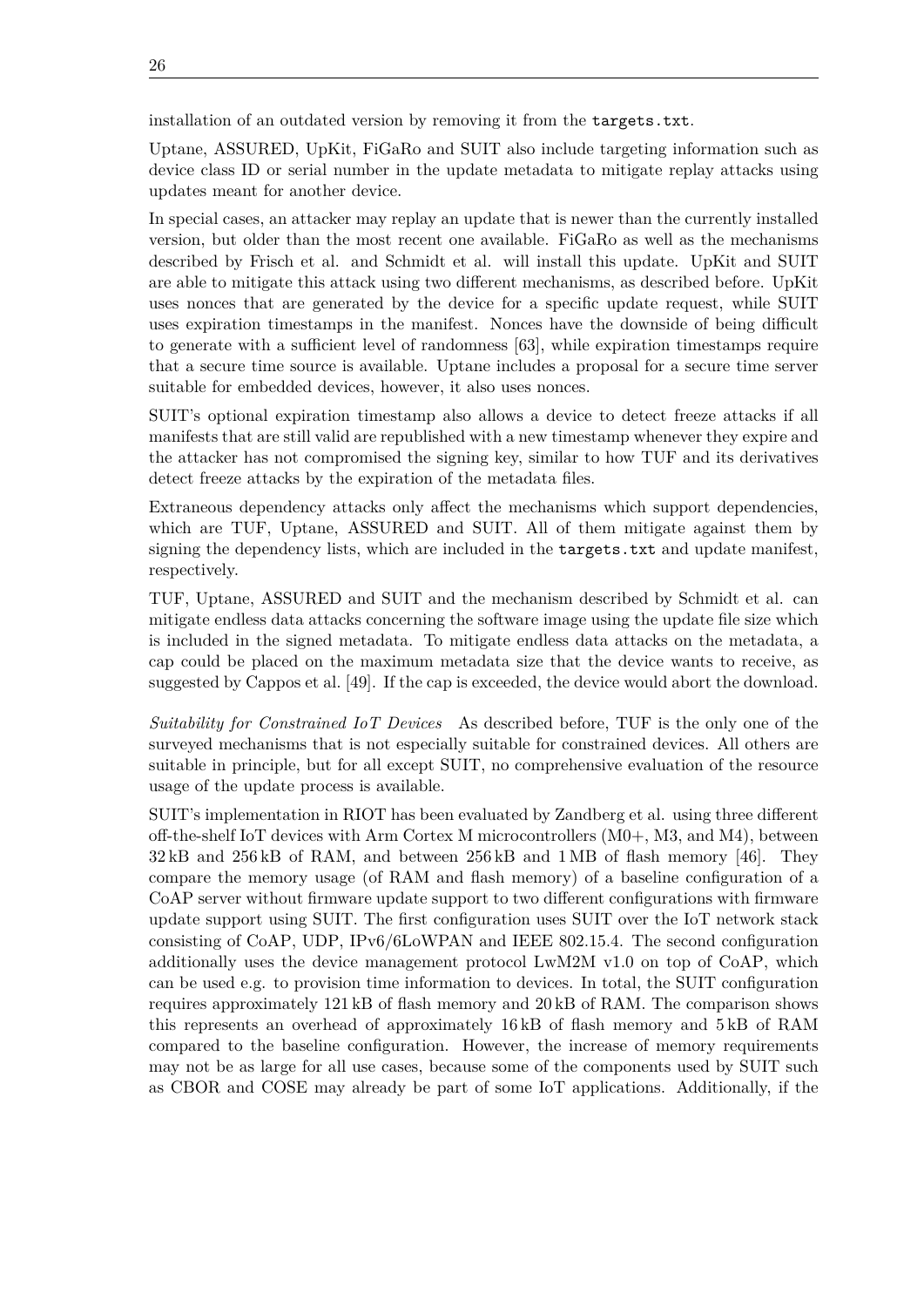two-slot setup is used, flash memory is required for that also.

Furthermore, Zandberg et al. measure and analyse the total time spent on a full firmware update. They state that a majority of the total time is spent on network transfer  $(60\%)$  and signature verification  $(38\%)$ , while all other tasks, e.g. parsing of the manifest, take only a negligible amount of time. Considering that approximately half of the firmware image's size is due to the cryptographic libraries that must be included for signature verification, they conclude that 68 % of the total update duration are caused by the signature verification. The choice of the cryptographic library used is therefore very important for the resulting firmware update speed.

*Minimal User Interaction* In all surveyed mechanisms, updates can proceed fully without user interaction. [SUIT](#page-13-1) additionally supports optional user confirmation before a device proceeds with the installation of an update by including a user authorization condition in the manifest [\[14,](#page-65-1) p. 60].

*Targeting Subsets of Devices* In Uptane, the custom metadata fields can be used to limit updates to certain devices. When a vehicle polls the director for available updates, it includes its vehicle ID, which can be used to look up which ECUs are installed in the device. The director is then responsible for forwarding the compatible updates. In ASSURED, the process is very similar. The controller communicates with the software repository and performs the [TUF](#page-13-3) validation steps on the received update files as well as checks local targeting rules. If all checks are valid, the update is forwarded to the appropriate devices.

As described before, FiGaRo supports very flexible targeting using fully custom node attributes, e.g. device class.

[SUIT](#page-13-1) also allows the specification of custom conditions [\[14,](#page-65-1) p. 60]. Updates can be limited to subsets of devices by including conditions in the manifest, e.g. that the vendor ID, device class ID or device ID of the device that receives the manifest must match a given ID [\[14,](#page-65-1) p. 58]. Similarly, UpKit supports targeting using the application ID and hardware platform ID fields in the update manifest.

*Monitoring* In the mechanism described by Frisch et al., devices publish their state information such as the currently installed version on a well-known [MQTT](#page-12-1) topic after a reboot.

Monitoring is a central part of [SUIT](#page-13-1) in the form of the status tracker server. However, [SUIT](#page-13-1) does not define specifically how and what should be monitored. This decision is left to the implementer. Existing protocols such as [LwM2M](#page-12-7) may be used.

Similarly, in ASSURED, the controller receives a status update from the device once the update is complete.

*Partial or Differential Updates* Partial updates are a central feature of FiGaRo, as described before. Software is divided into components, which can be updated separately using dynamic linking.

[SUIT](#page-13-1) supports both partial and differential updates. For differential updates, a list of required image versions must be included in the manifest to ensure that the correct base version is present before downloading the differential update. The hash digest of the base image must also be included in the manifest of the differential update and it must be checked using a condition before installation [\[15,](#page-65-0) p. 10].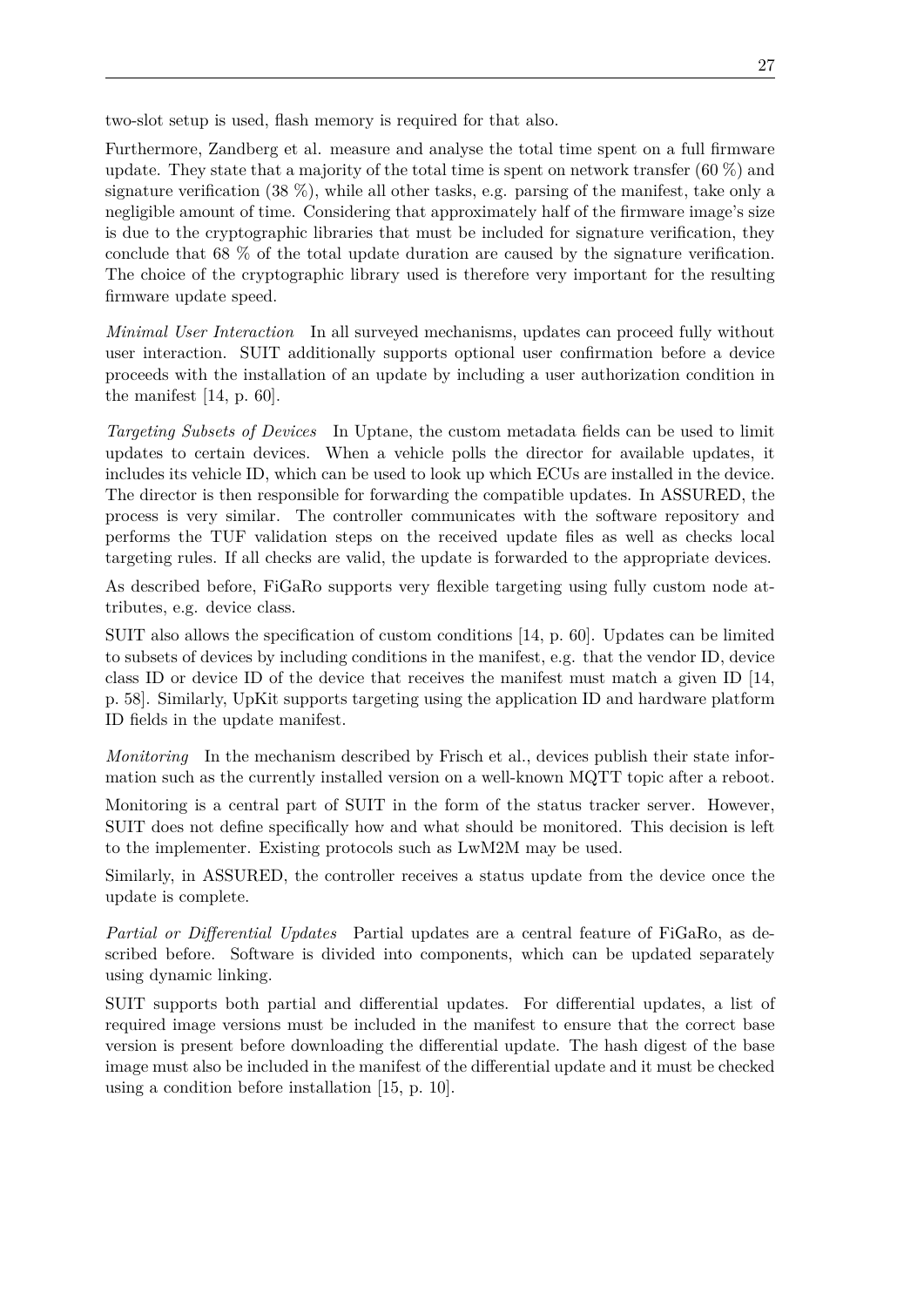#### Conclusion

When comparing how the surveyed update mechanisms fulfil the requirements listed in [Section 3.2,](#page-27-0) some common features can be identified. All of them include metadata such as the version, file size and dependency lists with the update image. All except FiGaRo, which focuses on enabling partial updates rather than security, use cryptographic signatures to authenticate and check the integrity of update images and metadata. All except FiGaRo and [TUF,](#page-13-3) which is not designed for constrained devices, support a two-slot system for storing firmware update images to memory while retaining the previously installed version as a fallback.

The design of [TUF,](#page-13-3) which requires the usage of at least four different signing keys, differs the most from [SUIT.](#page-13-1) [TUF](#page-13-3) is similarly comprehensive and includes mitigation strategies for a variety of attacks, but it is not suitable for constrained devices. Of [TUF'](#page-13-3)s derivatives, Uptane is highly tailored to the automotive use case, while ASSURED is applicable to the general [IoT](#page-12-0) use case. The main difference between ASSURED and [SUIT](#page-13-1) is that in ASSURED, the controller component interfaces with the software repository on behalf of the [IoT](#page-12-0) device, while in [SUIT,](#page-13-1) the device itself interfaces with the firmware server. In ASSURED, the controller makes the decision which updates to install when. When the controller pushes an update to the device, it is already considered to be approved and the device is expected to install it immediately after performing basic integrity and authenticity checks. In [SUIT,](#page-13-1) the conditions under which an update should be fetched and installed are specified in the manifest and the device itself evaluates them to determine how it should proceed.

The design of UpKit is most similar to [SUIT.](#page-13-1) However, [SUIT](#page-13-1) defines a more general and flexible metadata format than UpKit with optional support for dependencies, partial updates and update encryption, for example. Additionally, [SUIT](#page-13-1) requires the validation of only a single signature, while UpKit always requires the validation of two signatures. This is a significant difference because the transmission and validation of signatures is expensive, as the evaluation by Zandberg et al. showed.

Overall, [SUIT](#page-13-1) is a comprehensive framework for software updates for constrained devices. When compared to other update mechanisms, it does not lack any features. The manifest format, especially the command sequences that specify all steps of the fetching, validation and installation process as well as the conditions for installation, makes [SUIT](#page-13-1) flexible, so that it can be used in various different use cases.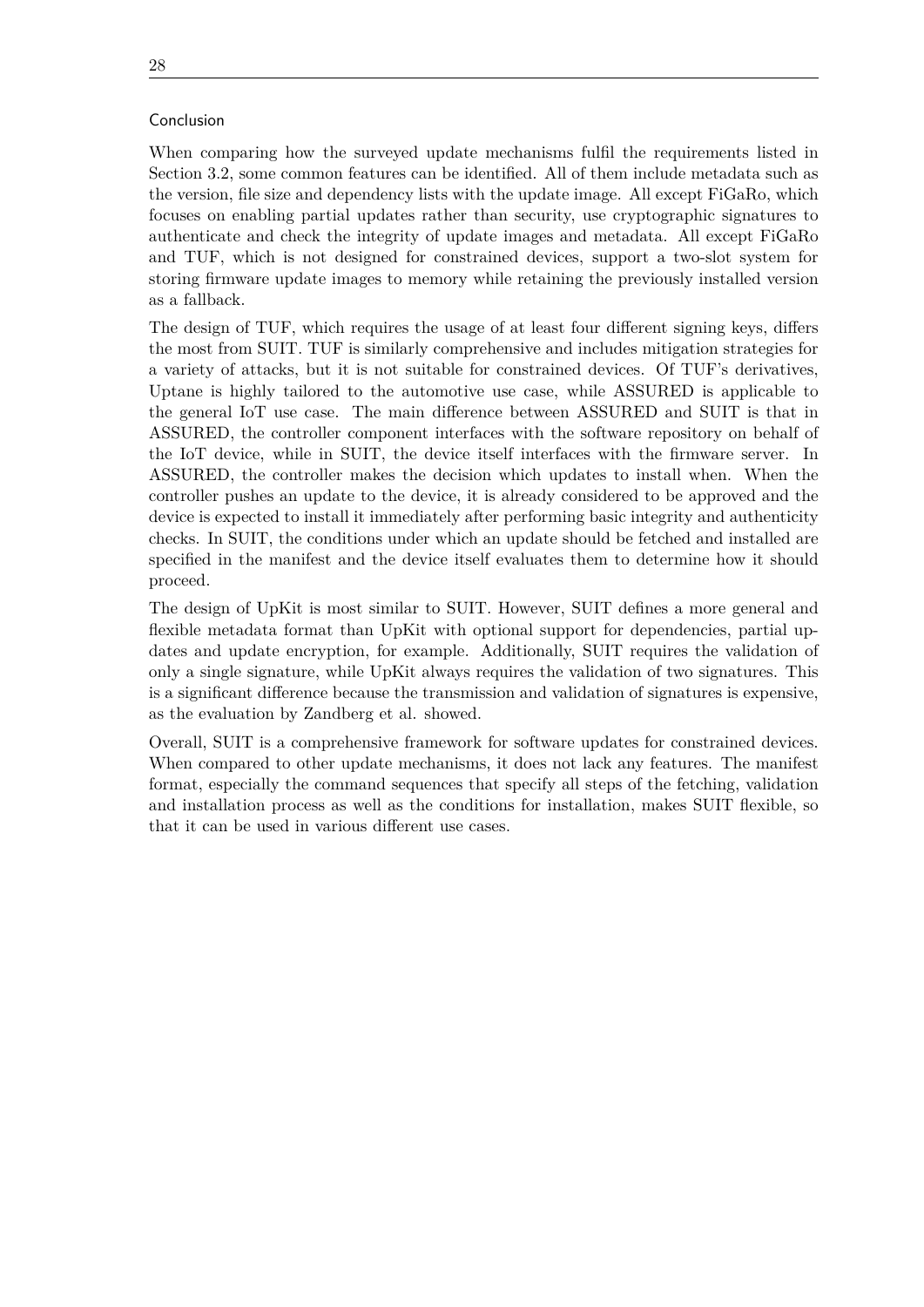# CHAPTER 4

# Thesis Contribution: A New Transport Mechanism for SUIT Using MQTT-SN

In this chapter, we present the main contribution of this thesis, which is the design and implementation of [MQTT-SN](#page-13-5) as a new transport mechanism for [SUIT](#page-13-1) in RIOT.

# 4.1 Design

<span id="page-42-0"></span>In this section, we discuss the considerations and decisions made during the design phase.

## 4.1.1 Choice of Application Layer Protocol

Firstly, we must decide which application layer protocol to chose for our new transport mechanism. We consider [MQTT](#page-12-1) and [MQTT-SN](#page-13-5) as options. As discussed in [Section 2.4,](#page-23-0) both of them offer advantages: [MQTT-SN](#page-13-5) is more suitable for wirelessly connected constrained devices and is therefore first choice for our [IoT](#page-12-0) use case. Its major limiting factor is that it is currently not as widely used and well-supported as [MQTT.](#page-12-1) For Linux systems, there are only very few [MQTT-SN](#page-13-5) server implementations available, none of which are widely used and most are not actively maintained. However, on RIOT, there are actually two suitable [MQTT-SN](#page-13-5) client implementations available. This may be due to RIOT's popularity with researchers, who are interested in [MQTT-SN](#page-13-5) due to its advantages over [MQTT,](#page-12-1) even if it is not widely used in practice. Thus, we choose to implement [MQTT-SN](#page-13-5) as a new transport mechanism for [SUIT.](#page-13-1)

### <span id="page-42-1"></span>4.1.2 Design of the Transport Mechanism

When designing the new transport mechanism using [MQTT-SN,](#page-13-5) we must consider [SUIT'](#page-13-1)s distinct requirements. They differ from the most common use case for [MQTT-SN,](#page-13-5) i.e. the transfer of sensor data, in three ways:

Firstly, the size of the data units that must be transferred during a firmware update (i.e. the manifest and the image) is much larger than the size of a sensor data unit (e.g. a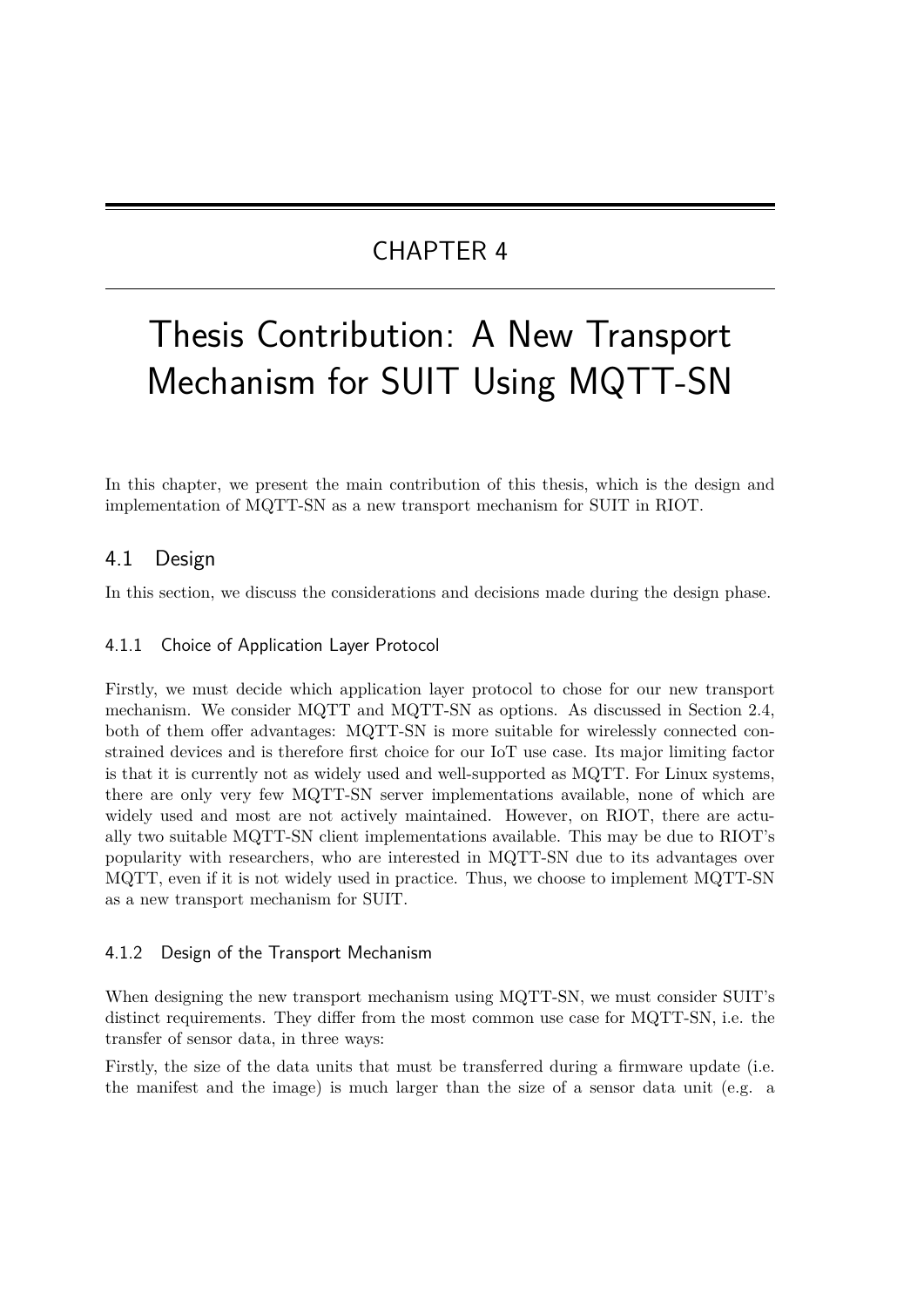temperature reading). Unlike a sensor data unit, the firmware update data cannot be transferred in a single Publish message. The message's size would exceed the size of the receive buffer in the [IoT](#page-12-0) device's [RAM.](#page-13-4) Therefore, the update data must be transferred in blocks; however, there is no feature like [CoAP'](#page-12-4)s block-wise transfer built into [MQTT](#page-12-1) or [MQTT-SN.](#page-13-5) Therefore, it must somehow be implemented by the application itself.

Secondly, the duration for which an update manifest and image are valid is much longer than the timespan during which a sensor data unit is valid. While sensor data readings may become outdated and be replaced by an updated reading quite frequently, e.g. multiple times per hour, the update manifest and image may be replaced by a newer version much less frequently. Still, the update manifest and image should only need to be published to the broker once when they first become available. Afterwards, the broker should keep them in storage and behave similarly to a file server.

Thirdly, the update manifest and image remain valid even if a newer version is available, whereas an older sensor reading is generally made obsolete by a newer reading. The broker will no longer serve the older sensor reading to publishers. To support software downgrades, the broker should however still serve older update images.

To fulfil these requirements, we use the RETAIN flag when publishing the update data (see [Section 2.2\)](#page-20-0). This causes the [MQTT](#page-12-1) broker to store it and send it to all future subscribers immediately upon subscription. This way, [IoT](#page-12-0) devices can request a download of the manifest and image by subscribing to the corresponding topics (see [Figure 4.1\)](#page-44-0). Since there can only be one retained message on a topic at a time, we must publish each version and each block on a separate topic. To separate images compiled for different device classes, we may also include the device class ID in the topic name, e.g.  $suit/images/v2.0/f767zi/0$ . To ensure a long-term storage, we additionally set the [QoS](#page-13-6) level to 1, since a retained message with [QoS](#page-13-6) level 0 may be deleted by the broker at any time. Using [QoS](#page-13-6) level 2 is not necessary since the device can keep track of which blocks it has already received, and discard duplicate blocks. [QoS](#page-13-6) level 2 would only increase the control overhead unnecessarily by tripling the number of acknowledgements per block.

To reduce the number of subscriptions necessary, wildcard subscriptions could be used. For example, the [IoT](#page-12-0) device may subscribe to the wildcard topic suit/images/v2.0/f767zi/# (which includes the subtopics ending in  $(0, 1, 2, ...)$  to receive all retained block messages. However, this would not lower the amount of control traffic. A topic ID must be registered for each of the subtopics. Without a wildcard subscription, the topic IDs are included in the SUBACKS. With a wildcard subscription, a REGISTER and REGACK message must be sent for each subtopic. Since the sizes of these control message types are very similar, the amount of control traffic is basically the same in both cases. Additionally, we must also consider the issue of message order. According to the [MQTT](#page-12-1) protocol specification, the broker must forward messages published with [QoS](#page-13-6) level *>* 0 to subscribers in the order that they were published in [\[25,](#page-66-0) pp. 97-98]. However, it does not specify in what order the broker should forward messages published on topics matching a wildcard subscriptions.[1](#page-0-0) Therefore, the implementation cannot assume that the blocks arrive in any kind of order when wildcard subscriptions are used. This poses a problem because typical flash memory

 $1<sup>1</sup>$ At the time of writing, the Mosquitto broker also uses publish-order for these messages (with the exception of the parent topic), however, this may change at any time. See: [https://www.eclipse.org/](https://www.eclipse.org/lists/mosquitto-dev/msg02463.html) [lists/mosquitto-dev/msg02463.html](https://www.eclipse.org/lists/mosquitto-dev/msg02463.html)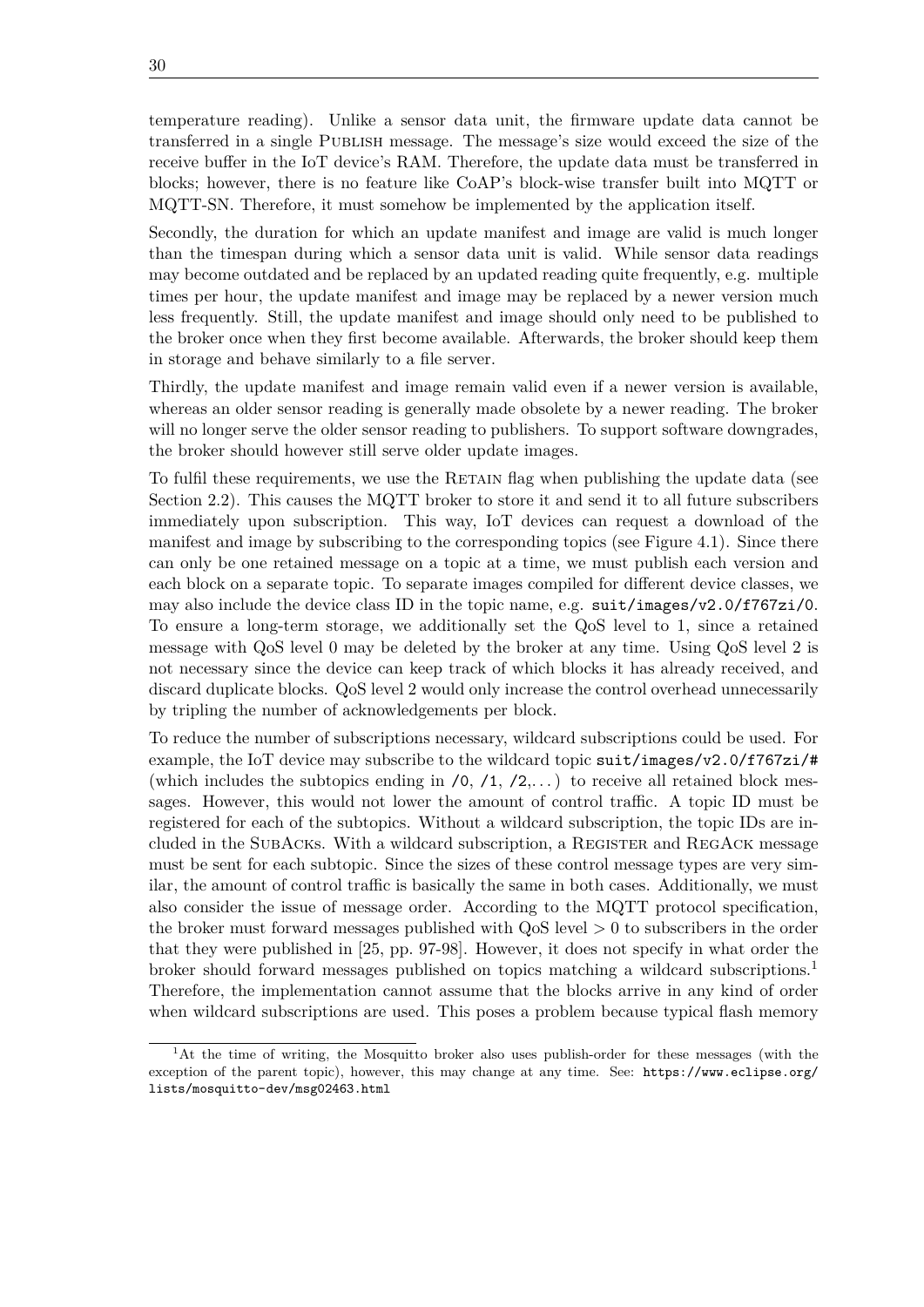<span id="page-44-0"></span>

Figure 4.1: Sequence diagram of a software update using [SUIT](#page-13-1) with a push notification and [MQTT-](#page-13-5)[SN](#page-13-5) as the transport mechanism: The status tracker server pushes an update trigger to the device using a PUBLISH message. The device then downloads manifest and image by subscribing to the block topics one by one and receiving each block as a retained PUBLISH message.

hardware interfaces first set all bits during erase operations and then only unset certain bits during write operations. This makes writing to flash memory in random order impractical, unless all of the writes are multiples of the page size in length as well as page-aligned. Thus, RIOT's APIs only support in-order write access to the flash memory. Out-of-order blocks would need to be buffered in [RAM](#page-13-4) before they can be written to flash memory. However, in the worst case, the blocks arrive in reverse order, which would require almost the entire firmware image to be buffered in [RAM.](#page-13-4) This is clearly not feasible. Additionally, neither of the [MQTT-SN](#page-13-5) client implementations in RIOT actually support wildcard subscriptions at the time of writing. Therefore, we decide against the usage of wildcard subscriptions.

It must be noted that our design using retained messages has one major disadvantage when compared to [CoAP:](#page-12-4) We cannot support variable block sizes as easily, because the block size must be fixed prior to the initial publishing. If multiple block sizes are required, the update manifest and image must be uploaded multiple times using different block sizes. However, software updates are only expected to work on devices of the same class, e.g. devices that have identical hardware. Thus, multiple different block sizes may not be needed, since a single block size can already provide a good match for the capacities of all targeted devices.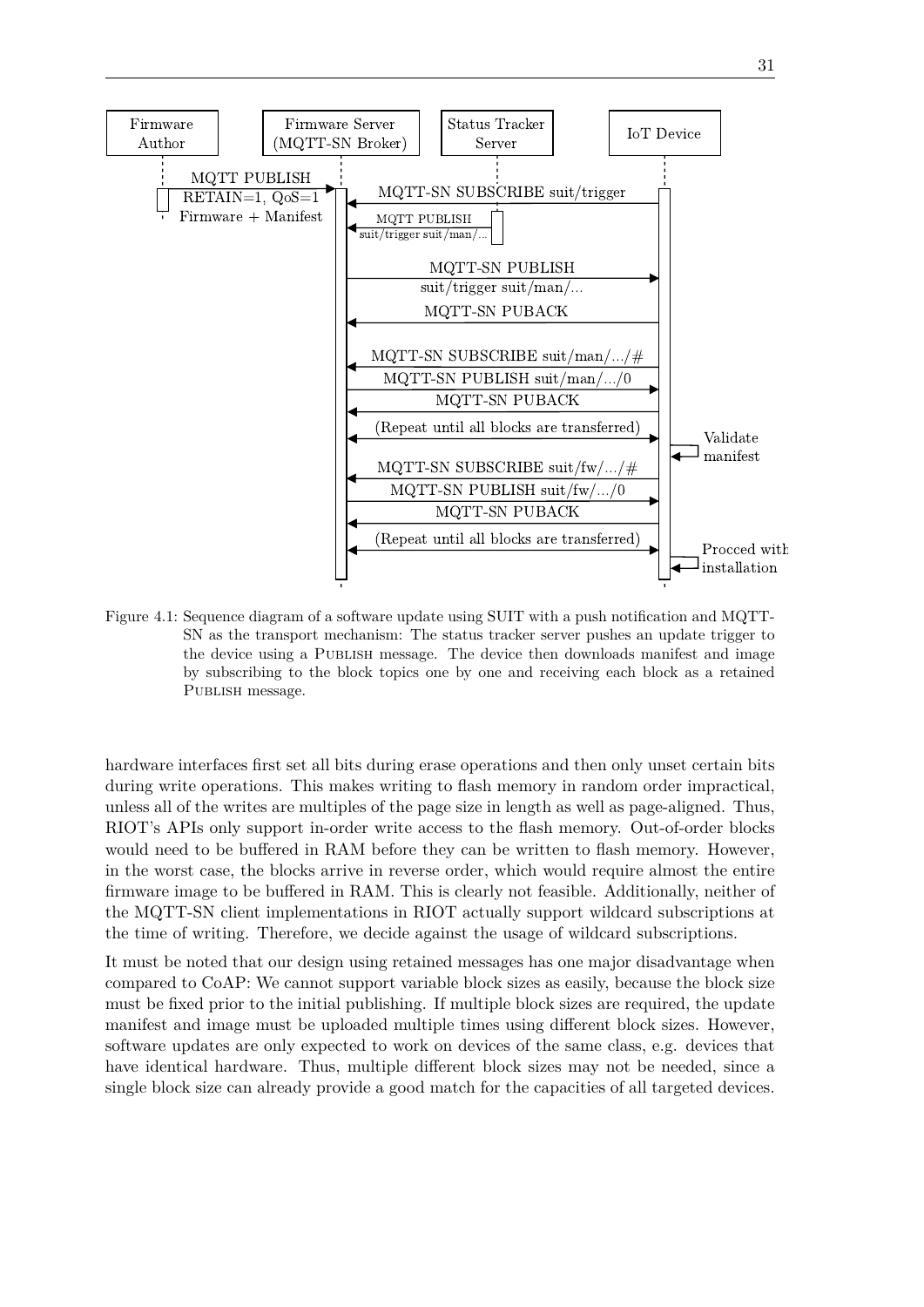# 4.2 Implementation

To run [SUIT](#page-13-1) on a RIOT device, the modules riotboot and suit are required. The module riotboot is a bootloader that partitions the device's flash memory into three sections: The first section contains the bootloader itself, and the second and third sections are firmware slots. Thus, two firmwares can be stored in flash memory at the same time. One slot is active, i.e. it is used during device boot-up. The inactive slot is used to store the newly downloaded firmware image during the update process. At the start of each firmware slot, the riotboot header is stored. It contains four 4 B long values: a magic number ("RIOT" in ASCII), the firmware version version, the start address of the actual firmware, and a checksum of the header.<sup>[2](#page-0-0)</sup> The module suit contains the [SUIT-](#page-13-1)related functionality, e.g. the different transport mechanisms. Currently, there is only one transport mechanism that is implemented, which uses [CoAP.](#page-12-4) In this section, we describe the implementation of the new transport mechanism using [MQTT-SN.](#page-13-5)

## 4.2.1 Choice of MQTT-SN Implementations

Firstly, we discuss our choices of [MQTT-SN](#page-13-5) implementations both on the client and on the server side.

#### Client Implementation

As mentioned in [Section 4.1.1,](#page-42-0) RIOT offers two different [MQTT-SN](#page-13-5) client implementations: emcute and asymcute. The main difference between them is that emcute offers synchronous (blocking) functions, while asymcute offers asynchronous (non-blocking) functions. For example, consider how the two libraries implement the Subscribe request: The function emcute sub returns only after the request is completed, either due to a server response or a timeout. In contrast, the function asymcute\_subscribe returns as soon as the request has been sent, and a user-provided callback function is called when the response is received or the request has timed out. Internally, asymcute uses asynchronous [UDP](#page-13-2) sockets that use an event loop to handle incoming messages and timeouts<sup>[3](#page-0-0)</sup>.

Its asynchronous design allows asymcute to support multiple simultaneously outstanding requests, e.g. Publishes or Subscribes. Each outstanding request is associated with its own request context data structure including a transmit buffer. In contrast, emcute uses only one global transmit buffer. For applications which make heavy use of requests originating at the [IoT](#page-12-0) device, this can be a major performance advantage. However, these performance gains come with increased memory usage. A comparison of the memory usage of the two implementations shows that asymcute uses around 3*.*2 kB more flash memory and around 0*.*2 kB more [RAM](#page-13-4) than emcute. [4](#page-0-0) The increased memory usage is due to a larger code size caused by the library functions and the asynchronous sockets and slightly larger data structures used.

 $^2$ [https://github.com/RIOT-OS/RIOT/blob/010dbcc9d3ff2890b3da2cb8926cb6ef7df2874d/](https://github.com/RIOT-OS/RIOT/blob/010dbcc9d3ff2890b3da2cb8926cb6ef7df2874d/bootloaders/riotboot/doc.txt) [bootloaders/riotboot/doc.txt](https://github.com/RIOT-OS/RIOT/blob/010dbcc9d3ff2890b3da2cb8926cb6ef7df2874d/bootloaders/riotboot/doc.txt)

 $^3$ [https://riot-os.org/api/group\\_\\_net\\_\\_sock\\_\\_async\\_\\_event.html](https://riot-os.org/api/group__net__sock__async__event.html)

 $^4$ [https://github.com/vera/masters-thesis/blob/master/results/asymcute\\_emcute\\_comparison/](https://github.com/vera/masters-thesis/blob/master/results/asymcute_emcute_comparison/2021-02-19-memory-usage-asymcute-vs-emcute.txt) [2021-02-19-memory-usage-asymcute-vs-emcute.txt](https://github.com/vera/masters-thesis/blob/master/results/asymcute_emcute_comparison/2021-02-19-memory-usage-asymcute-vs-emcute.txt)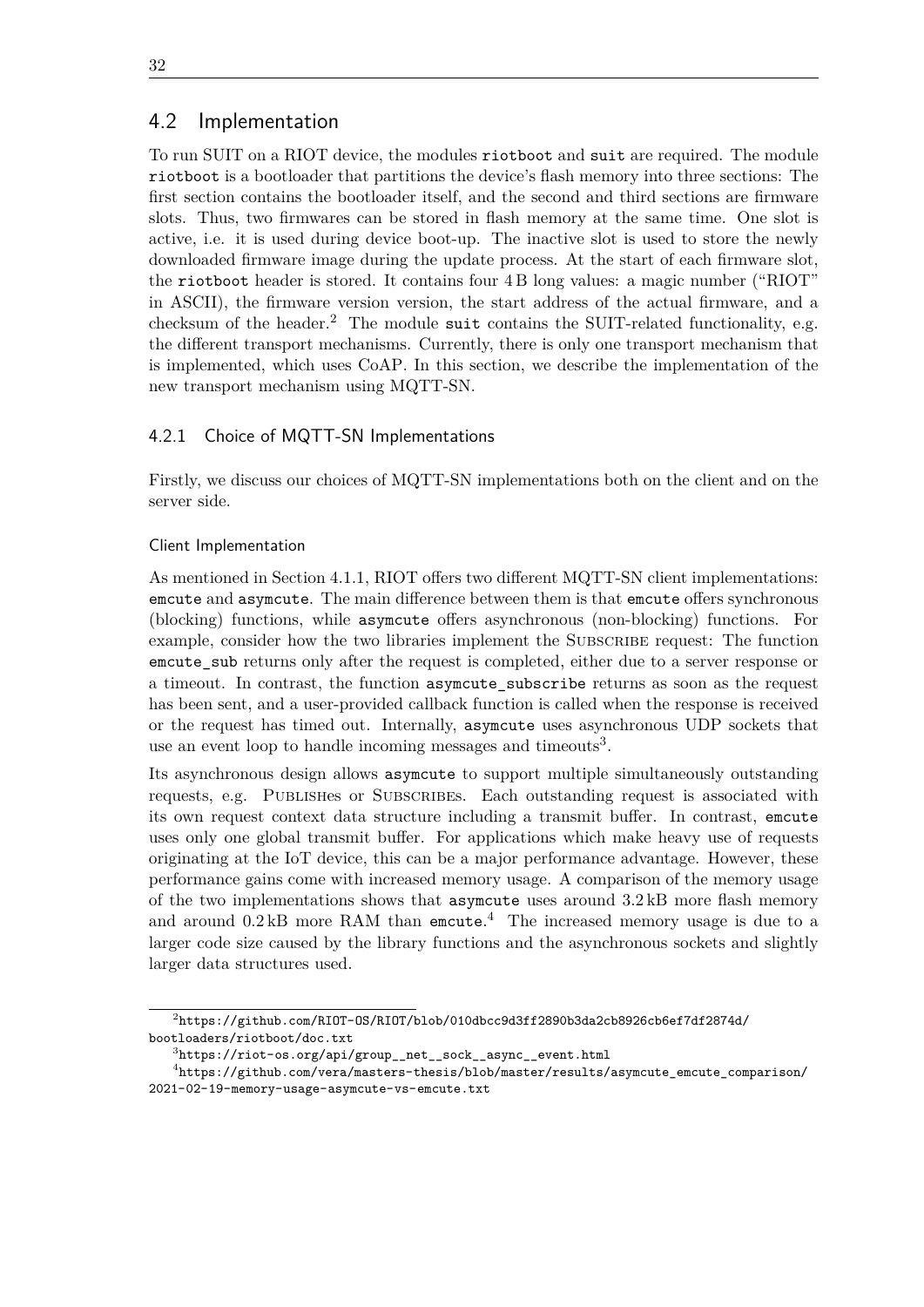In our firmware update application, the device frequently sends SUBSCRIBE requests (one for each block topic, see [Figure 4.1\)](#page-44-0), but since the blocks must be received in-order, each Subscribe must be completed before the next one can be sent. To allow the device to send multiple Subscribes at once, potential out-of-order blocks would need to be handled, which would complicate the transport logic and would require an additional memory buffer. Therefore, asymcute does not appear to promise better performance than emcute that would justify the increased memory usage, which makes emcute the better choice for our application.

### Server Implementation

When choosing the [MQTT-SN](#page-13-5) server implementation used, we consider the following two options: the [Really Small Message Broker \(RSMB\)](#page-13-7)[5](#page-0-0) and the Eclipse Paho [MQTT-SN](#page-13-5) Gate-way implementation<sup>[6](#page-0-0)</sup>. Both are open-source projects at the Eclipse Foundation.

The [RSMB](#page-13-7) was developed at IBM and initially released as closed-source. The widely known Mosquitto broker was developed as an open-source alternative to it. The [RSMB](#page-13-7) was eventually contributed to Eclipse as open-source in 2013, but it is no longer being actively developed and can now be considered deprecated. In its feature set, it is largely inferior to Mosquitto, which has a large user base and is being actively maintained. The only major advantage of [RSMB](#page-13-7) is its [MQTT-SN](#page-13-5) support, which Mosquitto and basically all other [MQTT](#page-12-1) brokers lack.

The Paho [MQTT-SN](#page-13-5) Gateway is a standalone gateway that translates between [MQTT-SN](#page-13-5) and [MQTT,](#page-12-1) which means that it must be used in combination with an [MQTT](#page-12-1) broker (as seen in [Figure 2.4\)](#page-22-0). This is a major advantage over the [RSMB,](#page-13-7) because it allows us to combine it with an up-to-date broker implementation such as Mosquitto.

Therefore, we initially tested the Paho [MQTT-SN](#page-13-5) Gateway and the Mosquitto [MQTT](#page-12-1) broker in combination. However, the Paho Gateway appeared to be lacking in maturity and suffered from several bugs (see [Appendix A.2.1\)](#page-73-0). It also achieved much worse total update durations in preliminary tests than the [RSMB.](#page-13-7) Therefore, we decide to use the [RSMB](#page-13-7) to obtain the best possible evaluation results.

## <span id="page-46-0"></span>4.2.2 Implementation of the Transport Mechanism

To add the transport mechanism using [MQTT-SN](#page-13-5) to RIOT's [SUIT](#page-13-1) implementation, we firstly add a tool that allows easy publishing of new firmware images and manifests. For the [CoAP](#page-12-4) transport mechanism, the make target suit/publish does this by simply copying the manifest and firmware files to the folder that is being served by  $\texttt{aiocoap-fileserver}^7.$  $\texttt{aiocoap-fileserver}^7.$  $\texttt{aiocoap-fileserver}^7.$ This makes the files available for retrieval using [CoAP](#page-12-4) GET. For the [MQTT-SN](#page-13-5) transport mechanism, we implement a Python program for the same purpose. The program receives a file path, block size and topic prefix as input parameters (among others) and performs a block-wise publishing of the file to the subtopics <PREFIX>/0, <PREFIX>/1, <PREFIX>/2, and so on. It additionally publishes the total number of blocks to the parent topic PREFIX.

 $5$ <https://github.com/eclipse/mosquitto.rsmb>

 $^6$ <https://github.com/eclipse/paho.mqtt-sn.embedded-c/tree/master/MQTTSNGateway>

 $^{7}$ <https://aiocoap.readthedocs.io/en/latest/module/aiocoap.cli.fileserver.html>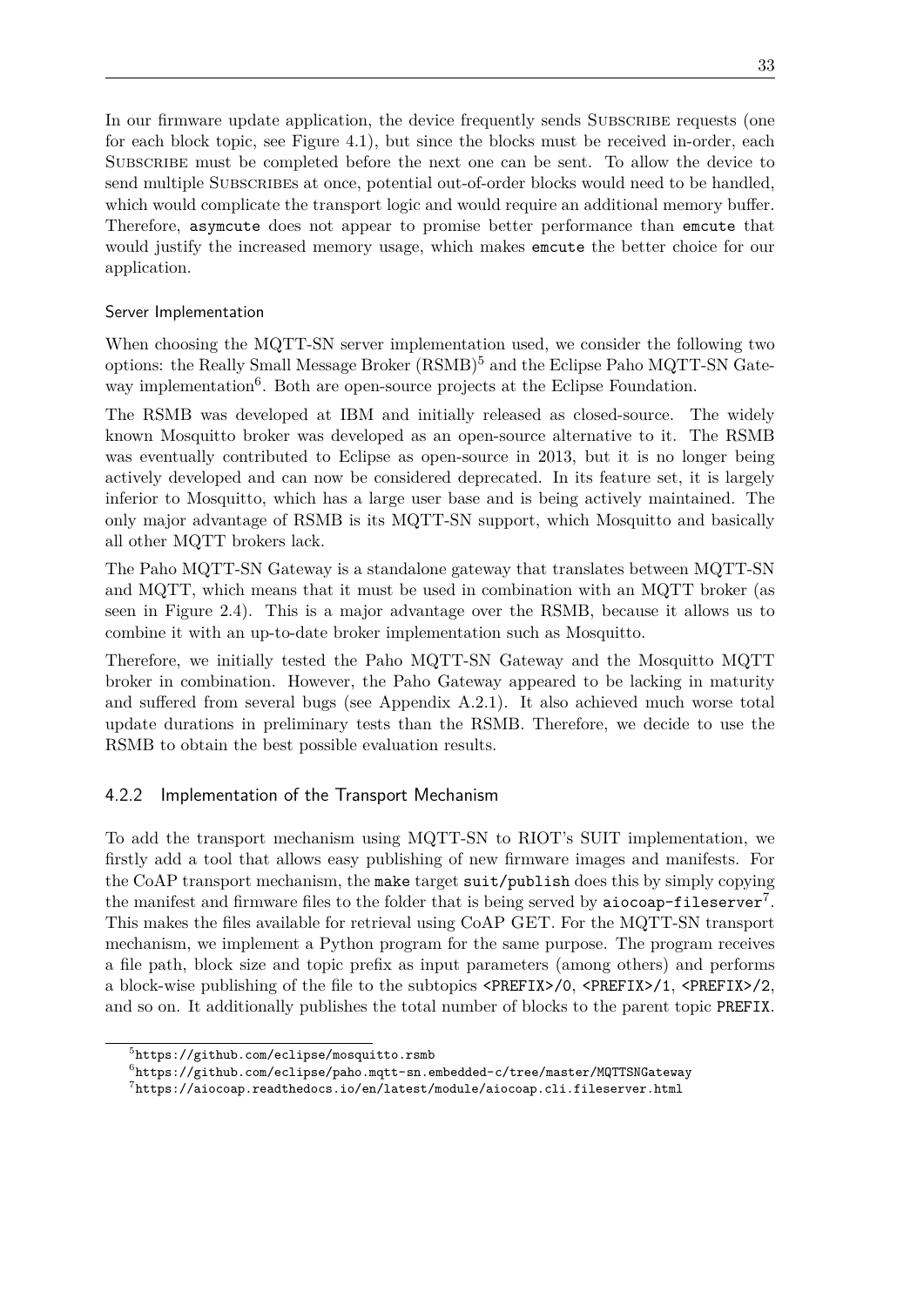This information is used by the [IoT](#page-12-0) device to know how many blocks to expect. It can also be used by the publishing program to delete previous retained blocks. This may be necessary when a file is published under an already used topic prefix but the number of blocks has decreased, either because the new file is smaller or because a larger block size is used. If the excess blocks were not deleted, they would be needlessly transmitted to all subscribing [IoT](#page-12-0) devices from then on.

Secondly, we implement the actual transport mechanism. As shown in [Figure 4.1,](#page-44-0) it involves mainly the handling of incoming Publish messages on the trigger, update manifest and image topics. For the initial connection setup, we add two new shell commands: con  $\langle$ ipv6 addr> [port] for connecting to an [MQTT-SN](#page-13-5) gateway and sub  $\langle$ topic name> for subscribing to a trigger topic. Ideally, a connection to an available gateway should be automatically established using gateway discovery (see [Section 2.3\)](#page-21-0), but this is not supported by emcute. It would also require some additionally security mechanisms such as the usage of [DTLS](#page-12-3) to authenticate the gateways. If the gateway discovery process is not secured, any malicious server could announce itself using GwInfo messages and start serving invalid manifests or firmware images to execute resource exhaustion attacks. For monitoring, the device automatically publishes messages on three device status topics suit/version/<DEVICE\_ID> (for the current firmware version), and suit/slot/[in]active/<DEVICE\_ID> (for the indices of the currently active and inactive firmware slots) once it is connected to a gateway. For the handling of incoming Publish messages, we implement three different handler functions:

Firstly, there is the handler for Publishes on the trigger topic. These messages contain a manifest topic prefix. The device subscribes to the topic name contained in the payload and then to its subtopics  $/0$ ,  $/1$ ,  $/2$ ,... to receive the number of manifest blocks as well as the blocks themselves, as described in [Section 4.1.2.](#page-42-1)

Secondly, there is the handler for Publishes on the manifest topic. These messages contain either the total number of blocks to be expected or a block of the manifest, as described above. The manifest blocks are copied to a 640 B buffer, which is large enough to hold an entire manifest, with an offset depending on the block number. If the final block has been transmitted, suit\_parse is called on the manifest, which starts the validation of the manifest as described in [Section 3.3.1,](#page-30-0) and if all checks are successful, the command sequences are executed, which usually contain a "fetch" command for the update image.

We extend the [SUIT](#page-13-1) fetch command handler to handle manifest [URIs](#page-13-8) beginning with  $\texttt{mqtt://}$  followed by a topic name<sup>[8](#page-0-0)</sup> to call the fetch function defined by the [MQTT-SN](#page-13-5) transport. This fetch function subscribes to the given topic and registers the third handler, which is for PUBLISHES on the firmware topic. Each firmware block is written to flash memory. If fewer bytes or more bytes than the total image size from the manifest are received, the fetch command aborts with an error. Otherwise, further commands (e.g. image hash check) are executed. If successful, the device finally reboots from the new firmware.

<sup>&</sup>lt;sup>8</sup>This is not an official [URI](#page-13-8) scheme. Currently, no URI schemes for [MQTT](#page-12-1) or [MQTT-SN](#page-13-5) have been officially registered at the [Internet Assigned Numbers Authority \(IANA\).](#page-12-10) A proposal has been discussed by the [MQTT](#page-12-1) Technical Committee (<https://issues.oasis-open.org/browse/MQTT-203>), however, it does not include topic names, which we require here. Therefore, we use this simple unofficial scheme.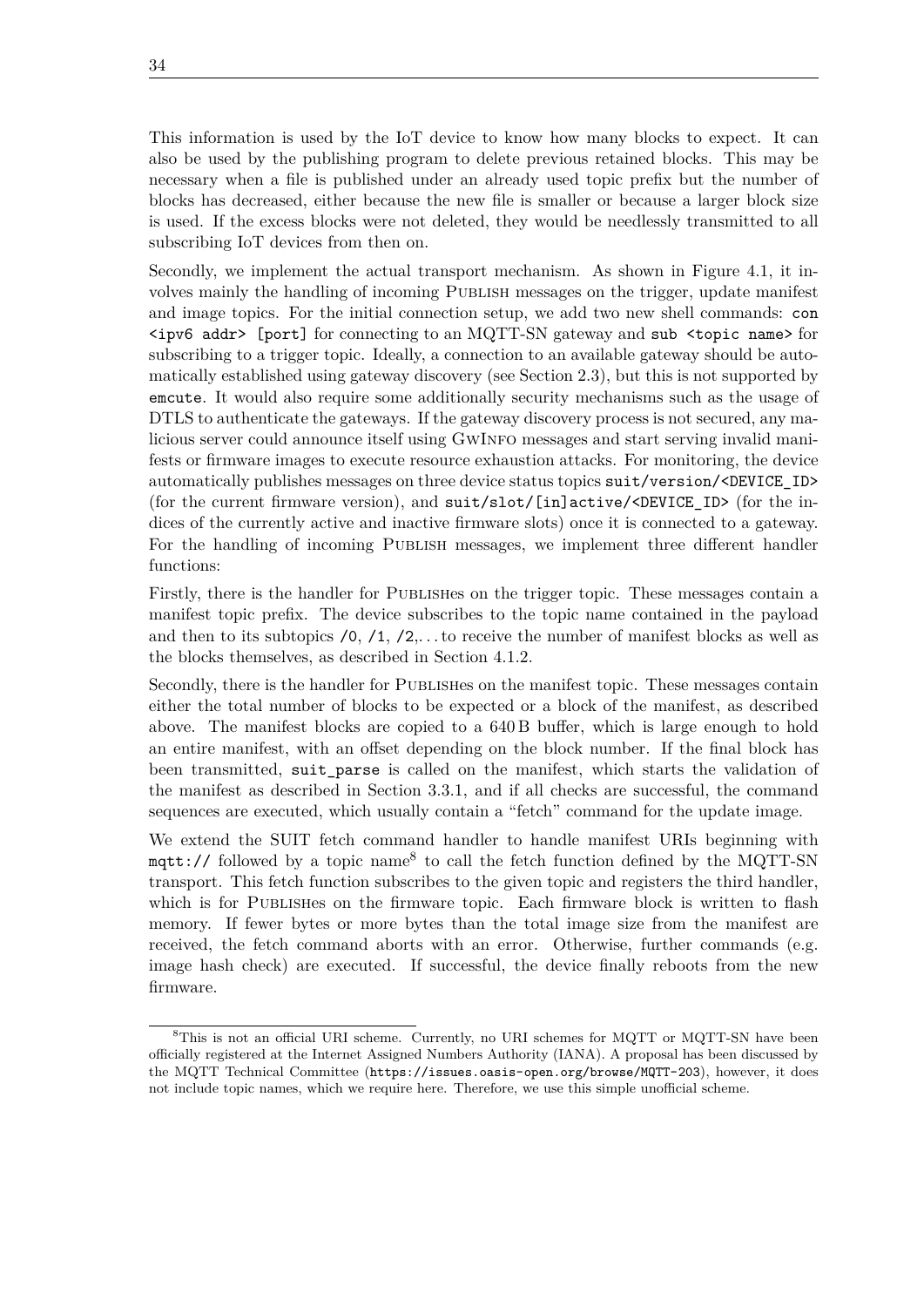```
1 typedef struct {
     uint16_t num_blocks_total;
3 uint16_t num_blocks_rcvd ;
4 uint16_t current_block_num ;
5 uint16_t current_block_len;<br>6 } suit mqtt sn blockwise t;
   6 } suit_mqtt_sn_blockwise_t ;
```
Listing 4.1: The data structure used to keep track of the current state of the block-wise transfer over [MQTT-SN.](#page-13-5)

A struct keeps track of the current state of the block-wise transfer (see [Listing 4.1\)](#page-48-0). The total number of expected blocks is necessary to know when the final block has been received. The number of already correctly received blocks is used to check whether the current received block is in-order, which is necessary because the firmware image must be written to flash memory without gaps, as described above. The number and length of the current block are used to calculate the correct offset and number of bytes to write when writing to both flash memory and the manifest buffer in [RAM.](#page-13-4)

The source code of the implementation can be found at [https://github.com/vera/RIOT/](https://github.com/vera/RIOT/tree/suit/mqtt-sn) [tree/suit/mqtt-sn](https://github.com/vera/RIOT/tree/suit/mqtt-sn).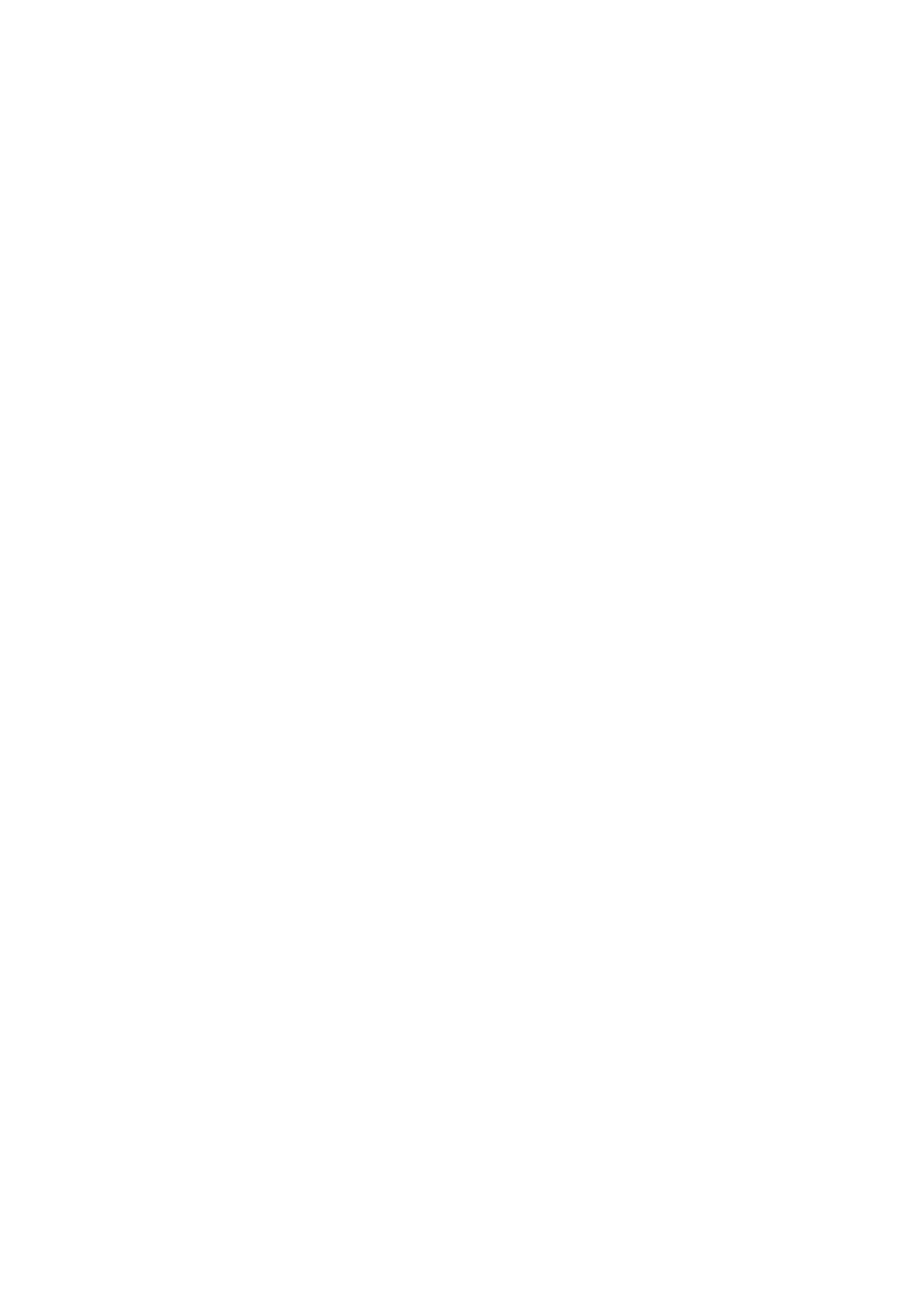# CHAPTER 5

# Thesis Outcome: Evaluation and Comparison

In this chapter, we present the evaluation of our implementation. The goal of the evaluation is to find out how well the new implementation of the [MQTT-SN](#page-13-5) transport mechanism for [SUIT](#page-13-1) in RIOT performs, especially in comparison to the existing [CoAP](#page-12-4) transport mechanism. For this purpose, we conduct measurements of both variants.

# 5.1 Setup

In this section, we describe the parameters of our evaluation, such as hardware and software setup used, as well as the metrics that we examined. The workload which we evaluate is a full firmware update from start to end as outlined in [Section 3.3.1,](#page-32-0) i.e. from the update trigger followed by transmission of the manifest and the update image until the successful reboot. The full firmware of the [IoT](#page-12-0) device is updated.

We consider four metrics in our evaluation. Firstly, we measure both the [RAM](#page-13-4) and flash memory requirements of our implementation. Secondly, we measure the total traffic volume going over the wireless link during the update. Since we do not vary the protocols used other than on the application layer [\(MQTT-SN](#page-13-5) or [CoAP\)](#page-12-4), we can evaluate which protocol causes more overhead. Thirdly, we measure the total time required for the full firmware update. Finally, we measure the energy consumption of a full firmware update.

For the time and energy consumption measurements, we use the [Magdeburg Internet of](#page-12-11) [Things Lab \(MIoT Lab\)](#page-12-11) [\[65\]](#page-69-2), which is a testbed for [IoT](#page-12-0) applications. At the time of writing, it consists of eight testbed nodes, which are positioned in several rooms on two levels of the computer science faculty's building at the Otto von Guericke University Magdeburg. The testbed nodes each consist of two commercially available hardware components: an x86 and an embedded device (Nucleo F767ZI). See [Table 5.1](#page-51-0) for an overview of the hardware specifications. The Nucleo boards are flashed and controlled by the x86 components, which are connected to the testbed management system via Ethernet. The boards are equipped with multiple transceivers, e.g. for [Institute of Electrical and Electronics Engi](#page-12-12)[neers \(IEEE\)](#page-12-12) 802.15.4, [IEEE](#page-12-12) 802.11n (Wi-Fi) and sub-GHz communication, and are also connected to the x86 components via Ethernet. The testbed nodes are capable of monitoring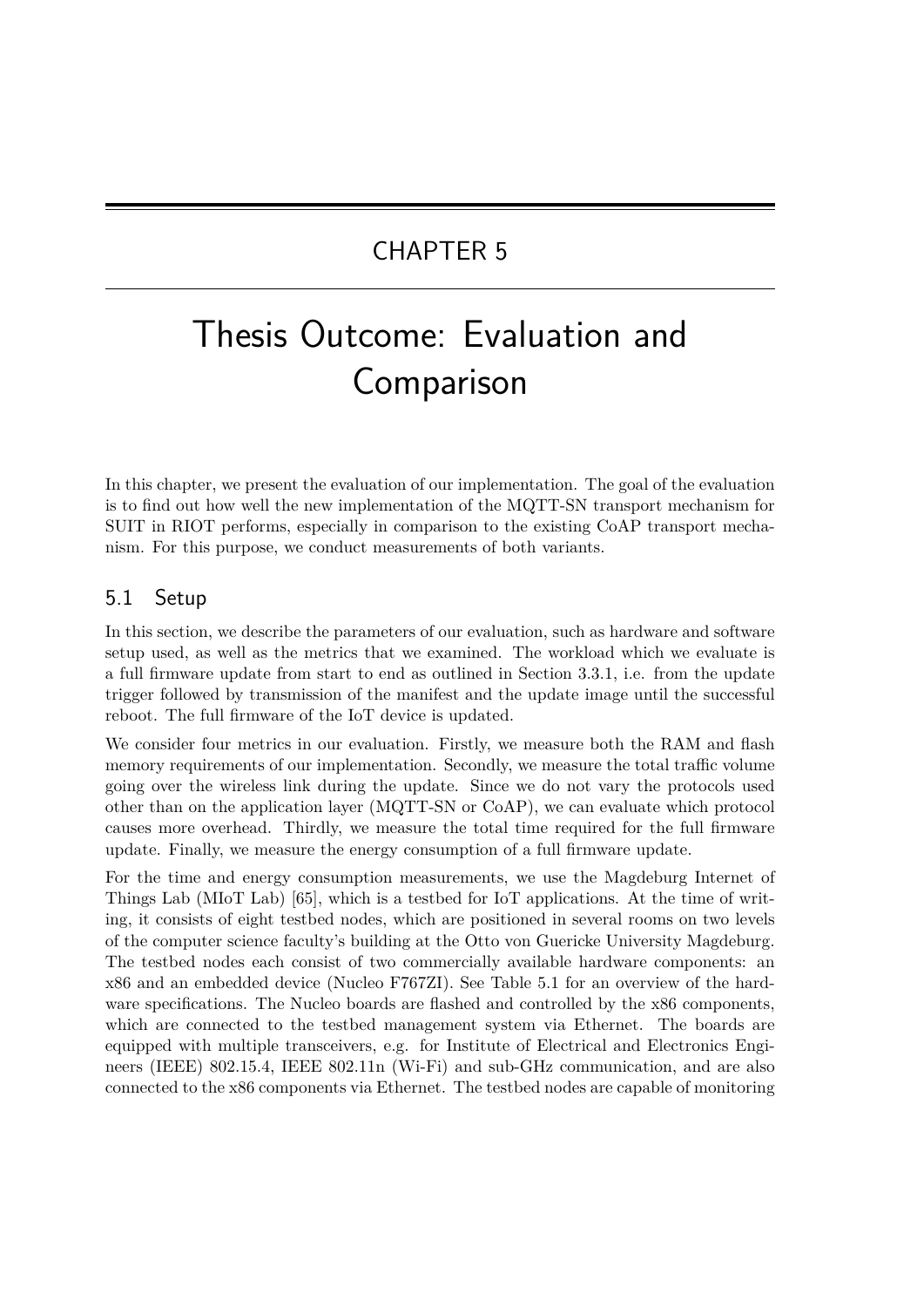the power usage of the board and the transceivers separately. The testbed uses the DES-Cript experiment description language to store experiment settings to ensure repeatability and reproducibility.

| Parameter                       | Value(s)                               |
|---------------------------------|----------------------------------------|
| Hardware                        |                                        |
| <b>Boards</b>                   | Nucleo F767ZI                          |
| $\ldots$ CPU                    | ARM Cortex M7 (STM32) @ 216 MHz        |
| Flash memory                    | $2$ MiB                                |
| $\ldots$ RAM                    | $512$ KiB                              |
| Transceiver                     | Atmel AT86RF215                        |
| Transmit frequency              | $2.4\,\mathrm{GHz}$                    |
| $\ldots$ Transmit power         | maximum <sup>1</sup>                   |
| Power monitoring                | Espressif $ESP32 + TI$ INA3221         |
| MQTT-SN/CoAP server             | Virtual 4 core CPU @ 2.4 GHz, 8 GB RAM |
| Testbed conditions              |                                        |
| RSSI between nodes              | 77.27 dBm                              |
| Other network loads             | low <sup>2</sup>                       |
| Other loads on the MQTT-SN/CoAP | none                                   |
| server                          |                                        |
| $\it Software$                  |                                        |
| IoT OS                          | <b>RIOT</b>                            |
| Network stack                   | <b>GNRC</b>                            |
| Host-to-network layer           | $\{Ethernet, IEEE 802.15.4\}$          |
| Network layer                   | $IPv6 + 6$ LoWPAN                      |
| Transport layer                 | <b>UDP</b>                             |
| Application layer               | ${MQTT-SN, CoAP}$                      |
| MQTT-SN server and client       | RSMB and emcute                        |
| CoAP server and client          | aiocoap-fileserver and nanocoap        |
| SUIT configuration parameters   |                                        |
| Size of manifest                | $\sim\!\!500\,\mathrm{B}$              |
| Size of firmware image          | $\sim$ 85 kB                           |
| Block size                      | $\{32B, 64B, 128B, 256B, 512B\}$       |
| Number of updated devices       | $\{1,$ maximum $(7)\}$                 |

<span id="page-51-0"></span>Table 5.1: Parameters that influence the results of the evaluation measurements. The parameters that are varied during the evaluation are highlighted.

<sup>&</sup>lt;sup>1</sup>Incorrectly reported as 3dBm by RIOT. The true maximum transmit power of the AT86RF215 is 15*.*5 dBm [\[66,](#page-69-3) p. 191]. See: <https://forum.riot-os.org/t/changing-the-tx-power-of-the-at86rf215>

<sup>&</sup>lt;sup>2</sup>During the wireless measurements, other radio interference, e.g. by Wi-Fi traffic, was low, since the campus was relatively empty due to the corona virus pandemic and the experiments were conducted in the late evening or night (after 8 p.m.).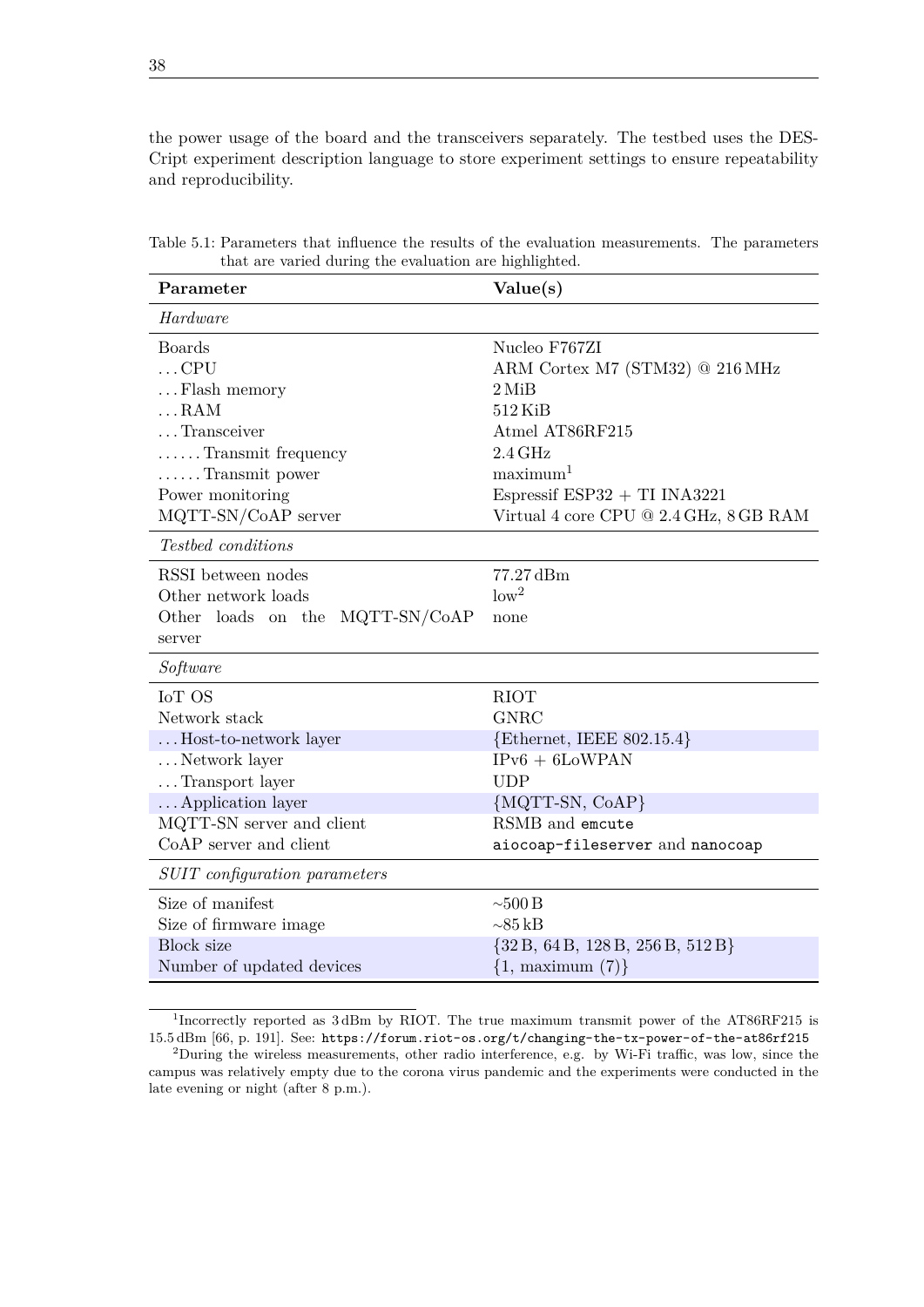Several parameters can be expected to affect the performance of our system, such as other loads on the network or servers or the size of the firmware image being transmitted to the [IoT](#page-12-0) devices. See [Table 5.1](#page-51-0) for an overview of the relevant parameters. We vary only those parameters that we are interested in evaluating. They are highlighted in [Table 5.1.](#page-51-0) Firstly and most importantly, we vary the transport mechanism used, i.e. [CoAP](#page-12-4) or [MQTT-](#page-13-5)[SN.](#page-13-5) Secondly, we vary the block size used during transmission to find out which effect it has on our evaluation metrics and which block size performs best. Thirdly, we vary the number of devices being updated at the same time to evaluate the scalability of the [SUIT](#page-13-1) implementation. At the time of writing, the maximum possible number of nodes usable for these experiments is seven nodes.<sup>[3](#page-0-0)</sup> Finally, to better isolate the effects of the parameters being varied, we conduct measurements first over Ethernet, which provides a more stable and reproducible network, and then over wireless radio, which is closer to the real environment in which [SUIT](#page-13-1) may be used. All other parameters are fixed throughout our evaluation.

The reasons for the choice of [MQTT-SN](#page-13-5) implementations were already discussed in [Sec](#page-42-0)[tion 4.1.1.](#page-42-0) The [CoAP](#page-12-4) implementations were chosen as suggested in the README of the pre-existing [SUIT](#page-13-1) implementation in RIOT.[4](#page-0-0) For a full list of all software used including version numbers, see [Appendix A.1.](#page-72-0)

# 5.2 Methods

In this section, we describe how we conducted our evaluation, e.g. how the data is gathered and which tools are used to analyse it. The raw data, program files, DES-Cript files as well as more detailed descriptions of our methods for the purpose of reproducibility are given at <https://github.com/vera/masters-thesis>.

#### Memory Usage

To evaluate the memory usage of [SUIT](#page-13-1) in RIOT, we compile our binaries optimized for code size using the flag -Os, which is standard for RIOT, inside the Docker container riot/riotbuild. The binaries are compiled for the testbed boards (Nucleo F767-ZI) and include the modules of the GNRC network stack necessary for wireless communication over IEEE 802.1[5](#page-0-0).4. We use the C standard library implementation  $Picolibe<sup>5</sup>$  instead of the default Newlib<sup>[6](#page-0-0)</sup> because of its reduced memory footprint. Using this setup, the results we achieve for the [CoAP](#page-12-4) version are very similar to those reported by Zandberg et al. in their evaluation [\[46\]](#page-68-2). The transmit and receive buffers of emcute are left at the default size of 512 B each.

To determine the [RAM](#page-13-4) and flash memory usages of the compiled binaries, we use the binary size profiler Bloaty<sup>[7](#page-0-0)</sup>. Bloaty provides a fine-grained memory usage split down to compile units (i.e. files) or symbols (i.e. function or variable names). It also allows the definition

<sup>&</sup>lt;sup>3</sup>One of the eight testbed nodes could not be used due to hard faults that occur at the initial firmware booting, presumably due to problems with the connection to the attached EEPROM.

 $^4$ [https://github.com/RIOT-OS/RIOT/blob/80e14e88a10d0795b5d8416edd564bb09f64ae38/examples/](https://github.com/RIOT-OS/RIOT/blob/80e14e88a10d0795b5d8416edd564bb09f64ae38/examples/suit_update/README.md) [suit\\_update/README.md](https://github.com/RIOT-OS/RIOT/blob/80e14e88a10d0795b5d8416edd564bb09f64ae38/examples/suit_update/README.md)

<sup>5</sup> <https://github.com/picolibc/picolibc>

 $^6$ <https://sourceware.org/newlib>

<sup>7</sup> <https://github.com/google/bloaty>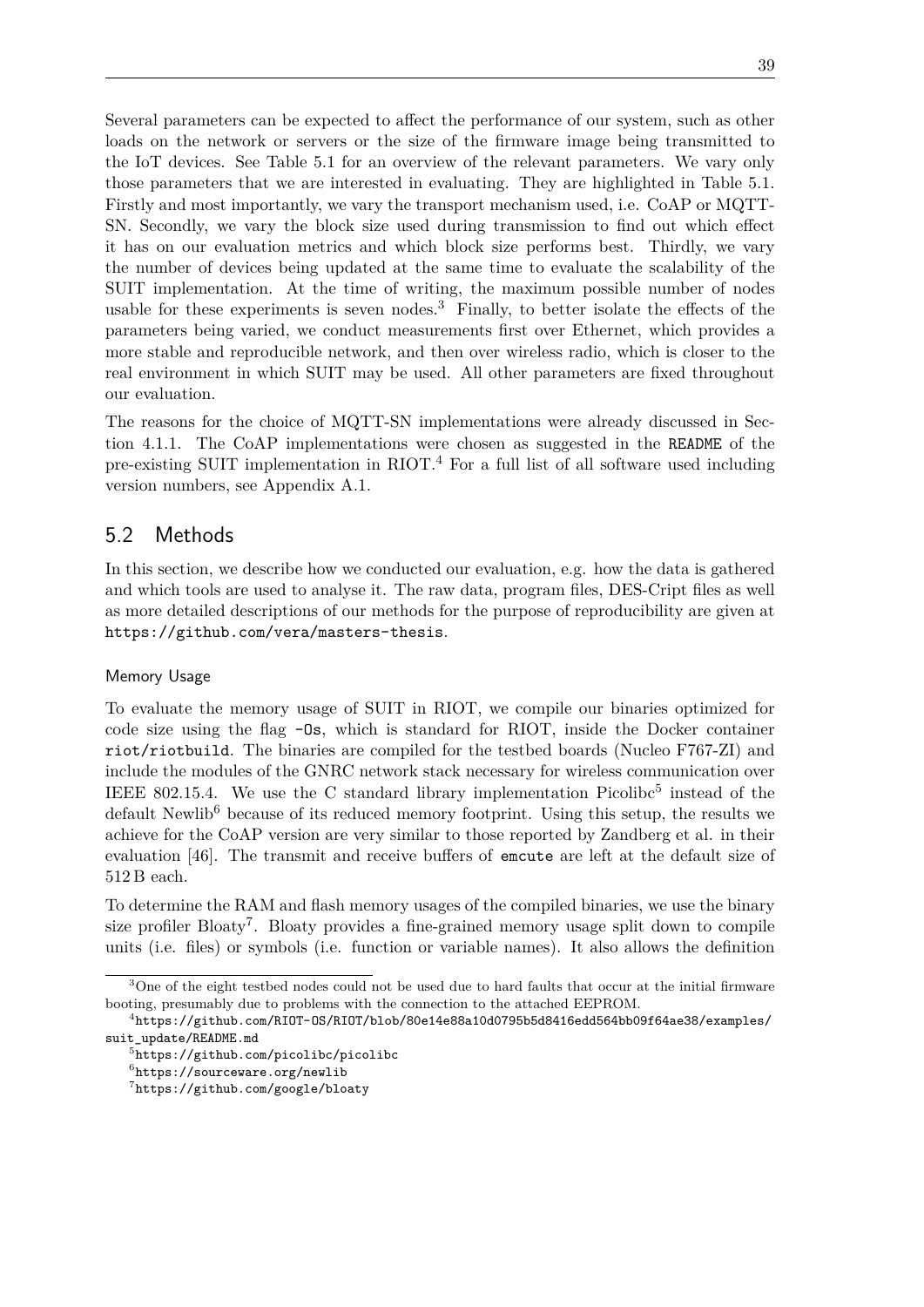of custom categorization using regular expressions that are applied on the compile unit or symbol names. For example, all file paths containing "emcute" can be sorted into the category "mqtt-sn" to obtain the total memory usage related to the [MQTT-SN](#page-13-5) component.

### Network Traffic Volume

The network traffic is captured in a local setup of a Nucleo F767-ZI connected to a laptop computer via Ethernet using Wireshark<sup>[8](#page-0-0)</sup>. The resulting capture file is then analysed using a self-written Python program<sup>[9](#page-0-0)</sup> which uses Pyshark<sup>[10](#page-0-0)</sup>, a wrapper for Wireshark's command line equivalent tshark, to dissect the packets and then calculates total for each involved protocol and each packet direction (i.e. server/broker to device or device to server/broker). Because the update's network traffic is more or less deterministic when there is no random packet loss, a single capture is sufficient to evaluate the network traffic volume.

#### Total Duration of the Firmware Update and Energy Consumption

The duration and energy consumption measurements are run in the [MIoT Lab,](#page-12-11) as described above. The [MQTT-SN/](#page-13-5)[CoAP](#page-12-4) server is run on a virtual server that is reachable from the Nucleo boards via the x86 nodes. The connection is established either via Ethernet or via a  $6$ LoWPAN border router<sup>[11](#page-0-0)</sup> running on one of the Nucleo boards. During the experiments, the CPU and [RAM](#page-13-4) usages of the virtual server are logged.

Both duration and power usage are measured at the same time. The measurements are repeated 30 times for each parameter combination. The power usage readings are logged by the ESP32 which is connected to two TI INA3221 current and voltage monitors with three channels each, so they can separately monitor the power usage of the Nucleo board, its transceivers and environmental sensors. The monitors are configured to use a conversion time of 140 µs for both the shunt and bus voltage and to average 64 samples for each reading. New power readings are logged every 860 µs. The readings as well as the start and end timestamps are captured by a Python program running on the x86 node which receives the log outputs of the Nucleo board and the ESP32 over serial connections. To finally calculate the energy consumption, the power readings (in W) are integrated over the time period during which the firmware update was running. For the updates run over Ethernet, we use only the power readings of the Nucleo board itself in this calculation. For the updates run over-the-air, we additionally use the power readings of the IEEE 802.15.4 transceiver. The power readings of the other channels, i.e. the other transceivers and sensors, are discarded since they are not relevant for the firmware update process.

# 5.3 Results

In this section, we describe and discuss the results of our evaluation.

<sup>8</sup> <https://wireshark.org>

 $^{9}$ <https://github.com/vera/traffic-analysis>

<sup>10</sup><https://github.com/KimiNewt/pyshark>

<sup>11</sup>We use the example gnrc\_border\_router provided by RIOT.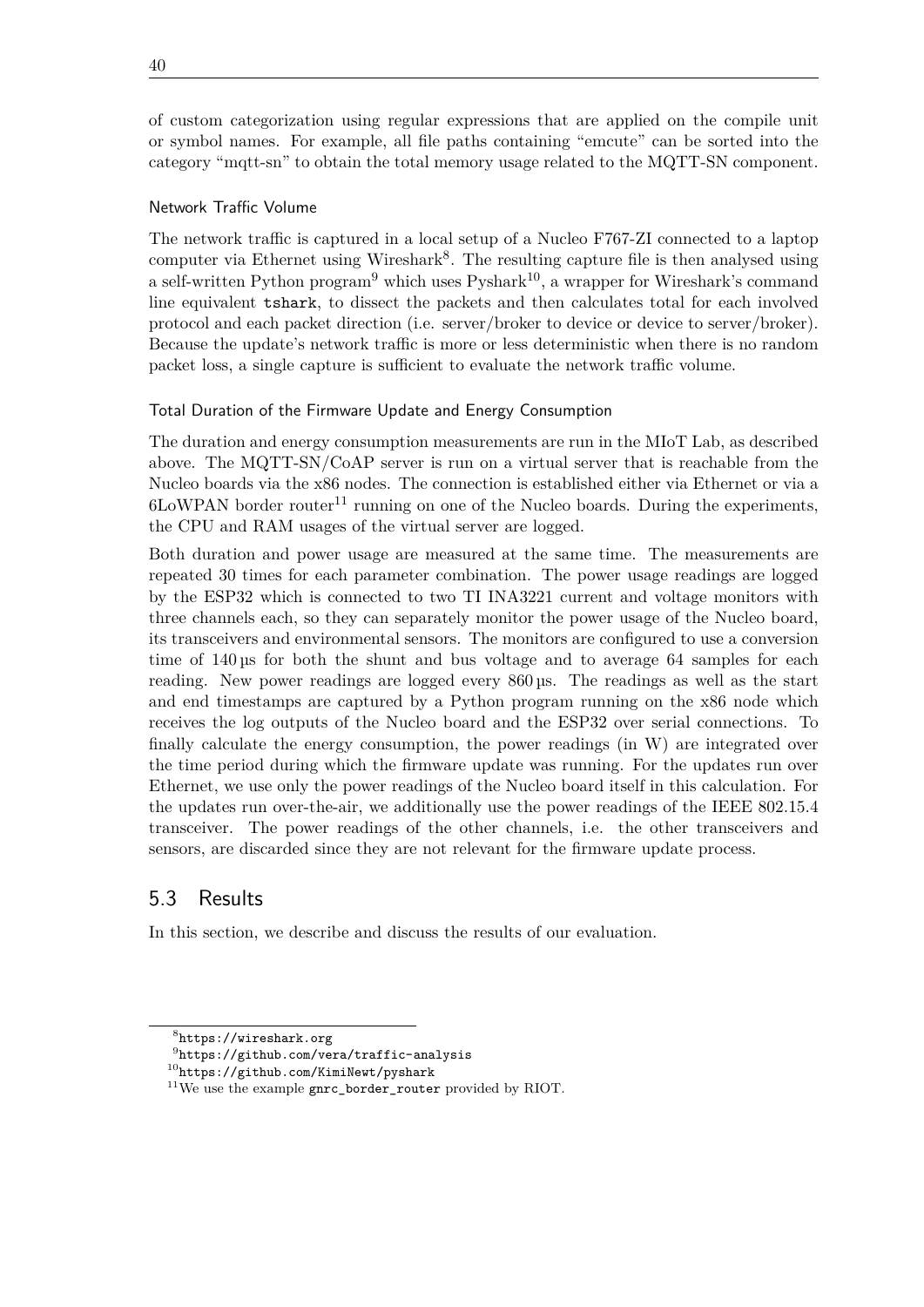#### Memory Usage

The results of the memory usage analysis are shown in [Table 5.2.](#page-54-0) Note that the actual [RAM](#page-13-4) usages of the two variants could be lower, since we did not optimize the stack sizes but left them at their default values, which may be larger than actually required.

The direct comparison of the memory usages shows that our implementation of the [MQTT-](#page-13-5)[SN](#page-13-5) transport mechanism requires 0*.*4 KiB more flash memory and 1*.*2 KiB more [RAM](#page-13-4) than the pre-existing implementation of the [CoAP](#page-12-4) transport mechanism. The slight increase in flash memory usage is due to a slightly larger code size  $(+0.17 \text{ KiB})$  of the functions required for the [Over-The-Air \(OTA\)](#page-13-10) updates, e.g. the [MQTT-SN](#page-13-5) PUBLISH handlers (see [Section 4.2.2\)](#page-46-0) and the functions required for the usage of thread flags. Thread flags are used in our [MQTT-SN](#page-13-5) transport mechanism code as well as emcute's code to communicate events between threads. The increase in [RAM](#page-13-4) usage is due to [RAM](#page-13-4) used by emcute, mainly for the transmit and receive buffers (512 B each by default), which are statically allocated in the BSS section. In contrast, the transmit buffer (256 B by default) and receive buffer (sized according to the requested block size) used by nanocoap are allocated on the stack of the transport mechanism's thread.

The Nucleo boards that we use in our testbed are less constrained in terms of flash memory and [RAM](#page-13-4) than others, since they are part of STMicroelectronics' "high-performance" product line. This puts them beyond the least constrained class defined by RFC 7228 [\[12\]](#page-65-2) (Class 2 with ∼50 KiB [RAM](#page-13-4) and ∼250 KiB flash memory). However, it can be seen that our [MQTT-SN](#page-13-5) variant can also be run on more constrained devices (up to approximately Class 1 with ∼10 KiB [RAM](#page-13-4) and ∼100 KiB flash memory), same as the pre-existing [CoAP](#page-12-4) variant. Thus, the implementation fulfils the goal set by the [SUIT](#page-13-1) standard to be suitable for Class 1 devices.

#### Network Traffic Volume

We examine the application layer traffic in [Figure 5.1.](#page-55-0) In both cases, the payload sent from the server or broker to the device is equal to the size of the update manifest and firmware image as listed in [Table 5.1](#page-51-0) (approximately 85 kB). In addition to the payload

|                | Flash memory |                     |            | RAM                 |            |                |
|----------------|--------------|---------------------|------------|---------------------|------------|----------------|
| Component      | CoAP         | MQTT-SN             | Diff.      | CoAP                | MQTT-SN    | Diff.          |
| Core           | $28.6$ KiB   | $30.0$ KiB          | $+1.4$ KiB | $4.6\,\mathrm{KiB}$ | $4.6$ KiB  | $\theta$       |
| Network        | $29.3$ KiB   | $28.8$ KiB          | $-0.5$ KiB | $6.2$ KiB           | $6.2$ KiB  | $\overline{0}$ |
| $CoAP/MQTT-SN$ | $2.2$ KiB    | $1.8\,\mathrm{KiB}$ | $-0.5$ KiB | $\Omega$            | $1.2$ KiB  | $+1.2$ KiB     |
| Crypto         | $6.2$ KiB    | $6.2$ KiB           | $\Omega$   | 96 B                | 96 B       | 0              |
| COSE & CBOR    | $2.1$ KiB    | $2.0$ KiB           | $-0.1$ KiB | $\Omega$            | $\Omega$   | 0              |
| <b>SUIT</b>    | $3.1$ KiB    | $3.0$ KiB           | $-0.0$ KiB | 48 B                | 48 B       | 0              |
| <b>OTA</b>     | $2.5$ KiB    | $2.6$ KiB           | $+0.2$ KiB | 8.4 KiB             | 8.4 KiB    | $\theta$       |
| Total          | 74 KiB       | 74.4 KiB            | $+0.4$ KiB | 19.3 KiB            | $20.5$ KiB | $+1.2$ KiB     |

<span id="page-54-0"></span>Table 5.2: Flash memory and [RAM](#page-13-4) usage of the [SUIT](#page-13-1) application using the [CoAP](#page-12-4) or the [MQTT-SN](#page-13-5) transport mechanism.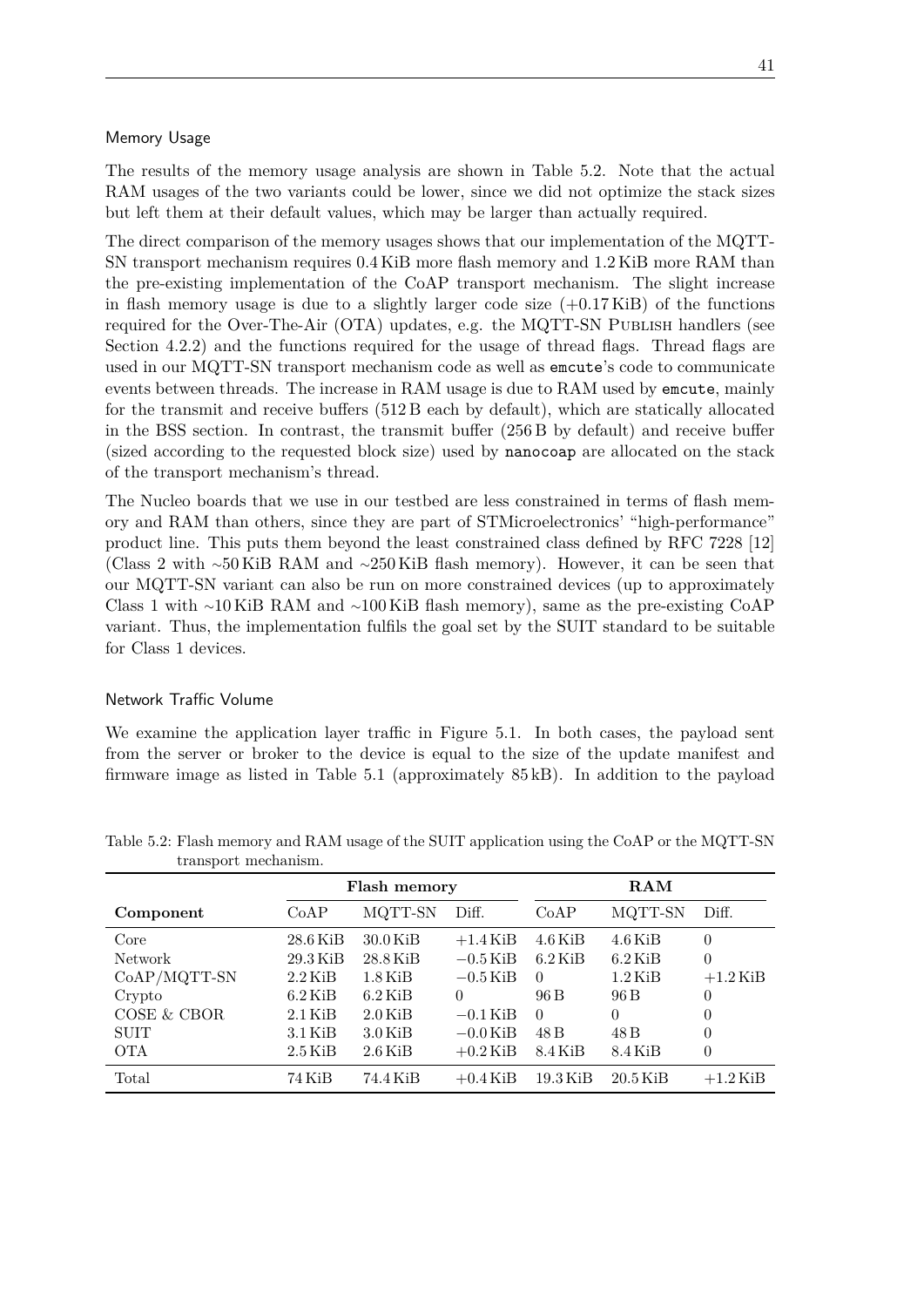

<span id="page-55-0"></span>

Figure 5.1: Network traffic volume of a full firmware update using [SUIT](#page-13-1) over [MQTT-SN](#page-13-5) or [CoAP:](#page-12-4) Only the relevant network traffic caused by the application layer protocols and payloads is shown.

itself, there is overhead traffic, i.e. protocol headers, [MQTT-SN](#page-13-5) topic names and [CoAP](#page-12-4) [URIs.](#page-13-8) As expected, the amount of overhead traffic decreases approximately linearly with the increased block size.

It can be seen that [MQTT-SN](#page-13-5) causes slightly more traffic than [CoAP.](#page-12-4) The larger the block size, the smaller the difference is. For a block size of 32 B, the difference in traffic volume between [MQTT-SN](#page-13-5) and [CoAP](#page-12-4) is the largest: [MQTT-SN](#page-13-5) causes 13*.*2 kB and 17*.*4 kB more traffic from broker to device and device to broker, respectively. For a block size of 512 B, [MQTT-SN](#page-13-5) causes only 1*.*2 kB and 1*.*1 kB more traffic from broker to device and device to broker, respectively. This is because the sizes of the headers that are sent per block are

<span id="page-55-1"></span>Table 5.3: Traffic caused by [MQTT-SN](#page-13-5) and [CoAP](#page-12-4) headers: Note that the [CoAP](#page-12-4) header sizes are specific to the [CoAP](#page-12-4) options used here (e.g. number of [URI](#page-13-8) path components).

|      | Direction                                                       |                             |  |  |
|------|-----------------------------------------------------------------|-----------------------------|--|--|
|      | <b>Protocol</b> Client $\rightarrow$ server                     | Server $\rightarrow$ client |  |  |
|      | MQTT-SN 7B (SUBSCRIBE) + 5B (PUBACK) 7B (SUBACK) + 7B (PUBLISH) |                             |  |  |
|      | $=12B$                                                          | $=14B$                      |  |  |
| CoAP | $11B$ (GET request)                                             | 9 B (GET response)          |  |  |

Table 5.4: Number of packets sent during a full firmware update over [MQTT-SN](#page-13-5) and [CoAP.](#page-12-4)

|                 | Block size    |              |              |             |            |
|-----------------|---------------|--------------|--------------|-------------|------------|
| Protocol        | 32 B          | 64 B         | 128 B        | 256B        | 512B       |
| MQTT-SN<br>CoAP | 10569<br>5282 | 5293<br>2642 | 2653<br>1322 | 1333<br>662 | 673<br>332 |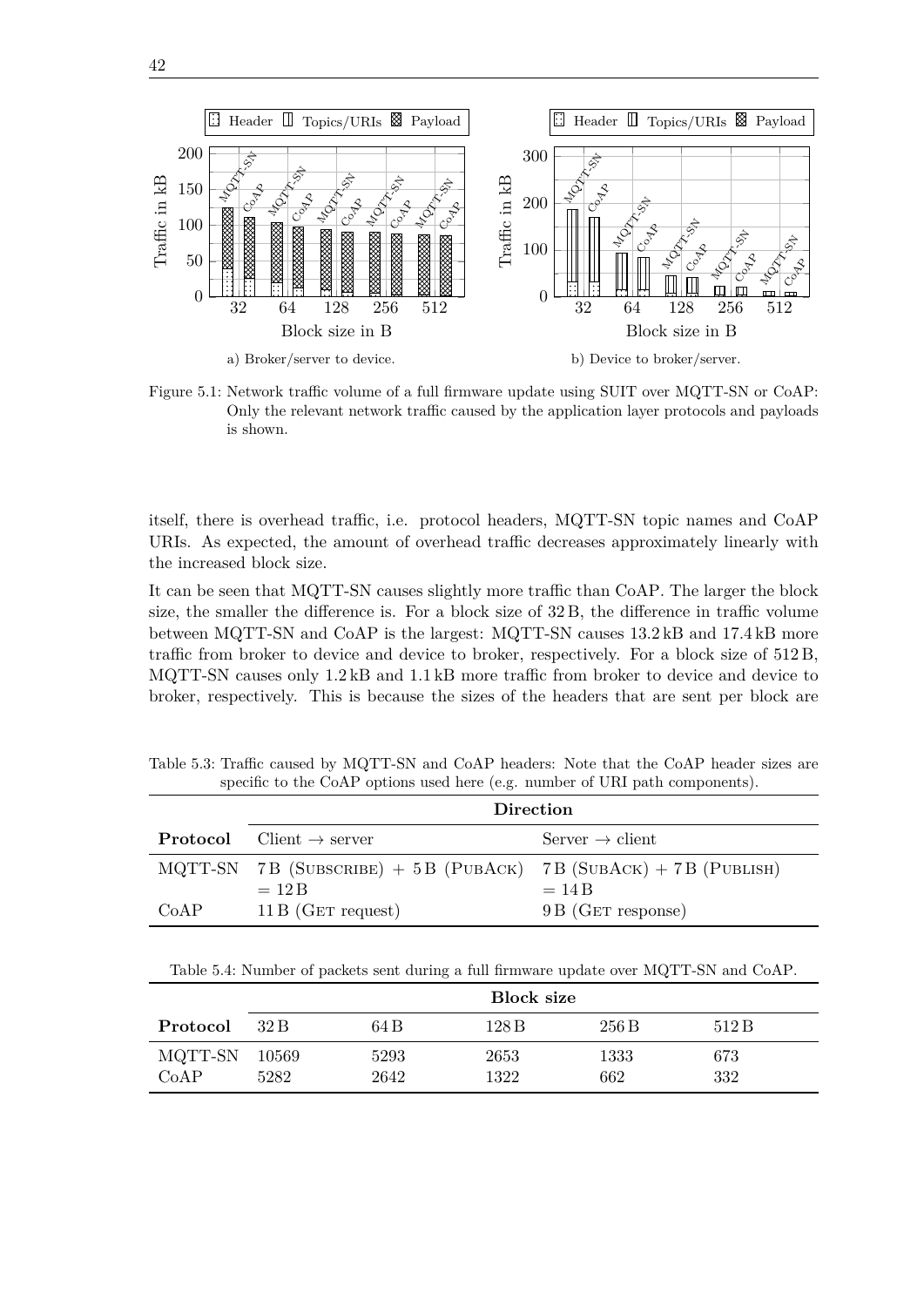<span id="page-56-0"></span>

Figure 5.2: Duration of a full firmware update over Ethernet using [MQTT-SN](#page-13-5) or [CoAP.](#page-12-4)

smaller for [CoAP](#page-12-4) than for [MQTT-SN](#page-13-5) (see [Table 5.3\)](#page-55-1). As expected, [MQTT-SN](#page-13-5) also sends twice as many packets per block as [CoAP](#page-12-4) does (see [Table 5.4\)](#page-55-1). Thus, the amount of traffic caused by lower layer protocol headers such as IEEE 802.15.4 and [6LoWPAN,](#page-12-6) which we do not examine here, is doubled.

#### Total Duration of the Firmware Update and Energy Consumption

The measured total durations of the firmware updates over Ethernet are shown as boxplots in [Figure 5.2.](#page-56-0) It can be seen that there is little variation between the 30 repetitions of each parameter combination. Firstly, [Figure 5.2a](#page-56-0) and [Figure 5.2b](#page-56-0) show the results for the firmware update of a single device. The standard deviations are below 1 %, except for the combinations (Ethernet, [MQTT-SN,](#page-13-5) 128 B, 1 device) and (Ethernet, [CoAP,](#page-12-4) 256 B, 1 device), where there are outliers with significantly increased durations. Secondly, [Figure 5.2c](#page-56-0) and [Figure 5.2d](#page-56-0) show the results for the firmware update of seven devices in parallel. Here, the standard deviations of the 30 repetitions are slightly larger (up to 4*.*4 %), except for the combination (Ethernet, [MQTT-SN,](#page-13-5) 64 B, 7 devices), where two outliers were measured. The reason for these outliers could not be determined definitively from the experiment logs. As the outliers lie approximately 15 s above the other measurements, which is the [MQTT-SN'](#page-13-5)s default timeout duration, it can be assumed that they are due to a single lost [MQTT-SN](#page-13-5) message.

Comparing the different measurements, it can be seen that, firstly, as expected, the update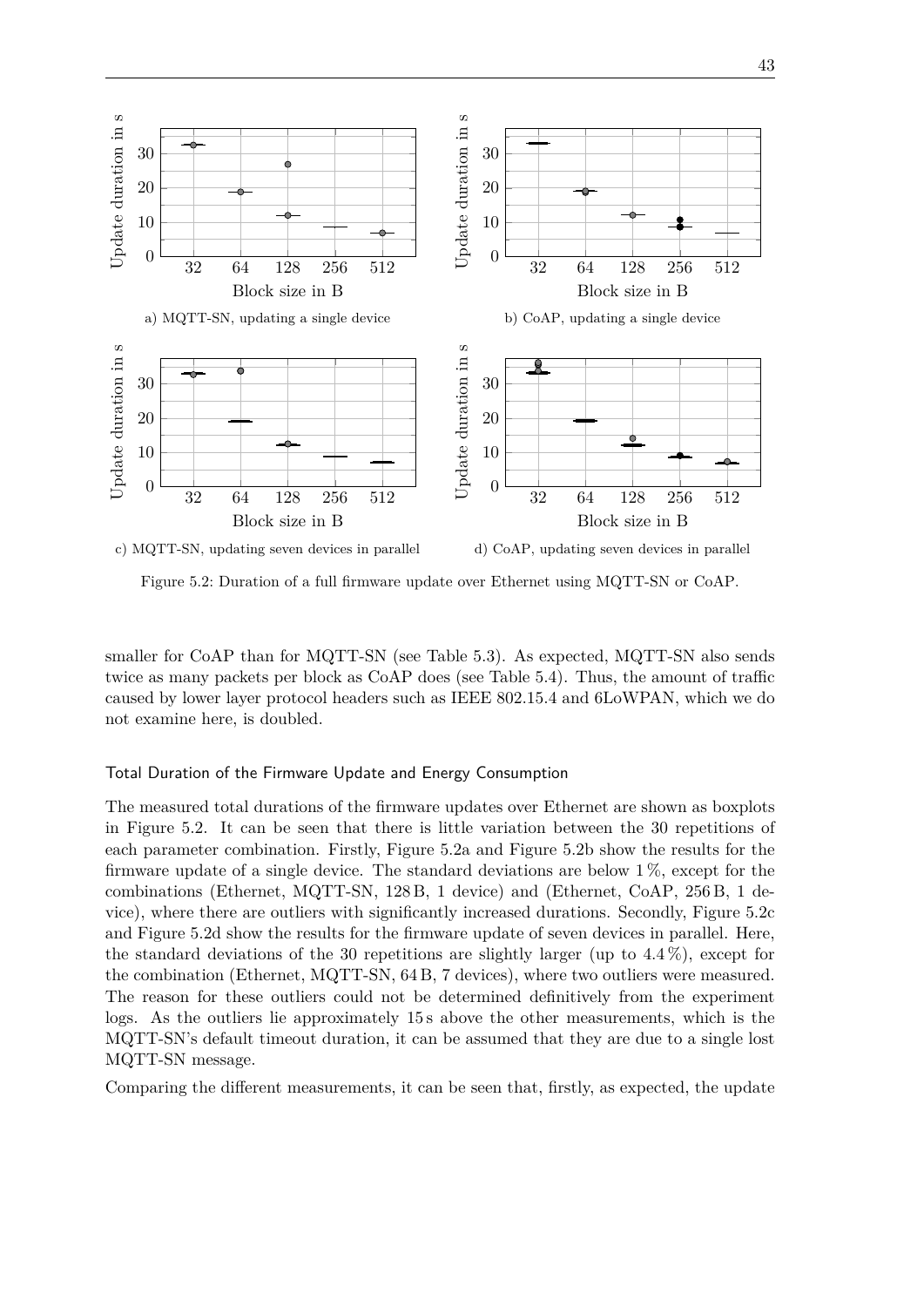<span id="page-57-0"></span>

Figure 5.3: Energy consumption of the [IoT](#page-12-0) board during a full firmware update over [MQTT-SN](#page-13-5) and [CoAP.](#page-12-4)

duration decreases with the block size. The decrease is not fully linear because the larger block sizes do not speed up all steps of the firmware update; e.g. the time required for the validation of manifest and signatures remains the same. Secondly, even though a higher total duration could be expected for [MQTT-SN](#page-13-5) due to the higher traffic volume (see [Section 5.3\)](#page-54-0), there is no significant difference between the average update durations measured for [MQTT-](#page-13-5)[SN](#page-13-5) and [CoAP.](#page-12-4) Thirdly, when transmitting the updates over Ethernet, there is also no significant difference between the average update durations measured for a single device and seven devices in parallel.

During the parallel update of seven devices, the total [RAM](#page-13-4) usage on the virtual machine running the [MQTT-SN/](#page-13-5)[CoAP](#page-12-4) server remains at approximately 9 %. In the CPU usage, there are peaks that coincide with the timings of the firmware updates. These peaks go up to 92*.*4 %, but do not last more than 5 seconds, i.e. not throughout the entire update transmission. Except during these peaks and during the waiting times between updates, the CPU usage is at  $5\%$  to  $15\%$ . Thus, the server does not appear to act as a performance bottleneck during the parallel update experiments.

The measured energy consumption during the firmware updates run over Ethernet are shown as boxplots in [Figure 5.3.](#page-57-0) As expected, it can be seen that there is a strong correlation between the measured energy consumption and the measured update duration. Thus, the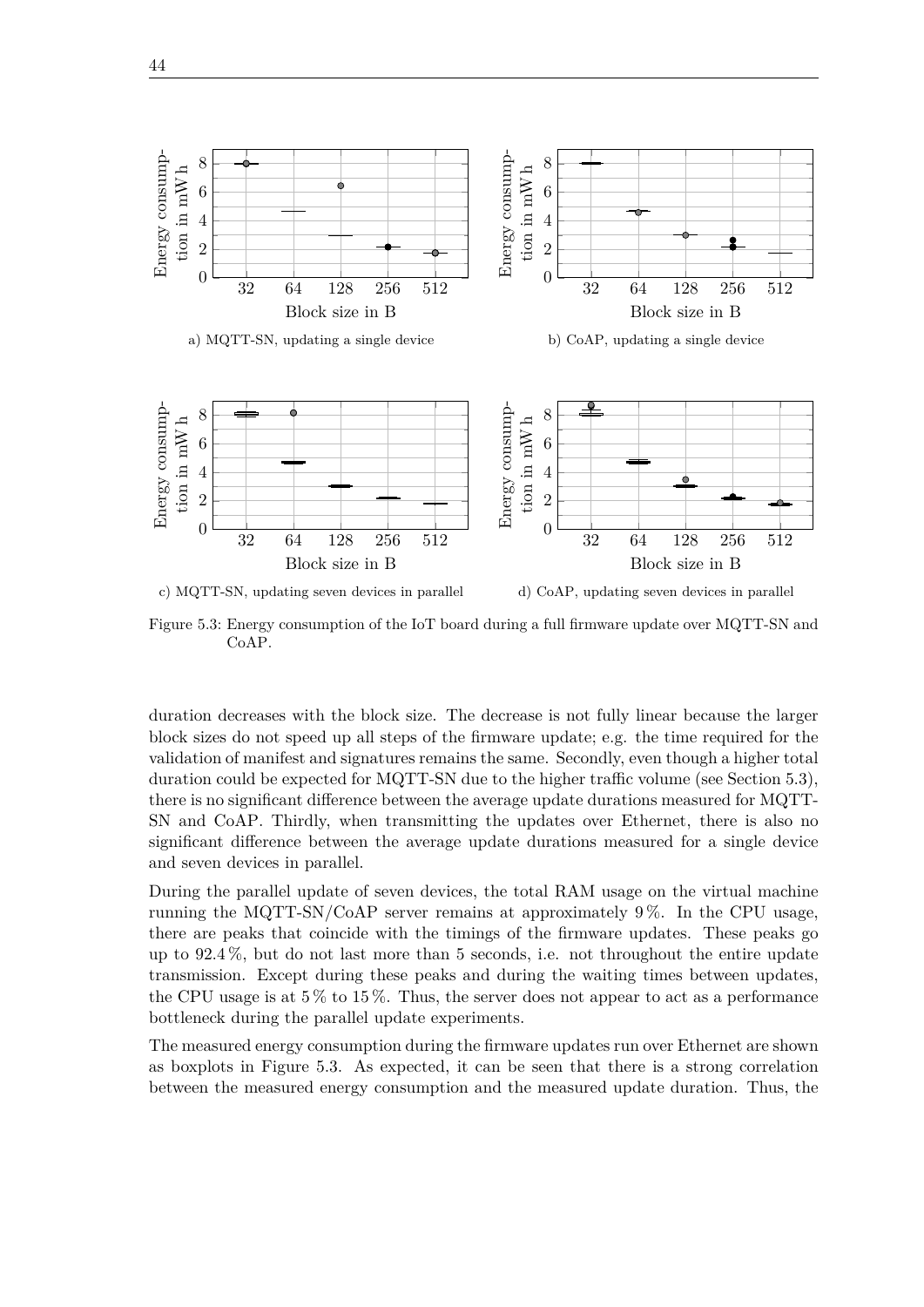<span id="page-58-0"></span>

Figure 5.4: Duration of a full firmware update over IEEE 802.15.4 using [MQTT-SN](#page-13-5) or [CoAP.](#page-12-4)

same observations can be made here as for [Figure 5.2:](#page-56-0) The energy consumption decreases slightly less than linearly with the block size. There is no significant difference between the average energy consumption measured for [MQTT-SN](#page-13-5) and [CoAP.](#page-12-4)

Finally, the duration measurements for the wireless update of a single device (using IEEE 802.15.4/ [6LoWPAN\)](#page-12-6) can be seen in [Figure 5.4.](#page-58-0) In these experiments, testbed node 7 is used as the border router. Testbed node 10 ("TestNode") is used as the [SUIT](#page-13-1) node. Node 10 is positioned in an adjoining room to node 7, i.e. the two nodes are relatively close to each other. Using the 2*.*4 GHz band, the average [RSSI](#page-13-9) between the two nodes is measured to be 77*.*27 dBm.

A complication with the wireless [MQTT-SN](#page-13-5) measurements was caused by an unclear point in the protocol specification: It states that only messages unicasted to the [MQTT-SN](#page-13-5) gateway by a client are retransmitted if no acknowledgment is received before a timeout [\[26,](#page-66-1) p. 25]. There is no retransmission procedure specified for messages unicasted by the gateway to a client, such as the firmware blocks in our case. This is likely because the [MQTT-SN](#page-13-5) gateway is meant to be used in conjunction with an [MQTT](#page-12-1) broker, which would handle all retransmissions of unacknowleged messages. Thus, the gateway does not need to retransmit lost messages itself. However, the [RSMB](#page-13-7) server implementation of [MQTT-SN](#page-13-5) does not implement a standalone gateway that connects to a separate broker. The [RSMB](#page-13-7) integrates an [MQTT](#page-12-1) and [MQTT-SN](#page-13-5) broker in the same application. When a client connects to the

|                   | MQTT-SN |          |               | CoAP    |          |               |
|-------------------|---------|----------|---------------|---------|----------|---------------|
| <b>Block size</b> | Wired   | Wireless | Diff.         | Wired   | Wireless | Diff.         |
| 32B               | 32.65 s | n/a      | n/a           | 33.09 s | 80.45 s  | $+143.13\%$   |
| 64 B              | 18.88 s | 131.6s   | $+597.03\,\%$ | 19.17 s | 50.35 s  | $+162.65\,\%$ |
| 128 <sub>B</sub>  | 12.48 s | 92.88s   | $+644.23\%$   | 12.17 s | 31.36 s  | $+157.68\,\%$ |
| 256 B             | 8.55 s  | 46.43 s  | $+443.04\%$   | 8.76s   | 22.18 s  | $+153.2\%$    |
| 512B              | 6.84 s  | 30.15 s  | $+340.79\%$   | 6.94 s  | 17.26 s  | $+148.7\%$    |

<span id="page-58-1"></span>Table 5.5: Average update durations of both wired and wireless updates over [MQTT-SN](#page-13-5) and [CoAP.](#page-12-4)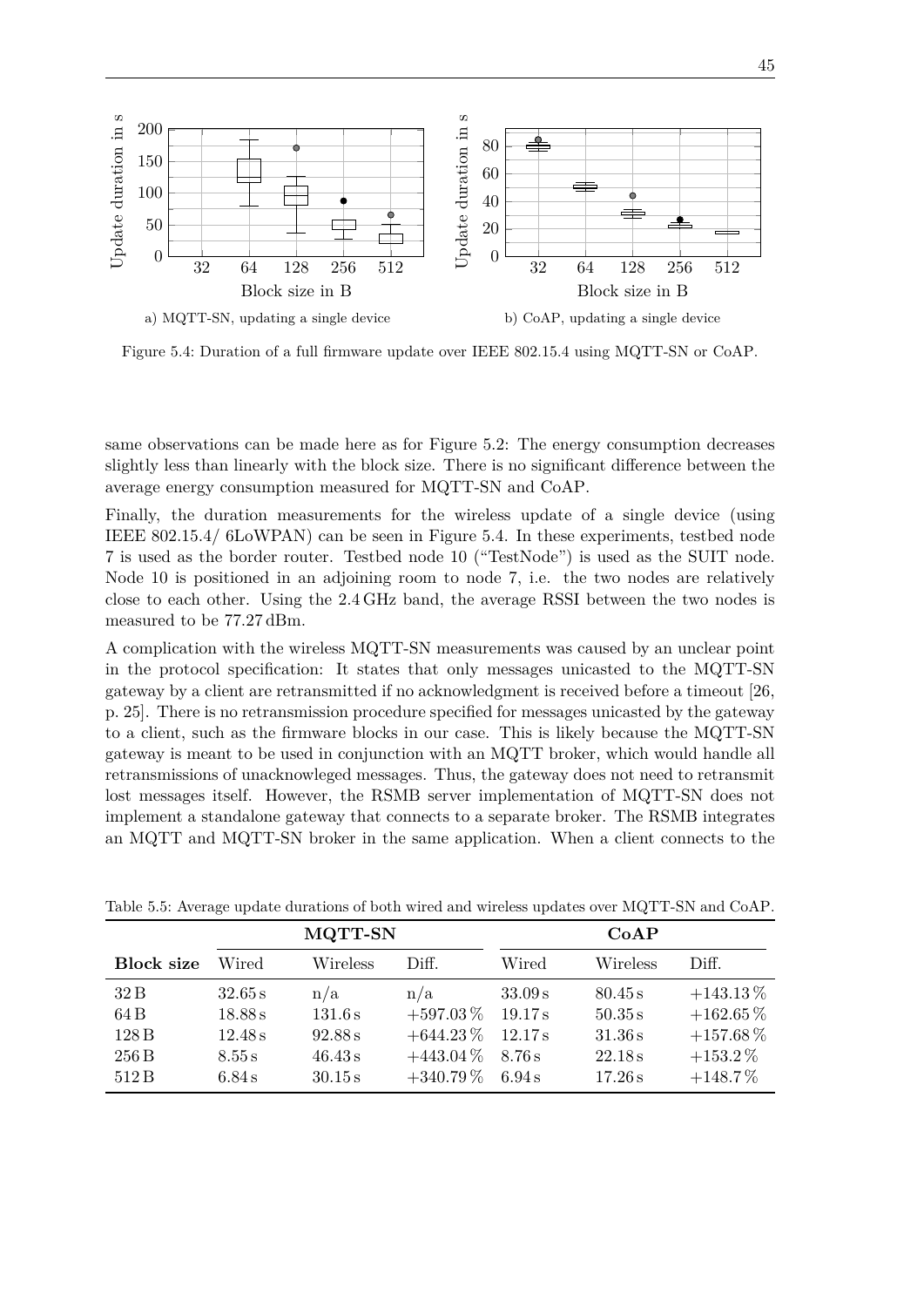<span id="page-59-1"></span>

Figure 5.5: Energy consumption of the [IoT](#page-12-0) board (including transceiver) during a full firmware update over IEEE 802.15.4 using [MQTT-SN](#page-13-5) or [CoAP.](#page-12-4)

[RSMB](#page-13-7) using [MQTT-SN,](#page-13-5) there is no connection made internally to the [MQTT](#page-12-1) broker. Thus, the broker actually does not retransmit any lost messages, since it is not involved in the transaction. This means that when a block is lost in transmission, the update fails. Additionally, there appears to be a bug in RIOT affecting IEEE 802.15.4 retransmissions over the AT86RF215 transceiver: A sniffer trace also showed no such retransmissions in case of a missing acknowledgement. Due to time constraints, this could not be investigated further.

As expected due to the lower throughput, the wireless updates are slower than the wired updates. We compare the average update durations side-by-side in [Table 5.5.](#page-58-1) Over [CoAP,](#page-12-4) the wireless updates are slower by 153 % on average when compared to the wired updates. Over [MQTT-SN,](#page-13-5) the wireless updates are slower by 506 % on average. Thus, although there was no significant difference between [CoAP](#page-12-4) and [MQTT-SN](#page-13-5) when running wired updates, [MQTT-SN](#page-13-5) performs much worse than [CoAP](#page-12-4) when updating over the air. The main reason for this is the much longer default timeout duration for retransmissions of 15 s [\[26,](#page-66-1) p. 27]. This means that every time an [MQTT-SN](#page-13-5) message is lost, the update duration increases by at least 15 s. Thus, the performance is worst for the smallest block sizes where the most [MQTT-SN](#page-13-5) messages are transmitted, each of which can potentially get lost and cause a timeout. Additionally, the chance of an update-stopping timeout occurring (after three

|                                                                                                                      | <b>MQTT-SN</b>                        |                                                 | CoAP                                                   |                                                      |  |
|----------------------------------------------------------------------------------------------------------------------|---------------------------------------|-------------------------------------------------|--------------------------------------------------------|------------------------------------------------------|--|
| <b>Block sizes</b>                                                                                                   | Wired                                 | Wireless                                        | Wired                                                  | Wireless                                             |  |
| $32 B \rightarrow 64 B$<br>$64B \rightarrow 128B$<br>$128 B \rightarrow 256 B$<br>$256 B \rightarrow 512 B$ $-20 \%$ | $-42.18\%$<br>$-33.9\%$<br>$-31.49\%$ | n/a<br>$-29.42\%$<br>$-50.01\%$<br>$-35.06\,\%$ | $-42.07\%$<br>$-36.52\,\%$<br>$-28.02\%$<br>$-20.78\%$ | $-37.42\%$<br>$-37.72\%$<br>$-29.27\%$<br>$-22.18\%$ |  |

<span id="page-59-0"></span>Table 5.6: Effect of block size increases on average update durations of both wired and wireless updates over [MQTT-SN](#page-13-5) and [CoAP.](#page-12-4)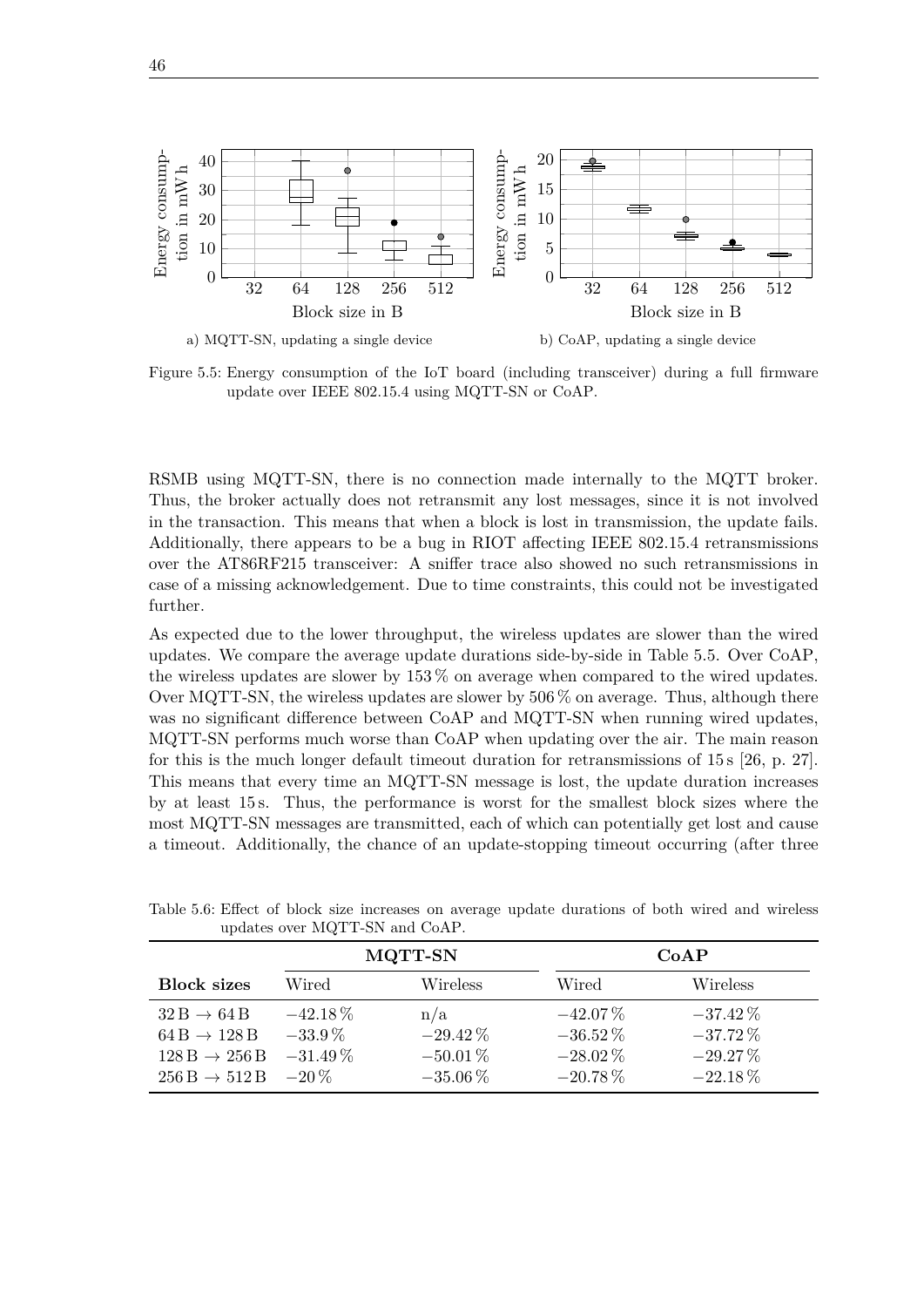unsuccessful retransmissions) is higher the smaller the block size is. Due to this, none of 60 repetitions of a wireless update over [MQTT-SN](#page-13-5) with a block size of 32 B could be completed successfully. In contrast, [CoAP](#page-12-4) uses exponentially increasing timeout durations with a default starting value of 2s to 3s and thus retransmits much faster.

The effect of increasing the block size is very similar to the one observed for wired updates: A doubling of the block size leads to a decrease of the average update duration of around 33 % on average (see [Table 5.6\)](#page-59-0). As discussed previously, the decrease is less than 50 % because the increased block size speeds up the transmission of the update, but not other steps, e.g. the validation of manifest and signatures, and writing the update image to flash memory. It must be noted that the results also show that the speedup effect decreases with each block size doubling. Considering wireless transmission, it can be expected that the speedup effect is smaller because starting from a block size of 64 B, the blocks must be fragmented by [6LoWPAN](#page-12-6) due to IEEE 802.15.4's maximum frame size of 127 B. This fragmentation adds additional overhead in terms of computation and traffic. Over [CoAP,](#page-12-4) it can be seen that the speedup effect of the jump from 32 B to 64 B is indeed smaller than it is for wired transmission, while the other jumps show a similar speedup as for wired transmission. Over [MQTT-SN,](#page-13-5) the block size increases show a larger effect for wireless than for wired transmission. This may again be related to the long retransmission timeouts; if there are fewer [MQTT-SN](#page-13-5) messages to transmit, a smaller number of retransmission timeouts is likely to occur. Thus, the speedup effect is boosted.

As expected, the energy consumption of a wireless update is also higher than the energy consumption of an update over Ethernet (see [Figure 5.5\)](#page-59-1). Again, there is a strong correlation between the update duration and energy consumption.

For wireless updates of multiple devices at once, we could conduct only preliminary experiments which showed that the GNRC border router performs badly under load: We observed update success rates of less than 50 %. In a minimal test setup consisting of one border router and two wireless [SUIT](#page-13-1) nodes, updating the nodes one after another was actually significantly faster than updating them in parallel. The border router logs showed frequent acknowledgement timeouts as well as sending delays due to a busy channel, which arise from the wireless channel being shared between all updated devices. It may be possible to improve the performance of the border router under heavy load by using the gnrc netif pktq module, which implements a queue for outgoing packets that could not be transmitted successfully on the first try. Additionally, the reliability of parallel over-the-air updates could be increased by using a [Media Access Control \(MAC\)](#page-12-13) protocol based on [Time Division](#page-13-11) [Multiple Access \(TDMA\),](#page-13-11) and the shared channel could be better utilized using multicast to efficiently transmit the update to multiple devices at once.

# 5.4 Conclusion

In conclusion, the evaluation of our implementation shows that it fulfils the goal that was previously set, i.e. achieving the same or better performance in comparison with the [CoAP](#page-12-4) transport mechanism, with the exception of the issues discovered when transmitting updates over the air.

The evaluation of the memory usage of our implementation shows that it requires only slightly more flash memory (+0*.*4 KiB) and [RAM](#page-13-4) (+1*.*2 KiB) than the [CoAP](#page-12-4) transport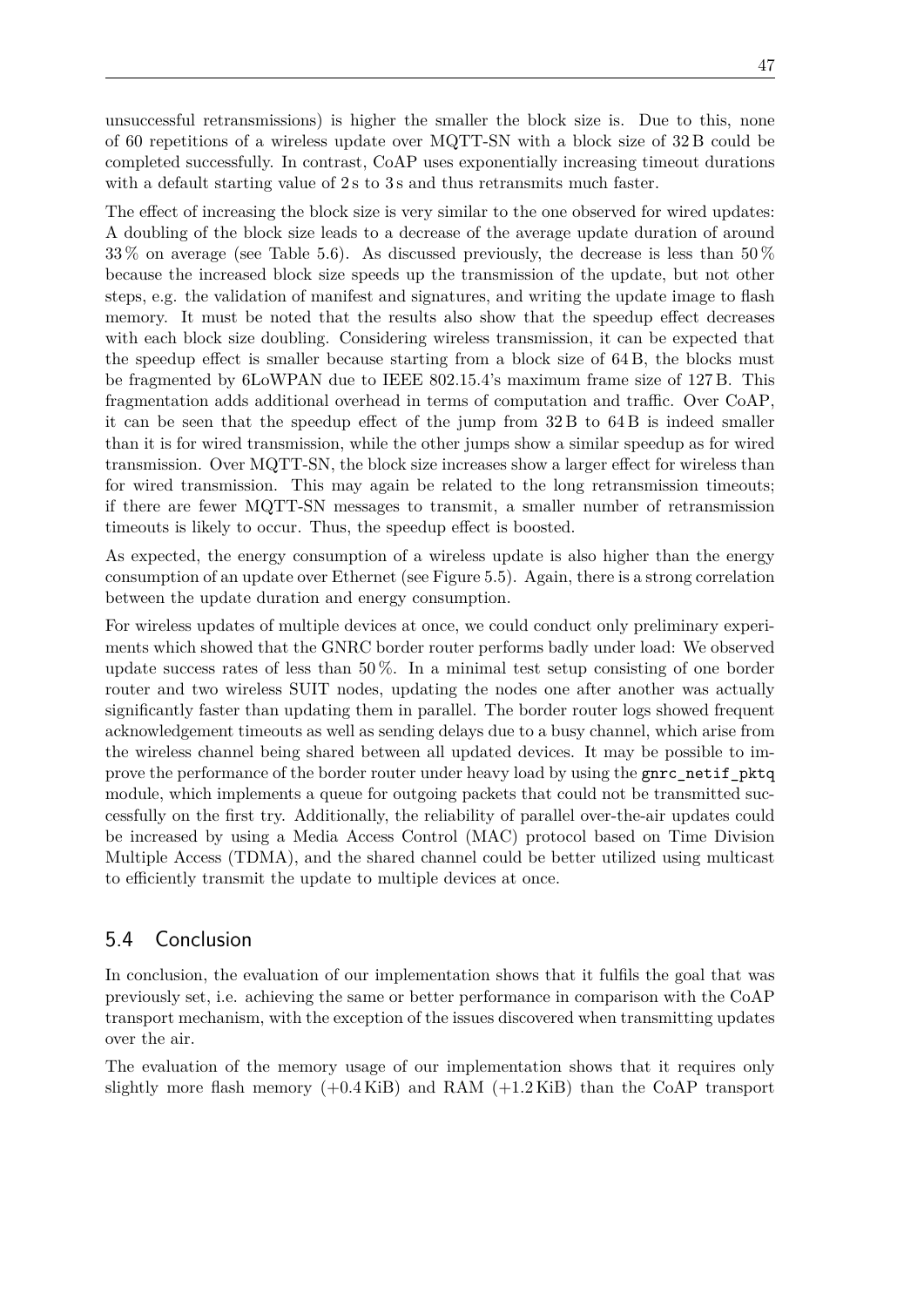mechanism, mainly due to the code size and the transmit and receive buffers of the emcute library. Thus, it is suitable for constrained Class 1 devices.

With regard to network traffic on the application layer and up, our [MQTT-SN](#page-13-5) transport mechanism causes slightly more traffic because the [MQTT-SN](#page-13-5) headers sent per block are larger than the [CoAP](#page-12-4) headers by 6 B. Thus, the difference in traffic volume is almost negligible for larger block sizes. In our design, where one [MQTT-SN](#page-13-5) topic is used per block, [MQTT-SN](#page-13-5) sends twice as many packets as [CoAP,](#page-12-4) and thus the lower-layer header traffic is also doubled.

However, the evaluation of the update duration when transmitting over Ethernet shows that our implementation is not slower than the [CoAP](#page-12-4) transport mechanism. Both when updating a single device and when updating seven devices in parallel, there is no significant difference between the measured update durations. There is also no significant difference between the update durations for updating a single device and updating seven devices in parallel; thus, both transport mechanisms scale very well for up to seven devices. Increased block sizes lead to shorter update durations; when doubling the block size, the speedup is around 33 % on average. However, the speedup effect decreases with each block size doubling, i.e. the update duration begins to plateau after a few doublings. The speedup is less than  $50\%$  because some parts of the update are not sped up by the increased block size, e.g. signature verification. Additionally, the time required to write the update image to flash memory is a lower bound on the update duration. For wireless transmission, the added overhead of fragmentation decreases the speedup effect. As expected, our evaluation shows that the wireless transmission is slower than the wired transmission. Over [CoAP,](#page-12-4) it is slower by 153 % on average. Over [MQTT-SN,](#page-13-5) some issues were discovered; it is slower by 506 % on average. The main issue is missing retransmissions due to an unclear specification and the high default timeout duration of 15 s. In all cases, the energy consumption is strongly correlated to the update duration.

Since the evaluation results show no significant difference between [CoAP](#page-12-4) and [MQTT-SN](#page-13-5) with regard to the duration and energy consumption of a firmware update when the updates are run over a wired connection, the [MQTT-SN](#page-13-5) transport mechanism is not inherently less performant than the [CoAP](#page-12-4) transport mechanism. However, it does not handle lost messages as well as [CoAP](#page-12-4) does, and thus performs worse for wireless transmission. Further work on this issue could improve the performance of the [MQTT-SN](#page-13-5) transport mechanism over the air.

The main advantage of [MQTT-SN](#page-13-5) over [CoAP,](#page-12-4) which was discussed in [Section 2.4](#page-23-0) and [Section 3.1](#page-24-0) where we compared the protocols generally, remains: It offers better support for sleeping devices because it allows the devices to be in a low-power sleep mode most of the time, during which the broker buffers messages, while [CoAP](#page-12-4) requires the devices to be constantly awake (except for radio duty cycling on the [MAC](#page-12-13) layer) if they want to receive requests. Thus, [MQTT-SN](#page-13-5) allows a lower power consumption than [CoAP](#page-12-4) during the idle times: According to the data sheets, the Nucleo board's STM32 microcontroller draws at most  $16.5 \,\mathrm{\mu W}$  [\[67,](#page-69-4) p. 125] and the ATF86 transceiver typically draws  $0.09 \,\mathrm{\mu W}$  [\[66,](#page-69-3) p. 203] in their lowest power modes. Thus, the low-power modes allow a vastly improved battery life of the [IoT](#page-12-0) device.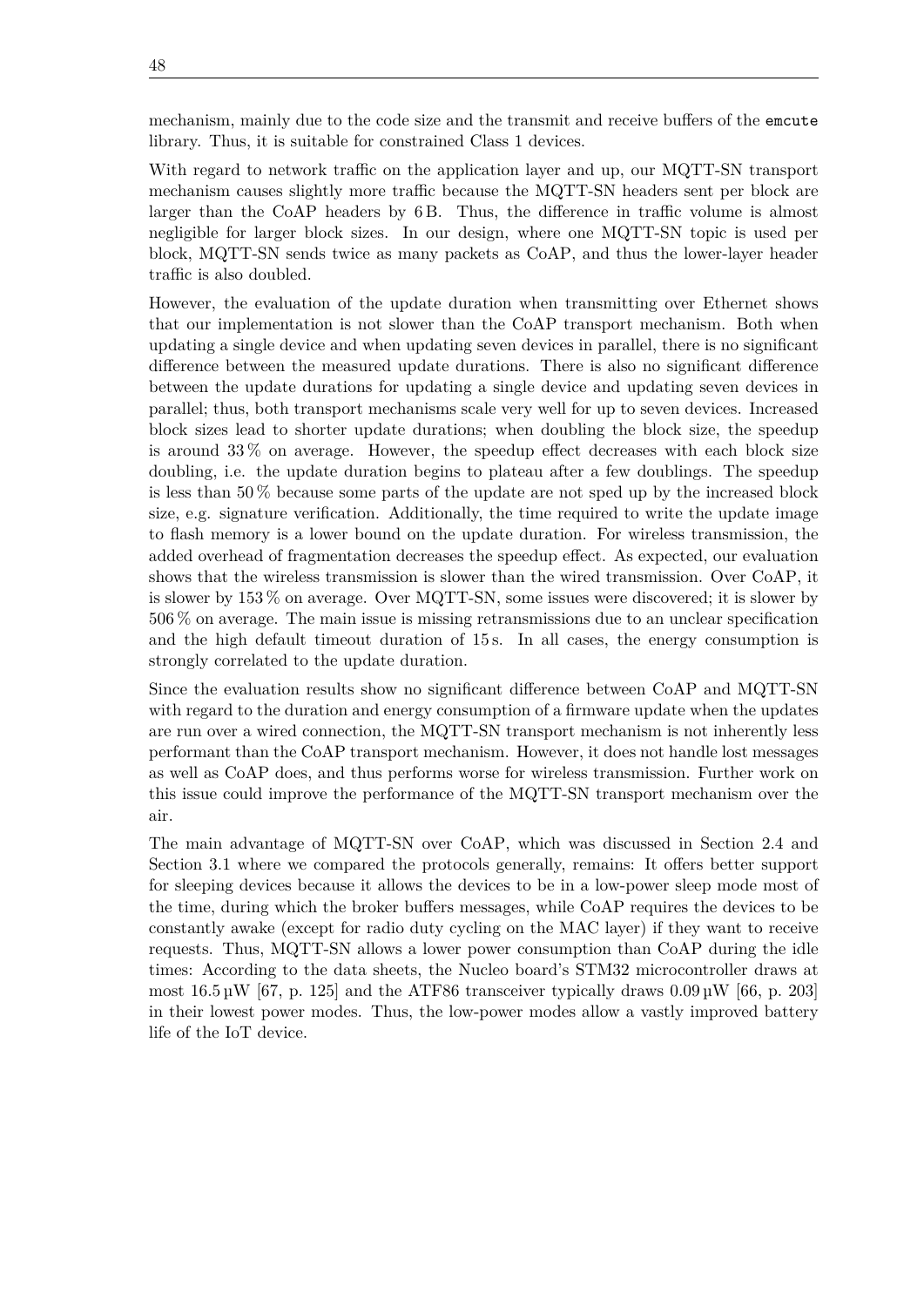# CHAPTER 6

# Conclusion

In this chapter, we summarize our results and provide pointers for future works.

# 6.1 Summary

In this work, we investigated the issue of firmware updates for the [IoT.](#page-12-0) Firstly, we summarized the key features of the some of the most used application layer protocols for the [IoT:](#page-12-0) [CoAP,](#page-12-4) [MQTT](#page-12-1) and [MQTT-SN.](#page-13-5) We compared the three protocols. The main difference between [CoAP](#page-12-4) and the [MQTT](#page-12-1) protocols is the communication model used: [CoAP](#page-12-4) uses a request/response model similar to [HTTP,](#page-12-2) while [MQTT](#page-12-1) and [MQTT-SN](#page-13-5) use a publish/subscribe model. The main advantage of the publish/subscribe model is that all communication occurs via a central broker. This allows [MQTT-SN](#page-13-5) to easily support sleeping devices by buffering messages at the broker, which is essential for conserving the limited battery power of [IoT](#page-12-0) devices. However, the transfer of large files such as firmware updates fits [CoAP'](#page-12-4)s request/response model more naturally, especially using block-wise transfer.

Secondly, we conducted a literature survey of comparative evaluations of the three application layer protocols with regard to their achieved throughputs, energy consumption, traffic overhead and ability to deal with packet loss. These evaluations show that  $TCP - which$ is used by [MQTT](#page-12-1) – is not especially suitable for the [IoT](#page-12-0) due to the connection setup and teardown overhead and its larger header size, even though its sliding window protocol for retransmissions allows it to deal with packet loss better than the [UDP-](#page-13-2)based protocols. Only few previous evaluation results are available for [MQTT-SN,](#page-13-5) but they suggest that it can perform as well as [CoAP.](#page-12-4)

Thirdly, we defined a list of requirements for software update mechanisms in the context of the [IoT.](#page-12-0) We surveyed other software update mechanisms besides [SUIT,](#page-13-1) such as [TUF,](#page-13-3) Uptane, and UpKit, and analysed their main similarities and differences to [SUIT.](#page-13-1) A common feature of all surveyed update mechanisms is the usage of cryptographic signatures for authentication and integrity checking of the update images and metadata. There are differences in the metadata formats and how exactly the cryptographic signatures are used. For example, UpKit always uses two cryptographic signatures; one by the firmware vendor and one by the update server that binds the update to a random nonce generated by the [IoT](#page-12-0) device to prevent replay attacks. In contrast, [SUIT](#page-13-1) uses only a single signature and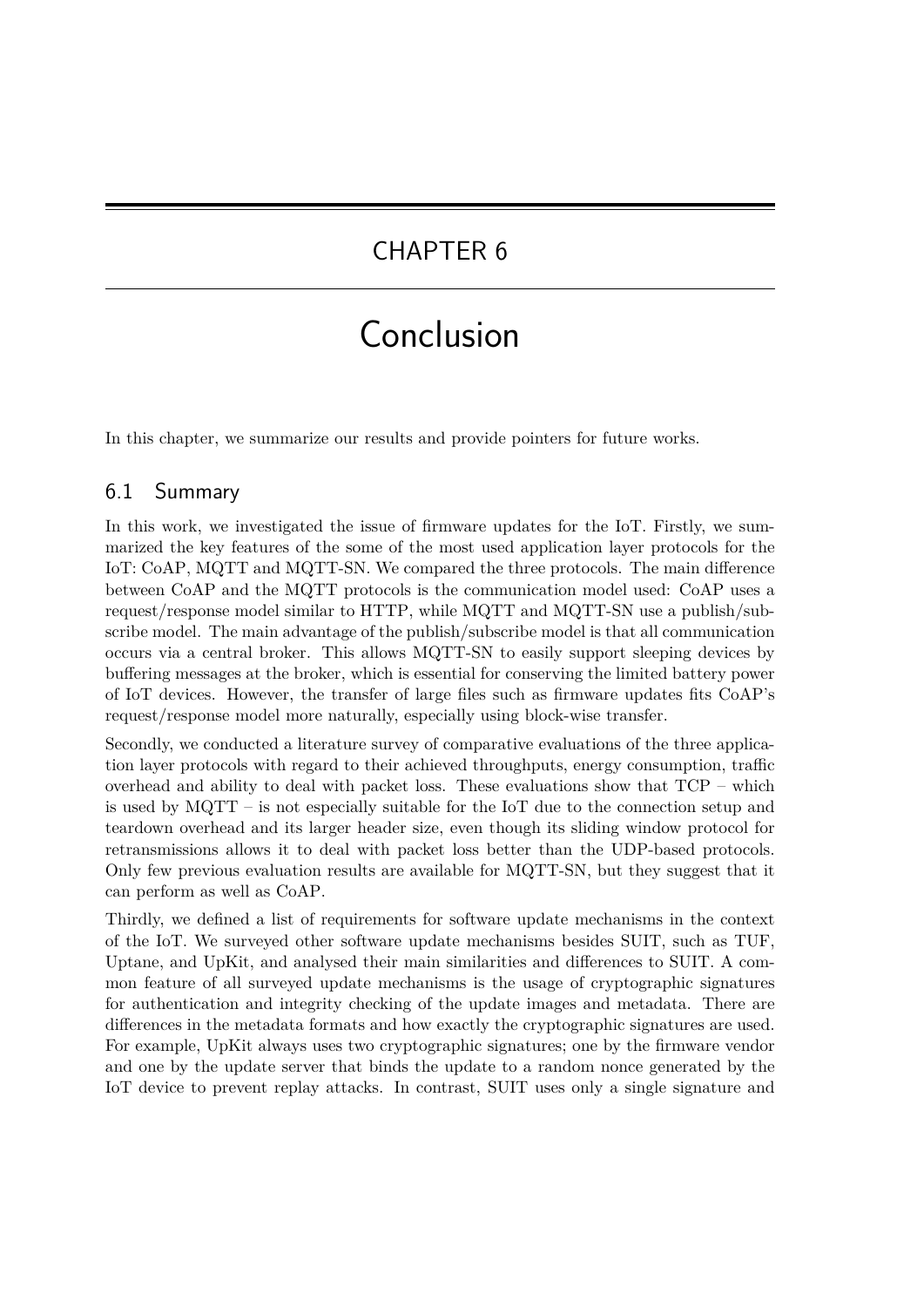uses optional expiration timestamps to prevent the replaying of an outdated update. Overall, [SUIT](#page-13-1) offers the most general framework for software updates through the command sequences that are included in the update manifests and can flexibly specify the steps of the fetching, validation and installation process according to the use case.

Finally, we described the design and implementation of a new transport mechanism using [MQTT-SN](#page-13-5) for firmware updates over [SUIT](#page-13-1) in RIOT. Previously, only a transport mechanism using [CoAP](#page-12-4) was available. We evaluated the implementation firstly with regard to its flash memory and [RAM](#page-13-4) requirements and network traffic volume. Our evaluation showed that our new transport mechanism uses a similar amount of flash memory and [RAM](#page-13-4) as the [CoAP](#page-12-4) transport mechanism. Because of the design choice of using a separate [MQTT-SN](#page-13-5) topic for each firmware block, our new transport mechanism causes slightly more network traffic due to application layer header overhead. Secondly, we evaluated the implementation in the [MIoT Lab](#page-12-11) testbed at the Otto von Guericke University Magdeburg. At the time of writing, the testbed consisted of a maximum of seven usable nodes, which we used for scalability tests. The testbed experiments showed that over Ethernet, there is no significant difference of update duration and energy consumption between the two transport mechanisms, i.e. [MQTT-SN](#page-13-5) performs as well as [CoAP.](#page-12-4) Thus, the implementation fulfils its main goals. However, during over-the-air experiments using IEEE 802.15.4[/6LoWPAN,](#page-12-6) we discovered some issues with the [MQTT-SN](#page-13-5) protocol specification that caused a relatively poor performance of [MQTT-SN:](#page-13-5) The specification is unclear on the issue of who is responsible for retransmitting lost messages, and defines a relatively long default retransmission timeout of 10s to 15s. Thus, further work is necessary to bring [MQTT-SN'](#page-13-5)s performance over wireless connections up to [CoAP'](#page-12-4)s level.

# 6.2 Future Work

To improve upon this work, the performance issues of [MQTT-SN](#page-13-5) when wirelessly transmitting updates as described in [Section 5.3](#page-55-1) must be further investigated. Additionally, the initial scalability experiments for over-the-air updates showed performance issues, which should be investigated and fixed if possible. In particular, the usage of multicast to deliver the update to multiple nodes at once could greatly improve the performance.

To achieve better performance, some design choices of the [MQTT-SN](#page-13-5) transport mechanism could be reconsidered. For example, the traffic of Register messages could be reduced. In the current design, one REGISTER is sent for each firmware manifest and image block transmitted because each block uses a different topic. Instead, a single topic could be used. This would require the update image and manifest to be published "live" during the update, since retained messages cannot be used. This places additional load on the host which publishes the update files. However, this may be a viable option if it were possible to update a large amount of nodes at once. Alternatively, a [MQTT-SN](#page-13-5) broker implementation could be extended with a feature similar to [CoAP'](#page-12-4)s block-wise transfer.

The scalability measurements presented were limited by the number of available nodes in the testbed, which is seven at the time of writing. Once more testbed nodes are rolled out, more extensive scalability experiments could be conducted.

Finally, future works could build on this work by implementing and evaluating further transport mechanisms using other application layer protocols for the [IoT.](#page-12-0)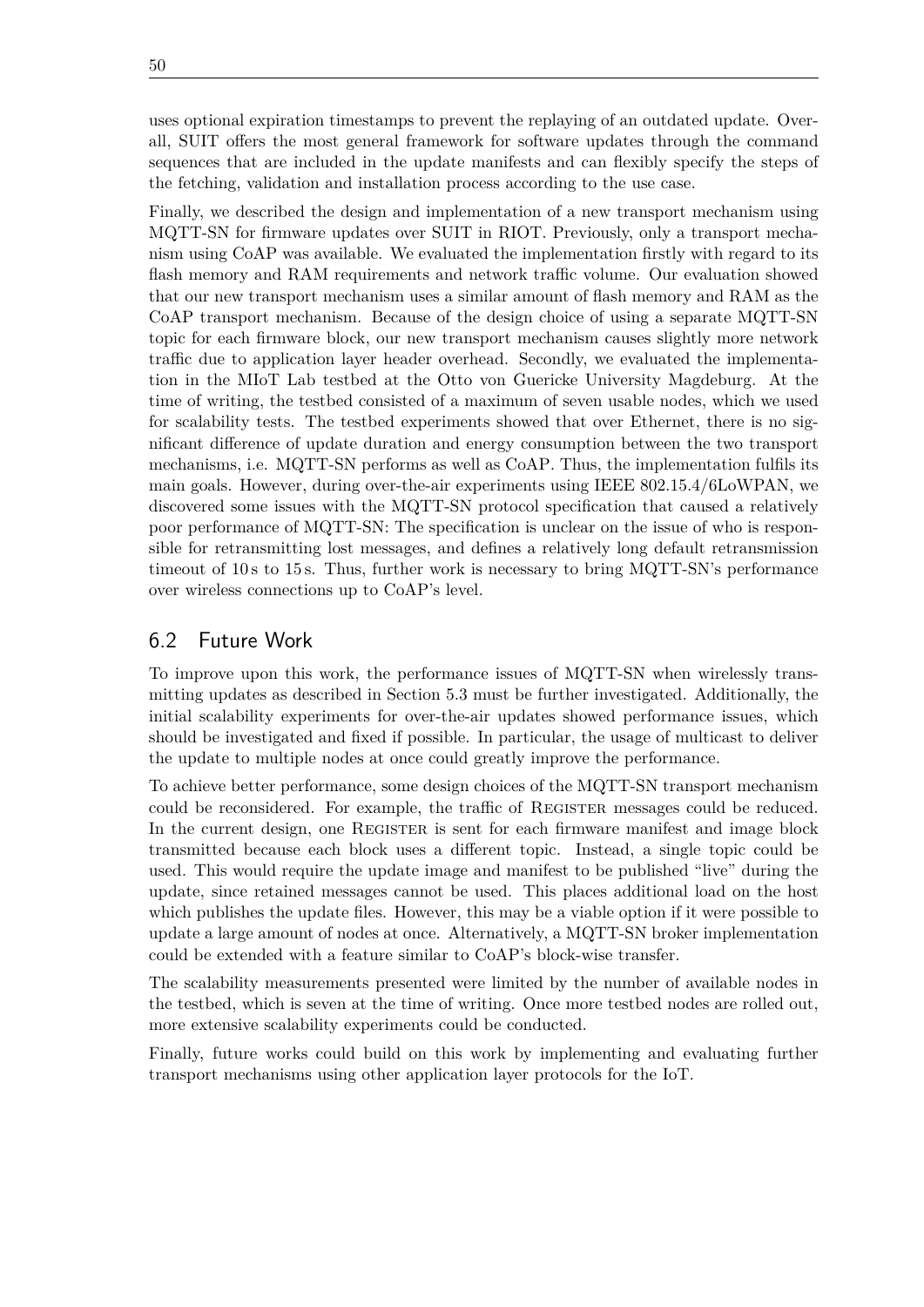# Bibliography

- [1] Ronald Eikenberg. IP-Kameras von Aldi als Sicherheits-GAU. Heise Security, January 2016. [https://www.heise.de/security/meldung/IP-Kameras-von-Aldi](https://www.heise.de/security/meldung/IP-Kameras-von-Aldi-als-Sicherheits-GAU-3069735.html)[als-Sicherheits-GAU-3069735.html](https://www.heise.de/security/meldung/IP-Kameras-von-Aldi-als-Sicherheits-GAU-3069735.html) (last visited on Apr 01, 2021).
- [2] Moshe Kol and Shlomi Oberman. CVE-2020-11896 RCE and CVE-2020-11898 Info Leak (Ripple20). Technical report, JSOF Research Lab, June 2020. [https://www.](https://www.jsof-tech.com/jsof_ripple20_technical_whitepaper_june20/) [jsof-tech.com/jsof\\_ripple20\\_technical\\_whitepaper\\_june20/](https://www.jsof-tech.com/jsof_ripple20_technical_whitepaper_june20/).
- [3] Ang Cui, Michael Costello, and Salvatore Stolfo. When Firmware Modifications Attack: A Case Study of Embedded Exploitation. 20th Annual Network & Distributed System Security Symposium, February 2013. [https://www.ndss-symposium.org/ndss2013/ndss-2013-programme/when](https://www.ndss-symposium.org/ndss2013/ndss-2013-programme/when-firmware-modifications-attack-case-study-embedded-exploitation)[firmware-modifications-attack-case-study-embedded-exploitation](https://www.ndss-symposium.org/ndss2013/ndss-2013-programme/when-firmware-modifications-attack-case-study-embedded-exploitation).
- [4] Manos Antonakakis, Tim April, Michael Bailey, Matt Bernhard, Elie Bursztein, Jaime Cochran, Zakir Durumeric, J. Alex Halderman, Luca Invernizzi, Michalis Kallitsis, Deepak Kumar, Chaz Lever, Zane Ma, Joshua Mason, Damian Menscher, Chad Seaman, Nick Sullivan, Kurt Thomas, and Yi Zhou. Understanding the Mirai Botnet. In *26th* {*USENIX*} *security symposium (*{*USENIX*} *Security 17)*, pages 1093–1110, 2017.
- [5] Bundesamt für Sicherheit in der Informationstechnik, Bonn, Germany. *IT-Grundschutz-Kompendium. SYS.4.4: Allgemeines IoT-Gerät*. Reguvis Fachmedien GmbH, February 2020. [https://www.bsi.bund.de/SharedDocs/Downloads/](https://www.bsi.bund.de/SharedDocs/Downloads/DE/BSI/Grundschutz/Kompendium_Einzel_PDFs/07_SYS_IT_Systeme/SYS_4_4_Allgemeines_IoT_Geraet_Edition_2020.pdf) [DE/BSI/Grundschutz/Kompendium\\_Einzel\\_PDFs/07\\_SYS\\_IT\\_Systeme/SYS\\_4\\_4\\_](https://www.bsi.bund.de/SharedDocs/Downloads/DE/BSI/Grundschutz/Kompendium_Einzel_PDFs/07_SYS_IT_Systeme/SYS_4_4_Allgemeines_IoT_Geraet_Edition_2020.pdf) [Allgemeines\\_IoT\\_Geraet\\_Edition\\_2020.pdf](https://www.bsi.bund.de/SharedDocs/Downloads/DE/BSI/Grundschutz/Kompendium_Einzel_PDFs/07_SYS_IT_Systeme/SYS_4_4_Allgemeines_IoT_Geraet_Edition_2020.pdf).
- [6] Michael Fagan, Katerina N. Megas, Karen Scarfone, and Matthew Smith. *IoT Device Cybersecurity Capability Core Baseline*. National Institute of Standards and Technology, Gaithersburg, MD, USA, May 2020. <https://doi.org/10.6028/NIST.IR.8259A>.
- [7] Directive (EU) 2019/771 of the European Parliament and of the Council of 20 May 2019 on certain aspects concerning contracts for the sale of goods, amending Regulation (EU) 2017/2394 and Directive 2009/22/EC, and repealing Directive 1999/44/EC. *Official Journal of the European Union*, 62, May 2019. [https://eur-lex.europa.eu/](https://eur-lex.europa.eu/eli/dir/2019/771/oj) [eli/dir/2019/771/oj](https://eur-lex.europa.eu/eli/dir/2019/771/oj).
- [8] Bundesministerium der Justiz und für Verbraucherschutz. Entwurf eines Gesetzes zur Regelung des Verkaufs von Sachen mit digitalen Elementen und anderer Aspekte des Kaufvertrags, December 2020. [https://bmjv.de/SharedDocs/](https://bmjv.de/SharedDocs/Gesetzgebungsverfahren/DE/Warenkaufrichtlinie.html) [Gesetzgebungsverfahren/DE/Warenkaufrichtlinie.html](https://bmjv.de/SharedDocs/Gesetzgebungsverfahren/DE/Warenkaufrichtlinie.html).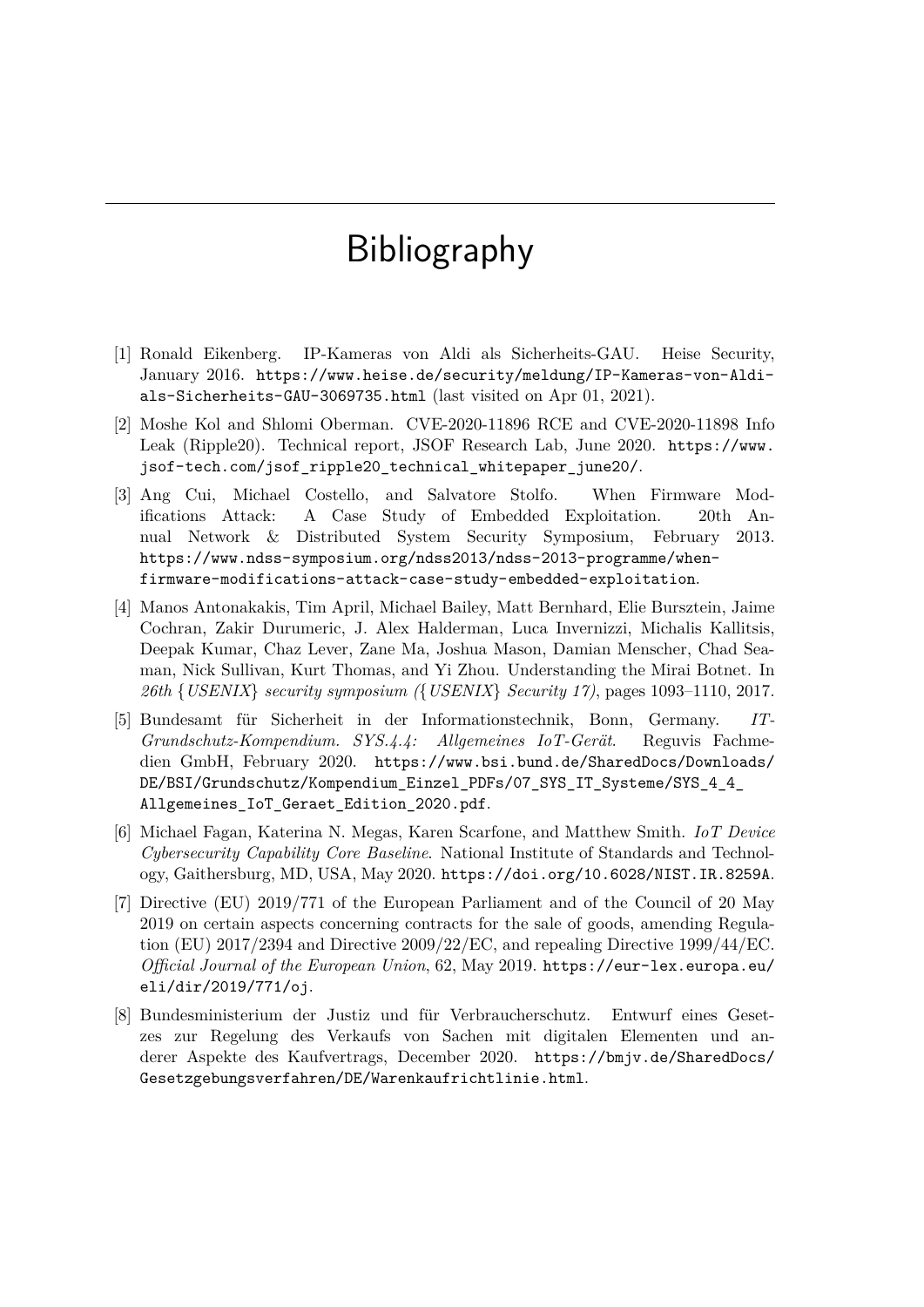- [9] Bruce Schneier. The Internet of Things Is Wildly Insecure And Often Unpatchable, January 2014. [https://www.schneier.com/essays/archives/2014/01/the\\_](https://www.schneier.com/essays/archives/2014/01/the_internet_of_thin.html) internet of thin.html (last visited on Oct 17, 2020).
- [10] Iulia Ion, Rob Reeder, and Sunny Consolvo. "...no one can hack my mind": Comparing Expert and Non-Expert Security Practices. In *Eleventh Symposium On Usable Privacy and Security (*{*SOUPS*} *2015)*, pages 327–346, 2015.
- [11] Eyal Ronen, Adi Shamir, Achi-Or Weingarten, and Colin O'Flynn. IoT Goes Nuclear: Creating a ZigBee Chain Reaction. In *2017 IEEE Symposium on Security and Privacy (SP)*, pages 195–212. Institute of Electrical and Electronics Engineers (IEEE), 2017. <https://doi.org/10.1109/SP.2017.14>.
- <span id="page-65-2"></span>[12] Carsten Bormann, Mehmet Ersue, and Ari Keränen. Terminology for Constrained-Node Networks. RFC 7228, May 2014. <https://rfc-editor.org/rfc/rfc7228.txt>.
- [13] Brendan Moran, Hannes Tschofenig, David Brown, and Milosch Meriac. A Firmware Update Architecture for Internet of Things. RFC 9019, April 2021. [https://rfc](https://rfc-editor.org/rfc/rfc9019.txt)[editor.org/rfc/rfc9019.txt](https://rfc-editor.org/rfc/rfc9019.txt).
- <span id="page-65-1"></span>[14] Brendan Moran, Hannes Tschofenig, Henk Birkholz, and Koen Zandberg. A Concise Binary Object Representation (CBOR)-based Serialization Format for the Software Updates for Internet of Things (SUIT) Manifest. Internet-Draft draft-ietf-suitmanifest-12, Internet Engineering Task Force, February 2021. Work in Progress. <https://datatracker.ietf.org/doc/html/draft-ietf-suit-manifest-12>.
- <span id="page-65-0"></span>[15] Brendan Moran, Hannes Tschofenig, and Henk Birkholz. A Manifest Information Model for Firmware Updates in IoT Devices. Internet-Draft draft-ietf-suit-informationmodel-11, Internet Engineering Task Force, April 2021. Work in Progress. [https:](https://datatracker.ietf.org/doc/html/draft-ietf-suit-information-model-11) [//datatracker.ietf.org/doc/html/draft-ietf-suit-information-model-11](https://datatracker.ietf.org/doc/html/draft-ietf-suit-information-model-11).
- [16] Emmanuel Baccelli, Oliver Hahm, Matthias Wählisch, Mesut Gunes, and Thomas Schmidt. RIOT: One OS to Rule Them All in the IoT. [Research Report] RR-8176, INRIA, 2012. <https://hal.inria.fr/hal-00768685v3>.
- [17] Maria Rita Palattella, Nicola Accettura, Xavier Vilajosana, Thomas Watteyne, Luigi Alfredo Grieco, Gennaro Boggia, and Mischa Dohler. Standardized Protocol Stack for the Internet of (Important) Things. *IEEE Communications Surveys & Tutorials*, 15(3):1389–1406, 2012. <https://doi.org/10.1109/SURV.2012.111412.00158>.
- [18] Zhengguo Sheng, Shusen Yang, Yifan Yu, Athanasios V. Vasilakos, Julie A. Mccann, and Kin K. Leung. A Survey on the IETF Protocol Suite for the Internet of Things: Standards, Challenges, and Opportunities. *IEEE Wireless Communications*, 20(6):91– 98, 2013. <https://doi.org/10.1109/MWC.2013.6704479>.
- [19] Gabriel Montenegro, Jonathan Hui, David Culler, and Nandakishore Kushalnagar. Transmission of IPv6 Packets over IEEE 802.15.4 Networks. RFC 4944, September 2007. <https://rfc-editor.org/rfc/rfc4944.txt>.
- [20] Pascal Thubert and Jonathan Hui. Compression Format for IPv6 Datagrams over IEEE 802.15.4-Based Networks. RFC 6282, September 2011. [https://rfc-editor.](https://rfc-editor.org/rfc/rfc6282.txt) [org/rfc/rfc6282.txt](https://rfc-editor.org/rfc/rfc6282.txt).
- [21] Zach Shelby, Klaus Hartke, and Carsten Bormann. The Constrained Application Pro-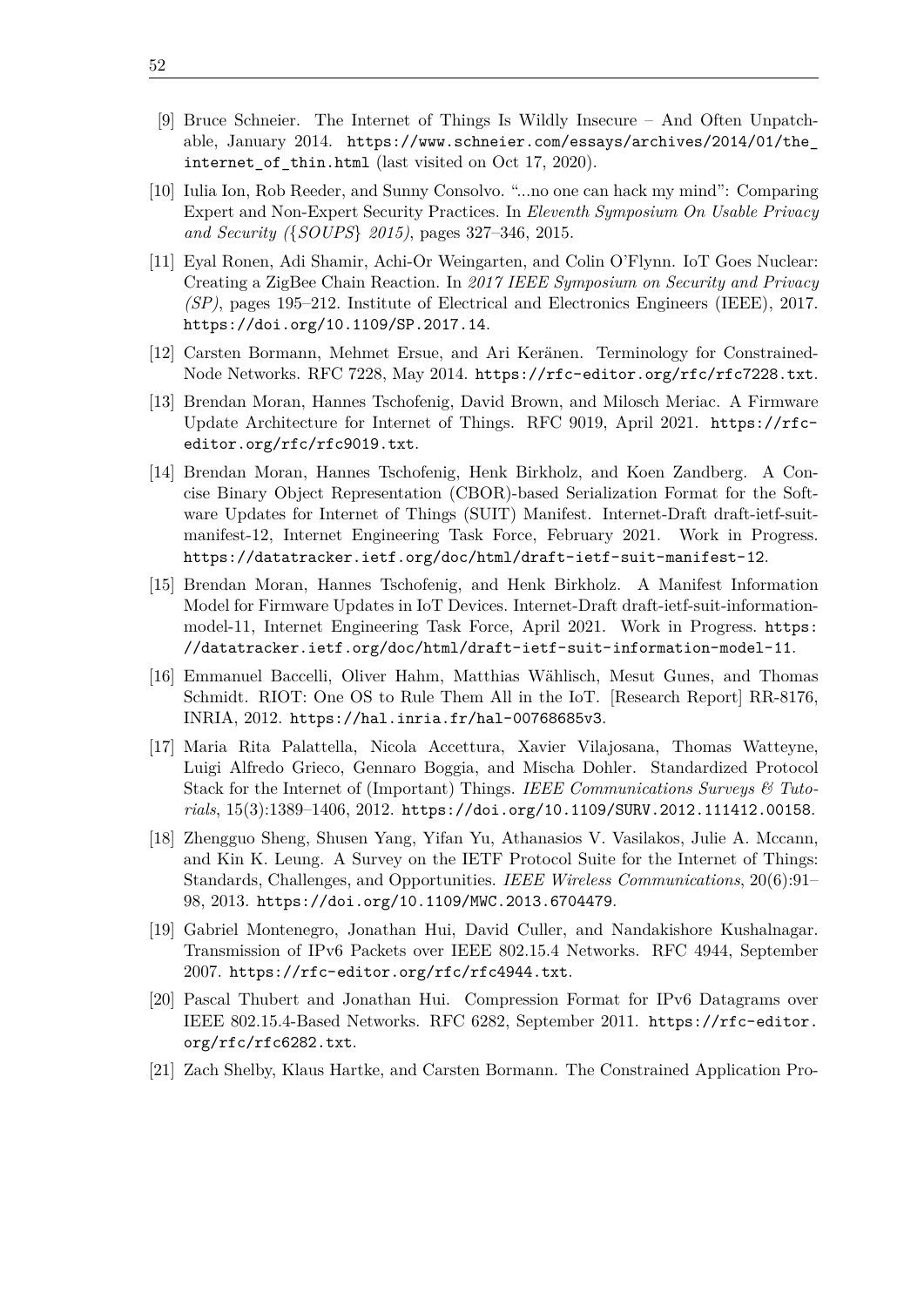tocol (CoAP). RFC 7252, June 2014. <https://rfc-editor.org/rfc/rfc7252.txt>.

- [22] Mike Belshe, Roberto Peon, and Martin Thomson. Hypertext Transfer Protocol Version 2 (HTTP/2). RFC 7540, May 2015. [https://rfc-editor.org/rfc/rfc7540.](https://rfc-editor.org/rfc/rfc7540.txt) [txt](https://rfc-editor.org/rfc/rfc7540.txt).
- [23] Ramon Caceres and Liviu Iftode. The Effects of Mobility on Reliable Transport Protocols. In *14th International Conference on Distributed Computing Systems*, pages 12–20. IEEE, 1994. <https://doi.org/10.1109/ICDCS.1994.302385>.
- [24] Carsten Bormann and Zach Shelby. Block-Wise Transfers in the Constrained Application Protocol (CoAP). RFC 7959, August 2016. [https://rfc-editor.org/rfc/](https://rfc-editor.org/rfc/rfc7959.txt) [rfc7959.txt](https://rfc-editor.org/rfc/rfc7959.txt).
- <span id="page-66-0"></span>[25] Andrew Banks, Ed Briggs, Ken Borgendale, and Rahul Gupta. *MQTT Version 5.0*. OASIS Standard, March 2019. [https://docs.oasis-open.org/mqtt/mqtt/v5.0/](https://docs.oasis-open.org/mqtt/mqtt/v5.0/mqtt-v5.0.pdf) [mqtt-v5.0.pdf](https://docs.oasis-open.org/mqtt/mqtt/v5.0/mqtt-v5.0.pdf).
- <span id="page-66-1"></span>[26] Andy Stanford-Clark and Hong Linh Truong. *MQTT For Sensor Networks (MQTT-SN) Protocol Specification (Version 1.2)*. International Business Machines Corporation (IBM), November 2013. [https://www.oasis-open.org/committees/download.php/](https://www.oasis-open.org/committees/download.php/66091/MQTT-SN_spec_v1.2.pdf) [66091/MQTT-SN\\_spec\\_v1.2.pdf](https://www.oasis-open.org/committees/download.php/66091/MQTT-SN_spec_v1.2.pdf).
- [27] Michael Koster, Ari Keränen, and Jaime Jimenez. Publish-Subscribe Broker for the Constrained Application Protocol (CoAP). Internet-Draft draft-ietf-core-coap-pubsub-09, Internet Engineering Task Force, September 2019. Work in Progress. [https://](https://datatracker.ietf.org/doc/html/draft-ietf-core-coap-pubsub-09) [datatracker.ietf.org/doc/html/draft-ietf-core-coap-pubsub-09](https://datatracker.ietf.org/doc/html/draft-ietf-core-coap-pubsub-09).
- [28] Eclipse IoT Working Group, AGILE IoT, Institute of Electrical and Electronics Engineers, and Open Mobile Alliance. IoT Developer Survey Results, April 2018. [https://iot.eclipse.org/community/resources/iot-surveys/assets/](https://iot.eclipse.org/community/resources/iot-surveys/assets/iot-developer-survey-2018.pdf) [iot-developer-survey-2018.pdf](https://iot.eclipse.org/community/resources/iot-surveys/assets/iot-developer-survey-2018.pdf) (last visited on Feb 19, 2021).
- [29] Jasenka Dizdarević, Francisco Carpio, Admela Jukan, and Xavi Masip-Bruin. A Survey of Communication Protocols for Internet of Things and Related Challenges of Fog and Cloud Computing Integration. *ACM Computing Surveys (CSUR)*, 51(6):1–29, 2019. <https://doi.org/10.1145/3292674>.
- [30] Markel Iglesias-Urkia, Adrián Orive, and Aitor Urbieta. Analysis of CoAP Implementations for Industrial Internet of Things: A Survey. *Procedia Computer Science*, 109:188–195, 2017. <https://doi.org/10.1016/j.procs.2017.05.323>.
- [31] Pegah Nikbakht Bideh, Jonathan Sönnerup, and Martin Hell. Energy Consumption for Securing Lightweight IoT Protocols. In *Proceedings of the 10th International Conference on the Internet of Things*, pages 1–8, 2020. [https://doi.org/10.1145/3410992.](https://doi.org/10.1145/3410992.3411008) [3411008](https://doi.org/10.1145/3410992.3411008).
- [32] Matteo Collina, Marco Bartolucci, Alessandro Vanelli-Coralli, and Giovanni Emanuale Corazza. Internet of Things Application Layer Protocol Analysis over Error and Delay Prone Links. In *2014 7th Advanced Satellite Multimedia Systems Conference and the 13th Signal Processing for Space Communications Workshop (ASMS/SPSC)*, pages 398–404. IEEE, 2014. <https://doi.org/10.1109/ASMS-SPSC.2014.6934573>.
- [33] Dae-Hyeok Mun, Minh Le Dinh, and Young-Woo Kwon. An Assessment of Internet of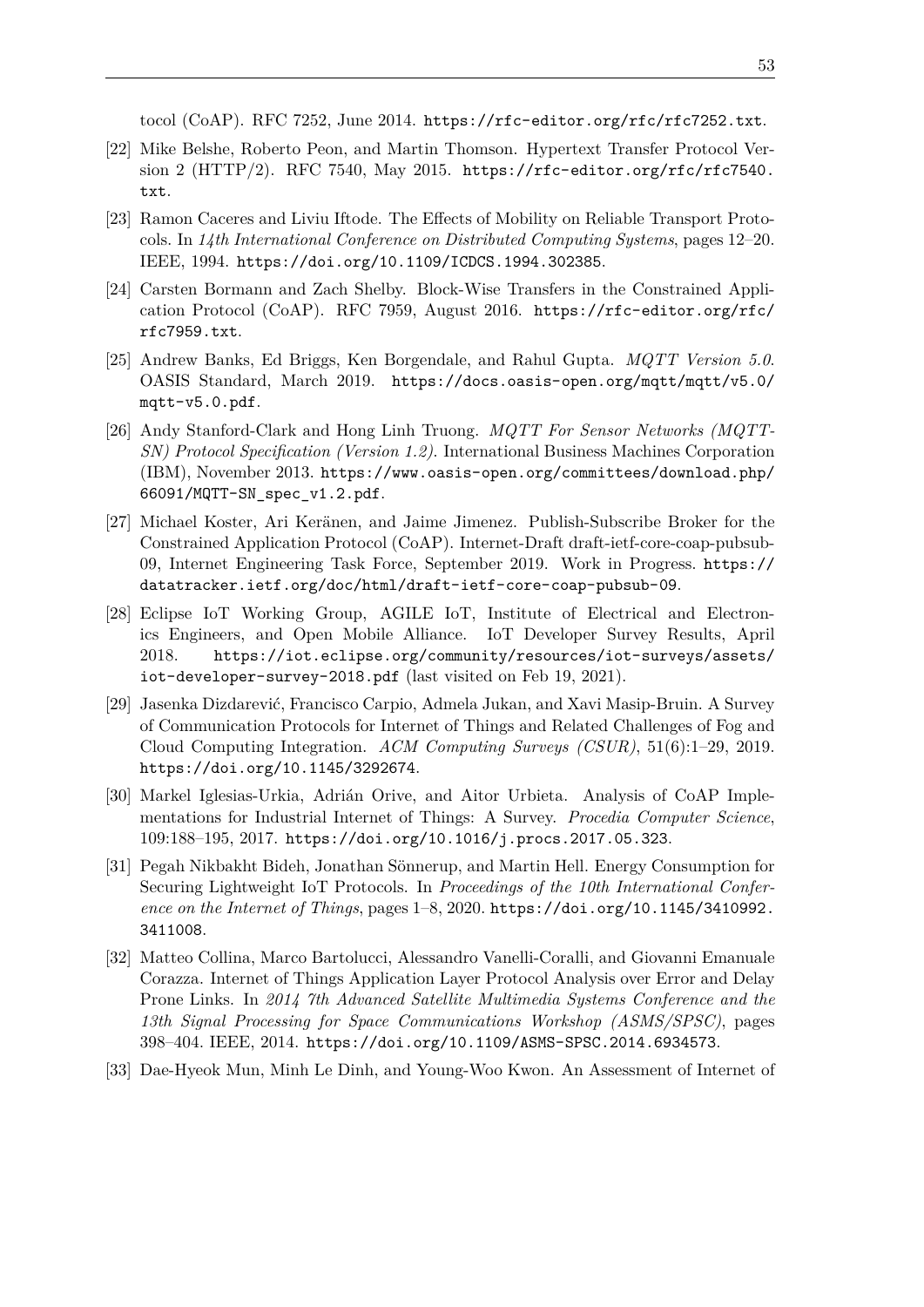Things Protocols for Resource-Constrained Applications. In *2016 IEEE 40th Annual Computer Software and Applications Conference (COMPSAC)*, volume 1, pages 555– 560. IEEE, 2016. <https://doi.org/10.1109/COMPSAC.2016.51>.

- [34] Stefan Mijovic, Erion Shehu, and Chiara Buratti. Comparing Application Layer Protocols for the Internet of Things via Experimentation. In *2016 IEEE 2nd International Forum on Research and Technologies for Society and Industry Leveraging a better tomorrow (RTSI)*, pages 1–5. IEEE, 2016. [https://doi.org/10.1109/RTSI.](https://doi.org/10.1109/RTSI.2016.7740559) [2016.7740559](https://doi.org/10.1109/RTSI.2016.7740559).
- [35] Anna Larmo, Felipe Del Carpio, Pontus Arvidson, and Roman Chirikov. Comparison of CoAP and MQTT Performance Over Capillary Radios. In *2018 Global Internet of Things Summit (GIoTS)*, pages 1–6, 2018. [https://doi.org/10.1109/GIOTS.2018.](https://doi.org/10.1109/GIOTS.2018.8534576) [8534576](https://doi.org/10.1109/GIOTS.2018.8534576).
- [36] Cenk Gündoğan, Peter Kietzmann, Martine Lenders, Hauke Petersen, Thomas C Schmidt, and Matthias Wählisch. NDN, CoAP, and MQTT: A Comparative Measurement Study in the IoT. In *Proceedings of the 5th ACM Conference on Information-Centric Networking*, pages 159–171, 2018. [https://doi.org/10.1145/3267955.](https://doi.org/10.1145/3267955.3267967) [3267967](https://doi.org/10.1145/3267955.3267967).
- [37] Cédric Adjih, Emmanuel Baccelli, Eric Fleury, Gaetan Harter, Nathalie Mitton, Thomas Noel, Roger Pissard-Gibollet, Frédéric Saint-Marcel, Guillaume Schreiner, Julien Vandaele, and Thomas Watteyne. FIT IoT-LAB: A Large Scale Open Experimental IoT Testbed. Milan, Italy, December 2015. [https://hal.inria.fr/hal-](https://hal.inria.fr/hal-01213938)[01213938](https://hal.inria.fr/hal-01213938).
- [38] Yuang Chen and Thomas Kunz. Performance Evaluation of IoT Protocols under a Constrained Wireless Access Network. In *2016 International Conference on Selected Topics in Mobile & Wireless Networking (MoWNeT)*, pages 1–7. IEEE, 2016. [https:](https://doi.org/10.1109/MoWNet.2016.7496622) [//doi.org/10.1109/MoWNet.2016.7496622](https://doi.org/10.1109/MoWNet.2016.7496622).
- [39] Francisco Javier Acosta Padilla, Emmanuel Baccelli, Thomas Eichinger, and Kaspar Schleiser. The Future of IoT Software Must be Updated. *IAB Workshop on Internet of Things Software Update (IoTSU)*, June 2016.
- [40] Amit Levy, Bradford Campbell, Branden Ghena, Daniel B. Giffin, Pat Pannuto, Prabal Dutta, and Philip Levis. Multiprogramming a 64kB Computer Safely and Efficiently. In *Proceedings of the 26th Symposium on Operating Systems Principles*, SOSP '17, pages 234–251. Association for Computing Machinery, 2017. [https://doi.org/10.](https://doi.org/10.1145/3132747.3132786) [1145/3132747.3132786](https://doi.org/10.1145/3132747.3132786).
- [41] Jan Bauwens, Peter Ruckebusch, Spilios Giannoulis, Ingrid Moerman, and Eli De Poorter. Over-the-Air Software Updates in the Internet of Things: An Overview of Key Principles. *IEEE Communications Magazine*, 58(2):35–41, 2020. [https:](https://doi.org/10.1109/MCOM.001.1900125) [//doi.org/10.1109/MCOM.001.1900125](https://doi.org/10.1109/MCOM.001.1900125).
- <span id="page-67-0"></span>[42] Luca Mottola, Gian Pietro Picco, and Adil Amjad Sheikh. FiGaRo: Fine-Grained Software Reconfiguration for Wireless Sensor Networks. In *European Conference on Wireless Sensor Networks*, pages 286–304. Springer, 2008.
- [43] International Organization for Standardization. ISO/IEC 27000:2018 Information technology – Security techniques – Information security management systems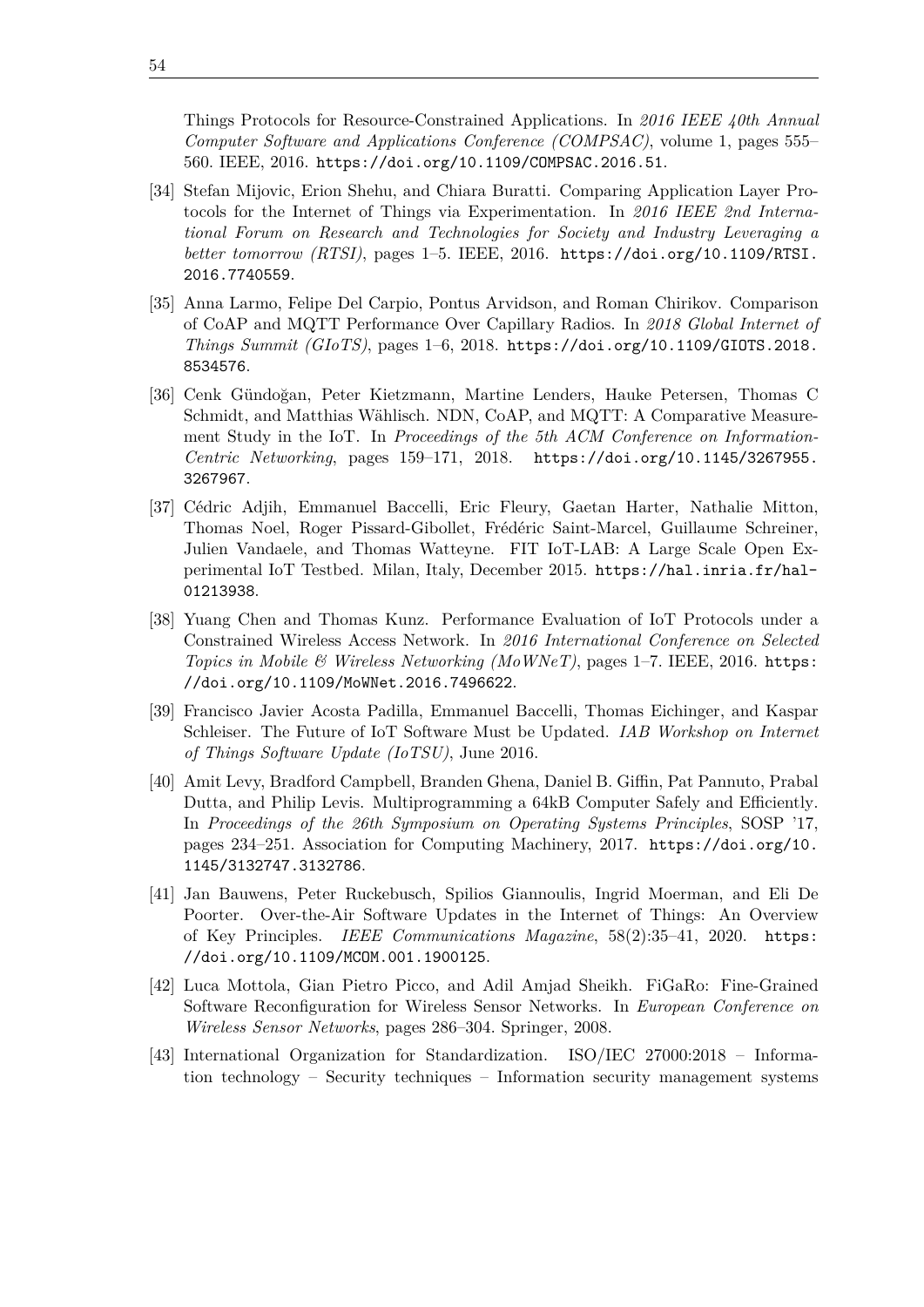– Overview and vocabulary, February 2018. [https://standards.iso.org/ittf/](https://standards.iso.org/ittf/PubliclyAvailableStandards/c073906_ISO_IEC_27000_2018_E.zip) [PubliclyAvailableStandards/c073906\\_ISO\\_IEC\\_27000\\_2018\\_E.zip](https://standards.iso.org/ittf/PubliclyAvailableStandards/c073906_ISO_IEC_27000_2018_E.zip).

- <span id="page-68-0"></span>[44] Dustin Frisch, Sven Reißmann, and Christian Pape. An Over the Air Update Mechanism for ESP8266 Microcontrollers. *ICSNC 2017: The Twelfth International Conference on Systems and Networks Communications*, 2017.
- [45] Hannes Tschofenig and Stephen Farrell. Report from the Internet of Things Software Update (IoTSU) Workshop 2016. RFC 8240, September 2017. [https://rfc-editor.](https://rfc-editor.org/rfc/rfc8240.txt) [org/rfc/rfc8240.txt](https://rfc-editor.org/rfc/rfc8240.txt).
- <span id="page-68-2"></span>[46] Koen Zandberg, Kaspar Schleiser, Francisco Acosta, Hannes Tschofenig, and Emmanuel Baccelli. Secure Firmware Updates for Constrained IoT Devices Using Open Standards: A Reality Check. *IEEE Access*, 7:71907–71920, 2019. [https://doi.org/](https://doi.org/10.1109/ACCESS.2019.2919760) [10.1109/ACCESS.2019.2919760](https://doi.org/10.1109/ACCESS.2019.2919760).
- [47] Klint Finley. Nest's Hub Shutdown Proves You're Crazy to Buy Into the Internet of Things, May 2016. [https://www.wired.com/2016/04/nests-hub-shutdown](https://www.wired.com/2016/04/nests-hub-shutdown-proves-youre-crazy-buy-internet-things/)[proves-youre-crazy-buy-internet-things/](https://www.wired.com/2016/04/nests-hub-shutdown-proves-youre-crazy-buy-internet-things/) (last visited on Mar 03, 2021).
- [48] Justin Samuel, Nick Mathewson, Justin Cappos, and Roger Dingledine. Survivable Key Compromise in Software Update Systems. In *Proceedings of the 17th ACM Conference on Computer and Communications Security*, pages 61–72, 2010. [https://doi.org/](https://doi.org/10.1145/1866307.1866315) [10.1145/1866307.1866315](https://doi.org/10.1145/1866307.1866315).
- <span id="page-68-1"></span>[49] Justin Cappos, Justin Samuel, Scott Baker, and John H. Hartman. A Look in the Mirror: Attacks on Package Managers. In *Proceedings of the 15th ACM Conference on Computer and Communications Security*, pages 565–574, 2008. [https://doi.org/](https://doi.org/10.1145/1455770.1455841) [10.1145/1455770.1455841](https://doi.org/10.1145/1455770.1455841).
- [50] Anthony Bellissimo, John Burgess, and Kevin Fu. Secure Software Updates: Disappointments and New Challenges. In *HotSec '06: 1st USENIX Workshop on Hot Topics in Security*, 2006.
- [51] Trishank Karthik, Akan Brown, Sebastien Awwad, Damon McCoy, Russ Bielawski, Cameron Mott, Sam Lauzon, André Weimerskirch, and Justin Cappos. Uptane: Securing Software Updates for Automobiles. In *International Conference on Embedded Security in Car*, pages 1–11, 2016.
- [52] Antonio Langiu, Carlo Alberto Boano, Markus Schuß, and Kay Römer. UpKit: An Open-Source, Portable, and Lightweight Update Framework for Constrained IoT Devices. *39th IEEE International Conference on Distributed Computing Systems (ICDCS)*, July 2019.
- [53] Wassim Itani, Ayman Kayssi, and Ali Chehab. PETRA: A Secure and Energy-Efficient Software Update Protocol for Severely-Constrained Network Devices. In *Q2SWinet '09: Proceedings of the 5th ACM Symposium on QoS and Security for Wireless and Mobile Networks*, pages 37–43, October 2009. <https://doi.org/10.1145/1641944.1641952>.
- [54] Cory Doctorow. Philips Pushes Lightbulb Firmware Update That Locks Out Third-Party Bulbs, December 2015. [https://boingboing.net/2015/12/14/philips](https://boingboing.net/2015/12/14/philips-pushes-lightbulb-firmw.html)[pushes-lightbulb-firmw.html](https://boingboing.net/2015/12/14/philips-pushes-lightbulb-firmw.html) (last visited on Mar 10, 2021).
- [55] Cory Doctorow. HP Detonates Its Timebomb: Printers Stop Accepting Third Party Ink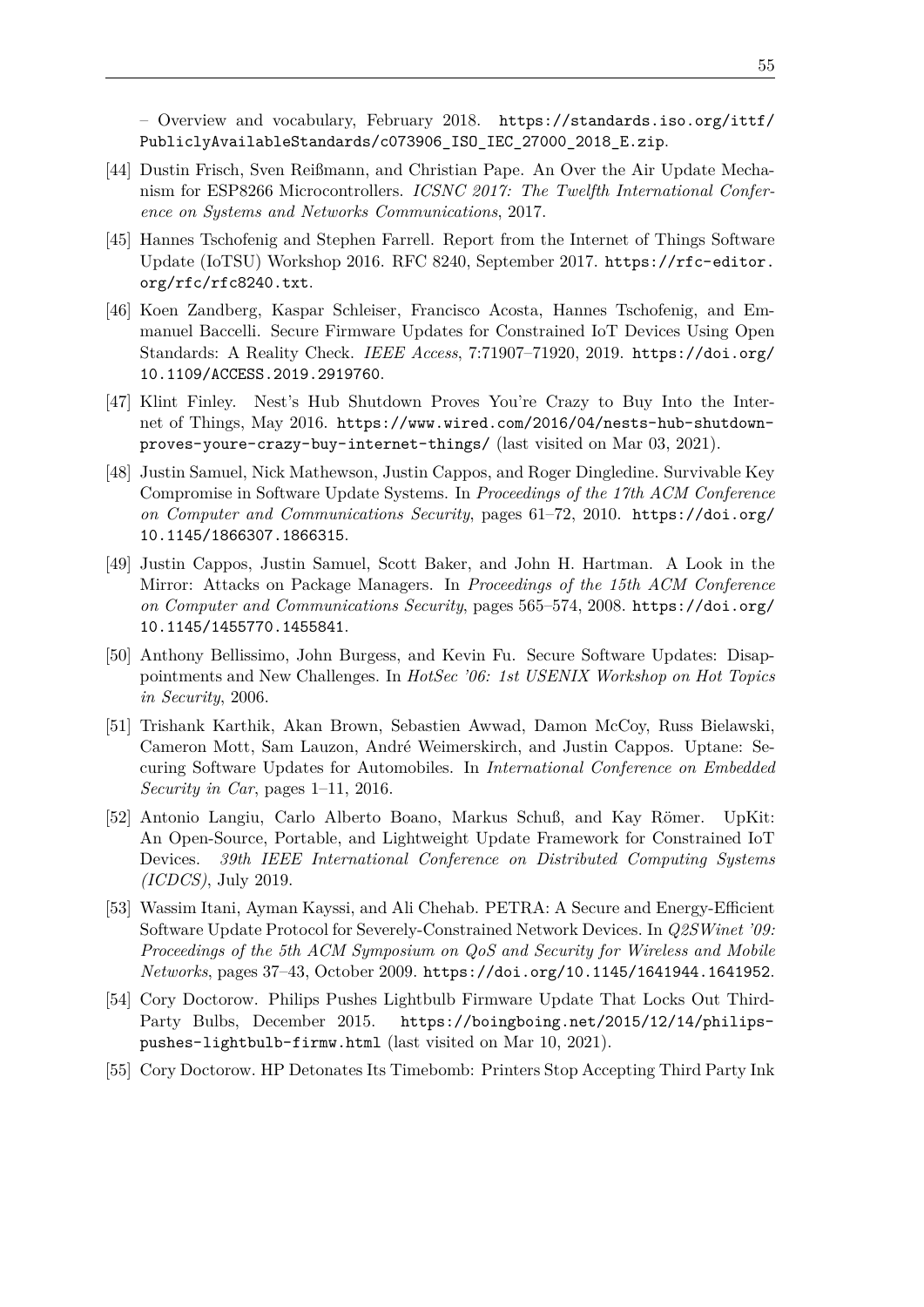En Masse, September 2016. [https://boingboing.net/2016/09/19/hp-detonates](https://boingboing.net/2016/09/19/hp-detonates-its-timebomb-pri.html)[its-timebomb-pri.html](https://boingboing.net/2016/09/19/hp-detonates-its-timebomb-pri.html) (last visited on Mar 10, 2021).

- [56] Ashley Carman. Smart Lock Vendor Accidentally Bricks Its Own Locks Through Firmware Update, August 2017. [https://www.theverge.com/circuitbreaker/](https://www.theverge.com/circuitbreaker/2017/8/15/16151798/lockstate-6i-software-update-break-lock) [2017/8/15/16151798/lockstate-6i-software-update-break-lock](https://www.theverge.com/circuitbreaker/2017/8/15/16151798/lockstate-6i-software-update-break-lock) (last visited on Mar 10, 2021).
- [57] Emmanuel Baccelli, Cenk Gündoğan, Oliver Hahm, Peter Kietzmann, Martine S Lenders, Hauke Petersen, Kaspar Schleiser, Thomas C Schmidt, and Matthias Wählisch. RIOT: An Open Source Operating System for Low-End Embedded Devices in the IoT. *IEEE Internet of Things Journal*, 5(6):4428–4440, 2018. [https://doi.org/](https://doi.org/10.1109/jiot.2018.2815038) [10.1109/jiot.2018.2815038](https://doi.org/10.1109/jiot.2018.2815038).
- [58] Brendan Moran, Hannes Tschofenig, Henk Birkholz, and Koen Zandberg. A Concise Binary Object Representation (CBOR)-based Serialization Format for the Software Updates for Internet of Things (SUIT) Manifest. Internet-Draft draft-ietfsuit-manifest-09, Internet Engineering Task Force, July 2020. Work in Progress. <https://datatracker.ietf.org/doc/html/draft-ietf-suit-manifest-09>.
- [59] Carsten Bormann and Paul E. Hoffman. Concise Binary Object Representation (CBOR). RFC 7049, October 2013. <https://rfc-editor.org/rfc/rfc7049.txt>.
- [60] Jim Schaad. CBOR Object Signing and Encryption (COSE). RFC 8152, July 2017. <https://rfc-editor.org/rfc/rfc8152.txt>.
- [61] The Update Framework Specification (Version: 1.0.17), December 2020. [https://github.com/theupdateframework/specification/blob/](https://github.com/theupdateframework/specification/blob/9d21a28ff143d323014c92c32f235383f3d3f5b6/tuf-spec.md) [9d21a28ff143d323014c92c32f235383f3d3f5b6/tuf-spec.md](https://github.com/theupdateframework/specification/blob/9d21a28ff143d323014c92c32f235383f3d3f5b6/tuf-spec.md).
- [62] N. Asokan, Thomas Nyman, Norrathep Rattanavipanon, Ahmad-Reza Sadeghi, and Gene Tsudik. ASSURED: Architecture for Secure Software Update of Realistic Embedded Devices. *IEEE Transactions on Computer-Aided Design of Integrated Circuits and Systems*, 37(11), November 2018.
- <span id="page-69-1"></span>[63] Donald E. Eastlake 3rd, Steve Crocker, and Jeffrey I. Schiller. Randomness Requirements for Security. RFC 4086, June 2005. [https://rfc-editor.org/rfc/rfc4086.](https://rfc-editor.org/rfc/rfc4086.txt) [txt](https://rfc-editor.org/rfc/rfc4086.txt).
- <span id="page-69-0"></span>[64] Silvie Schmidt, Mathias Tausig, Manuel Koschuch, Matthias Hudler, Georg Simhandl, Patrick Puddu, and Zoran Stojkovic. How Little is Enough? Implementation and Evaluation of a Lightweight Secure Firmware Update Process for the Internet of Things. *Proceedings of the 3rd International Conference on Internet of Things, Big Data and Security (IoTBDS 2018)*, pages 63–72, 2019.
- <span id="page-69-2"></span>[65] Kai Kientopf, Marian Buschsieweke, and Mesut Güneş. Technical Report: Designing a Testbed for Wireless Communication Research on Embedded Devices. In *18. GI/ITG KuVS FachGespräch SensorNetze (FGSN 2019)*, pages 41–44, 2019.
- <span id="page-69-3"></span>[66] Atmel Corporation. Atmel AT86RF215 Datasheet (Revision 42415E), May 2016. [https://ww1.microchip.com/downloads/en/DeviceDoc/Atmel-42415-WIRELESS-](https://ww1.microchip.com/downloads/en/DeviceDoc/Atmel-42415-WIRELESS-AT86RF215_Datasheet.pdf)[AT86RF215\\_Datasheet.pdf](https://ww1.microchip.com/downloads/en/DeviceDoc/Atmel-42415-WIRELESS-AT86RF215_Datasheet.pdf) (last visited on Jun 01, 2021).
- <span id="page-69-4"></span>[67] STMicroelectronics. STM32F765xx STM32F767xx STM32F768Ax STM32F769xx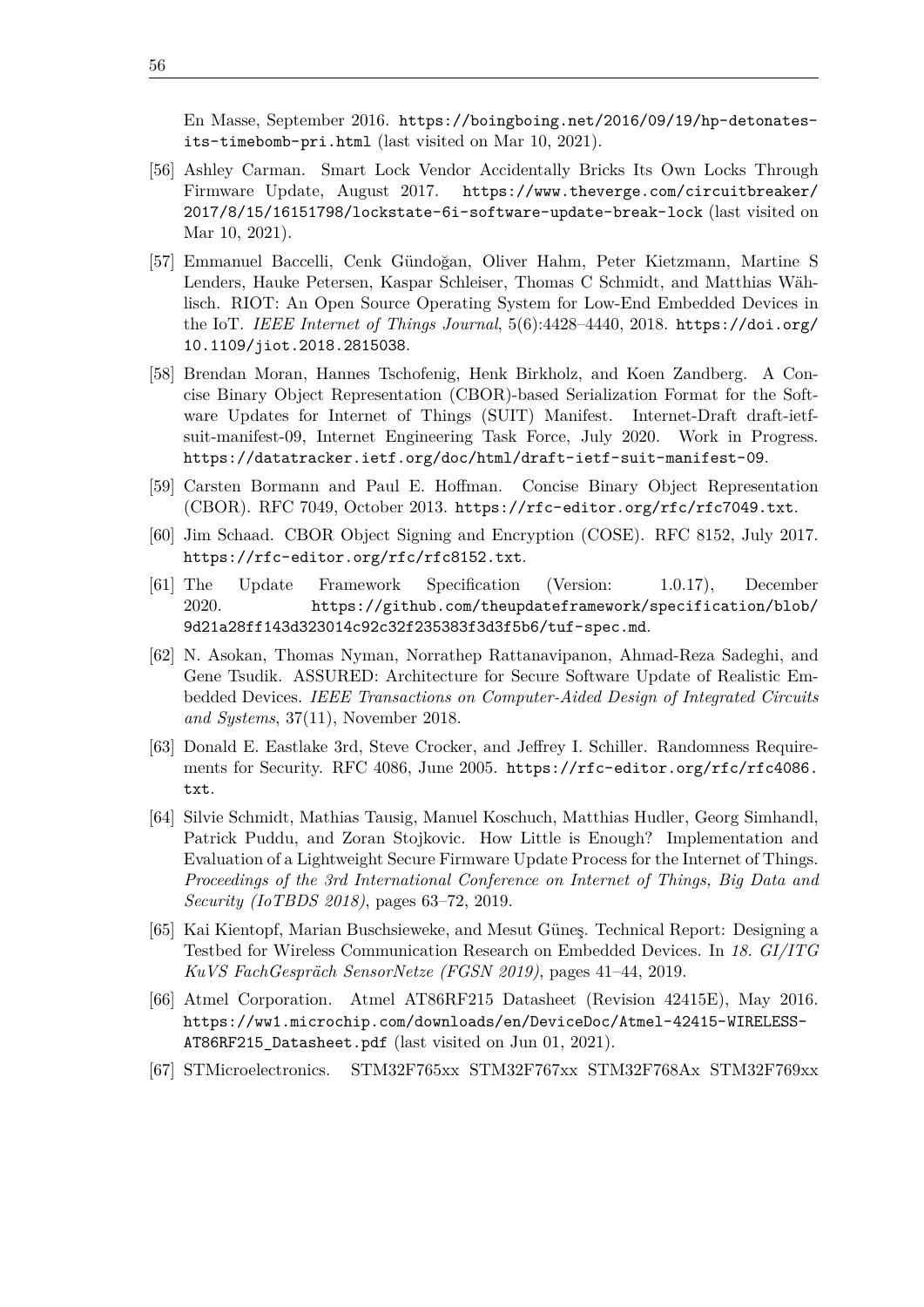Datasheet (Revision 7), February 2021. [https://www.st.com/resource/en/](https://www.st.com/resource/en/datasheet/stm32f767zi.pdf) [datasheet/stm32f767zi.pdf](https://www.st.com/resource/en/datasheet/stm32f767zi.pdf) (last visited on Jun 01, 2021).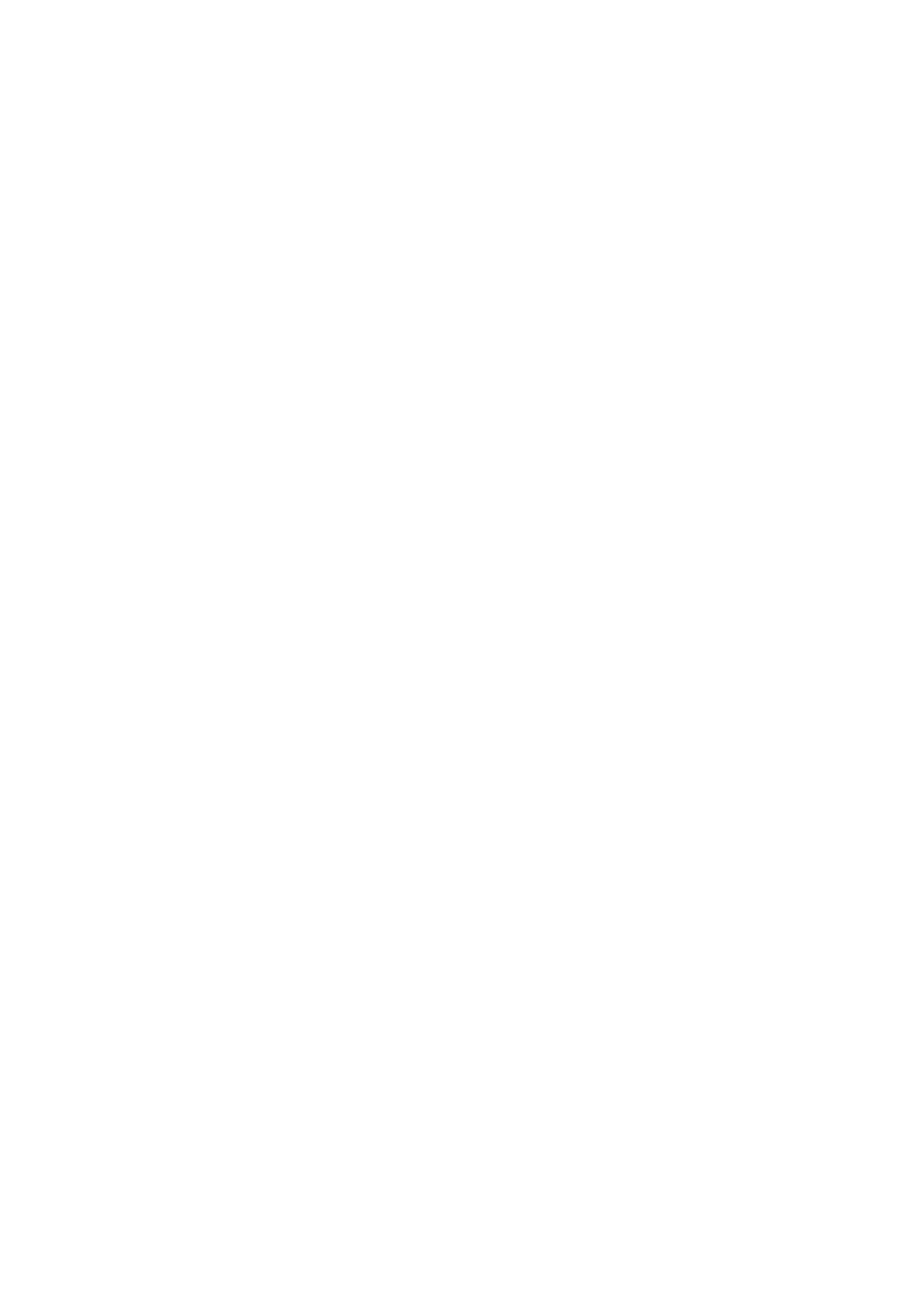# Appendix

### A.1 List of Software Versions Used

| Name and Description                                     | Version                                                                 |  |
|----------------------------------------------------------|-------------------------------------------------------------------------|--|
| Main software                                            |                                                                         |  |
| aiocoap (Python CoAP implementation)                     | 0.4.1                                                                   |  |
| libcoap (C CoAP implementation)                          | 4.2.1                                                                   |  |
| RIOT (OS for IoT devices)                                | https://github.com/RIOT-OS/RIOT<br>at<br>commit 837b55f (Feb 1, 2021)   |  |
| RSMB (MQTT/MQTT-SN broker)                               | https://github.com/eclipse/                                             |  |
|                                                          | mosquitto.rsmb at commit 36fd4ba                                        |  |
|                                                          | $(Dec 21, 2020) + cherry-picked commit$                                 |  |
|                                                          | from<br>https://github.com/<br>6fed013                                  |  |
|                                                          | eclipse/mosquitto.rsmb/pull/32                                          |  |
| Development                                              |                                                                         |  |
| Docker (Virtualisation tool)                             | 19.03.8                                                                 |  |
| riot/riotbuild (Docker image for build-                  | sha256-0673aacb9dfd9b0a00f7695b60dbb                                    |  |
| ing RIOT applications)                                   | c0ce48437e9fc354904fde92611dea9fde2                                     |  |
| Evaluation                                               |                                                                         |  |
| Bloaty (Size profiler for binary files)                  | https://github.com/google/bloaty<br>at<br>commit c41086c (Nov 19, 2020) |  |
| PyShark (Python wrapper for Wireshark)                   | 0.4.3                                                                   |  |
| Python                                                   | $3.8.5$ (locally + testbed server),                                     |  |
|                                                          | 3.7.3 (testbed nodes)                                                   |  |
| Wireshark (Network traffic capture and<br>analysis tool) | $3.4.2 - 1$ ubuntu $20.04.0 +$ wiresharkdevstable1                      |  |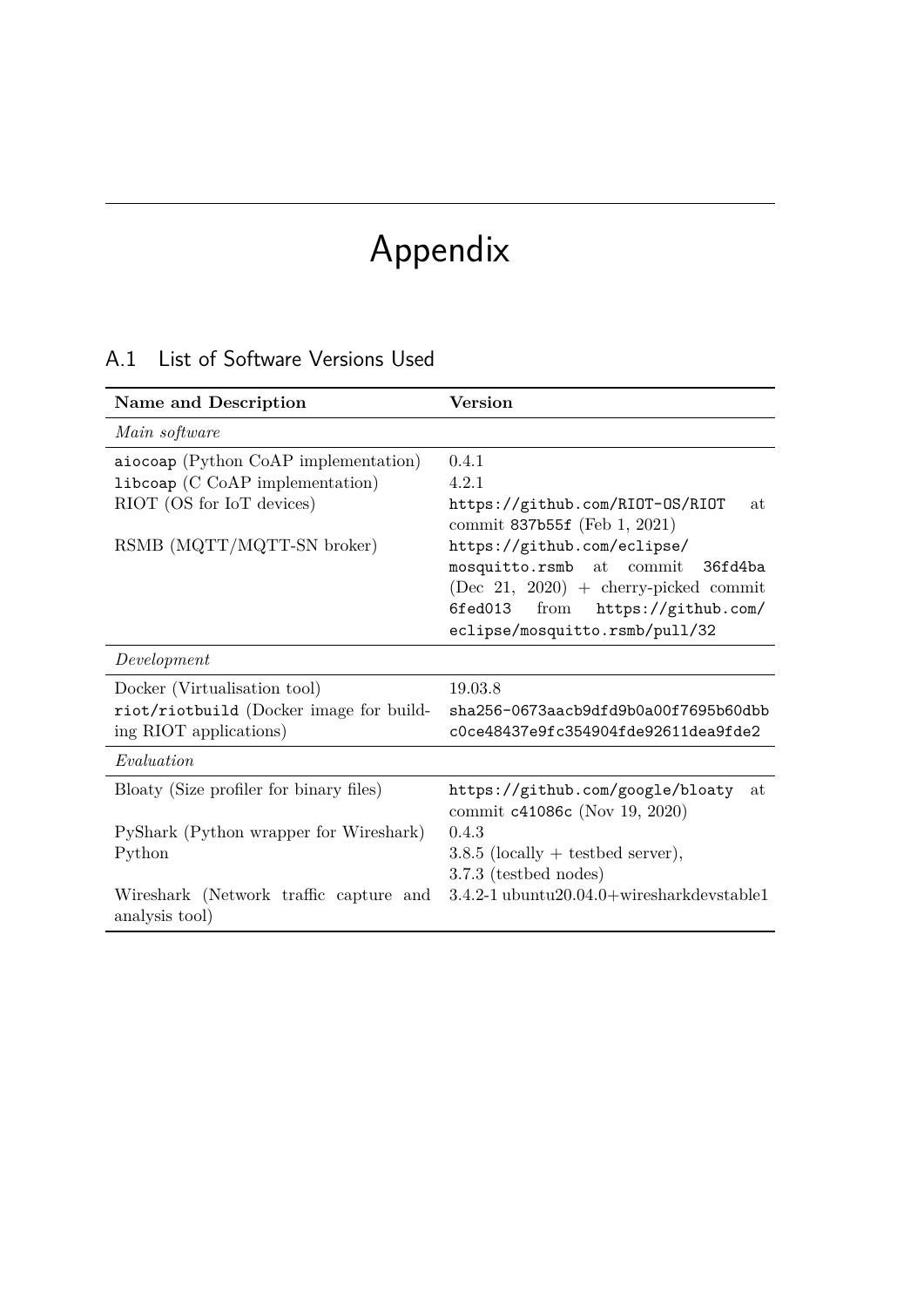## A.2 List of Reported Issues and Pull Requests Related to This Thesis

#### A.2.1 Reported Issues

| Description                                                                               | Link                                                                                           | Reported on                 | <b>Status</b>                                                          |
|-------------------------------------------------------------------------------------------|------------------------------------------------------------------------------------------------|-----------------------------|------------------------------------------------------------------------|
| Paho MQTT-SN Gateway                                                                      |                                                                                                |                             |                                                                        |
| Gateway assigns non-zero<br>topic ID for wildcard top-<br>ics<br>Crash<br>(segmentation)  | https://github.com/<br>eclipse/paho.mqtt-sn.<br>$embedded-c/issues/221$<br>https://github.com/ | Dec 9, 2020<br>Jan 18, 2021 | Fixed<br><sub>on</sub><br>13,<br>May<br>2021<br>Fixed<br><sub>on</sub> |
| fault) on PUBLISH when<br>MAX_TOPIC_PAR_CLIENT is<br>exceeded                             | eclipse/paho.mqtt-sn.<br>embedded-c/issues/225                                                 |                             | May<br>13,<br>2021                                                     |
| Crash (segmentation fault)<br>when getaddrinfo fails                                      | https://github.com/<br>eclipse/paho.mqtt-sn.<br>$embedded-c/issues/229$                        | Feb 4, 2021                 | Fixed<br><sub>on</sub><br>May<br>12,<br>2021                           |
| Gateway sends PUBLISH<br>using topic ID for which<br>REGISTER<br>the<br>was re-<br>jected | https://github.com/<br>eclipse/paho.mqtt-sn.<br>embedded-c/issues/230                          | Feb 4, 2021                 | Fixed<br><sub>on</sub><br>May<br>13,<br>2021                           |

#### A.2.2 Pull Requests

| Description                                                                  | Link                                                                | Submitted on | <b>Status</b>                                 |
|------------------------------------------------------------------------------|---------------------------------------------------------------------|--------------|-----------------------------------------------|
| RIOT                                                                         |                                                                     |              |                                               |
| Allow RE-<br>$net/$ emcute:<br>TAIN flag to be set on in-<br>coming PUBLISHs | https://github.com/<br>RIOT-OS/RIOT/pull/<br>16326                  | Apr 13, 2021 | Merged on<br>28,<br>Jun<br>2021               |
| Paho MQTT-SN Gateway                                                         |                                                                     |              |                                               |
| Send DISCONNECT when<br>incoming message can't be<br>mapped to a client      | https://github.com/<br>eclipse/paho.mqtt-<br>sn.embedded-c/pull/222 | Dec 11, 2020 | Closed<br><sub>on</sub><br>27,<br>May<br>2021 |
| $mqtt$ -sn-tools                                                             |                                                                     |              |                                               |
| Bugfix: Use msg ID $0$ for<br>$QoS$ levels $< 1$                             | https://github.<br>com/njh/mqtt-sn-<br>tools/pull/46                | Dec 4, 2020  | Merged on<br>15,<br>Jan<br>2021               |